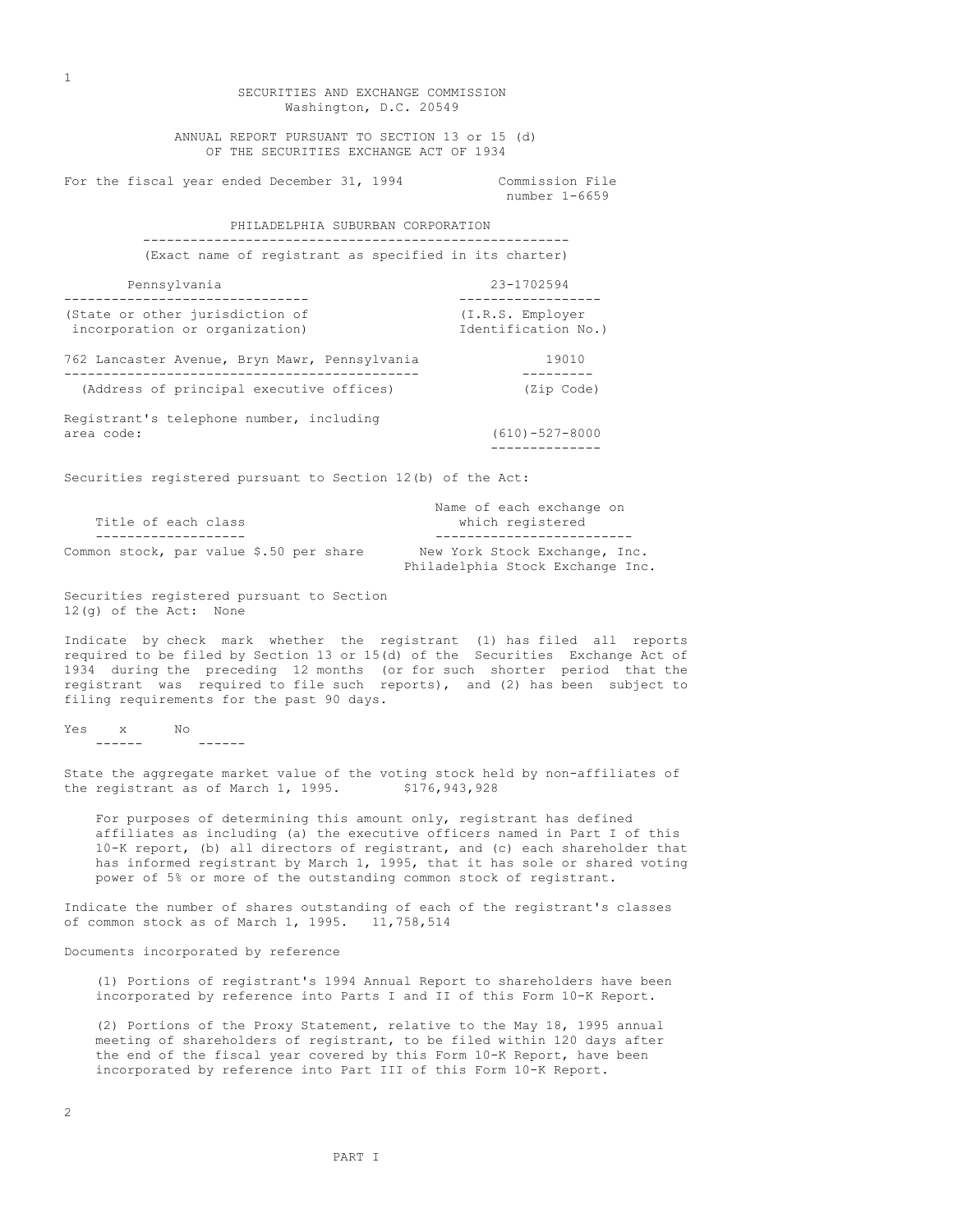Item 1. Business --------

Philadelphia Suburban Corporation ("PSC" or the "Registrant"), a Pennsylvania corporation, was incorporated in 1968. The business of PSC is conducted almost entirely through its subsidiary Philadelphia Suburban Water Company ("PSW"), a regulated public utility. PSC also owns a small data processing service operation, Utility & Municipal Services, Inc. The information appearing in "Management's Discussion and Analysis" from the portions of PSC's 1994 Annual Report to shareholders filed as Exhibit 13.2 to this Form 10-K Report is incorporated by reference herein.

In 1990, the Board of Directors authorized the sale of Mentor Information Systems, Inc., Digital Systems, Inc., American Tele/Response Group, Inc., Stoner Associates, Inc., and its subsidiary Kesler Engineering, Inc.; and in 1991, the Board of Directors authorized the sale of PSC Engineers & Consultants, Inc. During 1991, all the businesses were sold except for American Tele/Response Group, Inc. and Kesler Engineering, Inc., which were sold in the first quarter of 1993. The results of operations of these businesses are accounted for as discontinued operations. Unless otherwise indicated, as used herein the "Company" includes the continuing operations of both PSC and its consolidated subsidiaries. The sales of the non-water service subsidiaries were authorized in order to allow the Company to concentrate its activities on its core water utility operations.

Consistent with that decision, PSW has completed five water system acquisitions in the last three years. In December 1994, PSW acquired the franchise rights and the water utility assets of two privately owned water companies for a total of \$612,000 in cash. These water supply systems are located adjacent to PSW's existing service territory and had combined 1994 revenues of approximately \$120,000 prior to the acquisitions. In December 1993, PSW acquired the water utility assets and franchise rights of the Borough of Malvern for \$1,323,000 in cash. In December 1992, PSW acquired the water utility assets of the West Whiteland Township and the Uwchlan Township Municipal Authority water systems for \$9,128,000 in cash and the issuance of \$1,777,000 in debt. Combined, the latter three systems added 41 square miles of service territory adjacent to PSW's existing service territory and had revenues of approximately \$2,480,000 in 1994.

Further, PSW submitted a proposal to purchase the water utility assets of Media Borough ("Media") for approximately \$24,500,000. In November 1994, Media disclosed that it has selected PSW's proposal and has since enacted the necessary ordinance authorizing the transaction. The Media water system covers a 23 square mile service area contiguous to PSW's service territory. The transaction, which is subject to final negotiations and the approval of the Pennsylvania Public Utility Commission ("PUC"), is expected to be completed in the late spring or early summer of 1995.

PSW has also entered into preliminary agreements to acquire six water systems for a combined purchase price of approximately \$7,300,000. These systems cover approximately 40 square miles and are adjacent or near to PSW's service territory. In addition, PSW continues to hold discussions with several other water systems that are near or adjacent to it's service territory.

3

Item 1, Continued

Philadelphia Suburban Water Company -----------------------------------

General. PSW is an operating public utility company, which supplies water to approximately 249,533 residential, commercial, industrial and public customers. PSW's contiguous service territory is approximately 382 square miles, comprising a large portion of the suburban area west and north of the City of Philadelphia. This territory is primarily residential in nature and is completely metered, except for fire hydrant service.

Based on the 1990 census, PSW estimates that the total number of persons currently served is approximately 800,000. Excluding the customers that were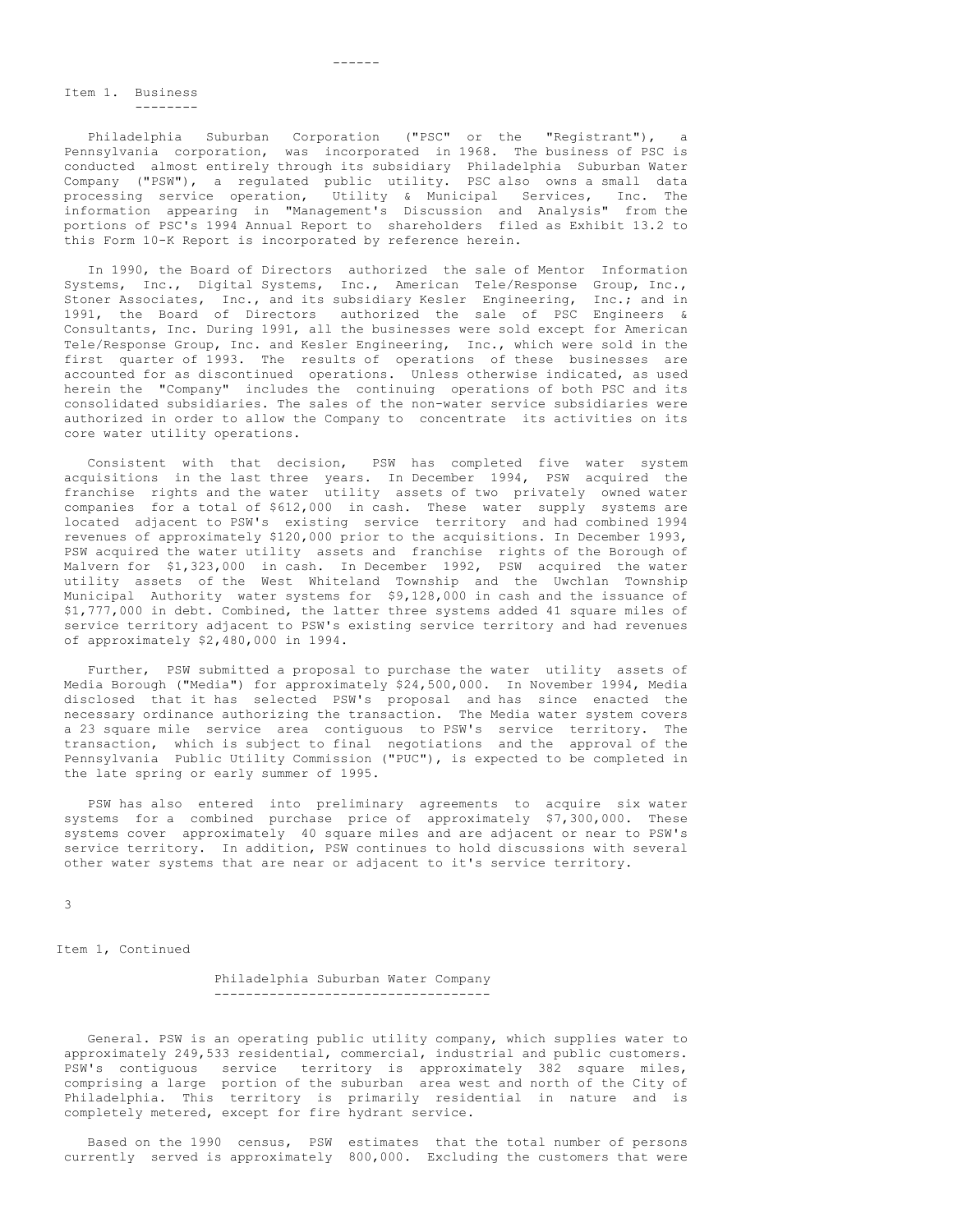added at the time of acquisitions in the last three years, customer accounts have grown at an average rate of approximately .6% per annum for the last three years.

Operating revenues during the twelve months ended December 31, 1994 were derived approximately as follows:

> 65.1% from residential customers 21.5% from commercial customers 4.9% from industrial customers 1.2% from public customers 6.6% from fire protection services .7% from sales to other water utilities and miscellaneous customers ----- 100.0% =====

4

# Item 1, Continued

Selected operating statistics. Set forth below is a table showing certain selected operating statistics for PSW for the past three years.

| Revenues from water sales (000's omitted)                                                      | 1994<br>$- - - -$                                                   | 1993<br>$- - - -$                                                                  | 1992<br>$- - - - -$                                                                                                                                                                                                                                                                                                                                                                                                                                                                                                                                                       |
|------------------------------------------------------------------------------------------------|---------------------------------------------------------------------|------------------------------------------------------------------------------------|---------------------------------------------------------------------------------------------------------------------------------------------------------------------------------------------------------------------------------------------------------------------------------------------------------------------------------------------------------------------------------------------------------------------------------------------------------------------------------------------------------------------------------------------------------------------------|
| Residential<br>Commercial<br>Industrial<br>Public<br>Fire protection<br>Other<br>Tax Surcharge | 23,020<br>5,175<br>1,257<br>7,054<br>848<br>(97)<br>. _ _ _ _ _ _ _ | \$69,545 \$66,183<br>19,970<br>4,568<br>1,027<br>5,912<br>1,095<br>706<br>-------- | \$58,738<br>18,755<br>4,387<br>1,003<br>5,330<br>1,057<br>2,281<br>-------                                                                                                                                                                                                                                                                                                                                                                                                                                                                                                |
| Total                                                                                          | ========                                                            | \$106,802 \$99,461<br>$=$ $=$ $=$ $=$ $=$ $=$ $=$                                  | \$91,551<br>$\qquad \qquad \dfrac{}{}\qquad \qquad \dfrac{}{}\qquad \qquad \dfrac{}{}\qquad \dfrac{}{}\qquad \dfrac{}{}\qquad \dfrac{}{}\qquad \dfrac{}{}\qquad \dfrac{}{}\qquad \dfrac{}{}\qquad \dfrac{}{}\qquad \dfrac{}{}\qquad \dfrac{}{}\qquad \dfrac{}{}\qquad \dfrac{}{}\qquad \dfrac{}{}\qquad \dfrac{}{}\qquad \dfrac{}{}\qquad \dfrac{}{}\qquad \dfrac{}{}\qquad \dfrac{}{}\qquad \dfrac{}{}\qquad \dfrac{}{}\qquad \dfrac{}{}\qquad \dfrac{}{}\qquad \dfrac{}{}\qquad \dfrac{}{}\qquad \dfrac{}{}\qquad \dfrac{}{}\qquad \dfrac{}{}\qquad \dfrac{}{}\$        |
| Water sales (million gallons)                                                                  |                                                                     |                                                                                    |                                                                                                                                                                                                                                                                                                                                                                                                                                                                                                                                                                           |
| Residential<br>Commercial<br>Industrial<br>Public<br>Fire protection - metered<br>Other        | 16,577<br>7,804<br>324<br>55<br>261<br>---------                    | 16,729<br>7,441<br>2,085 1,985<br>294<br>60<br>401<br>--------                     | 16,034<br>7,146<br>1,947<br>277<br>56<br>383<br>-------                                                                                                                                                                                                                                                                                                                                                                                                                                                                                                                   |
| Total                                                                                          | $=$ $=$ $=$ $=$ $=$ $=$ $=$                                         | 27,106 26,910 25,843<br>$=$ $=$ $=$ $=$ $=$ $=$                                    | $\qquad \qquad \displaystyle =\qquad \qquad \qquad \displaystyle =\qquad \qquad \qquad$                                                                                                                                                                                                                                                                                                                                                                                                                                                                                   |
| System delivery by source<br>(million gallons)                                                 |                                                                     |                                                                                    |                                                                                                                                                                                                                                                                                                                                                                                                                                                                                                                                                                           |
| Surface (including Upper Merion<br>reservoir)<br>Wells<br>Purchased                            | 5,037<br>2,356<br>---------                                         | 25,386 24,635 24,230<br>5,466<br>2,446<br>--------                                 | 4,642<br>2,392<br>$- - - - - - -$                                                                                                                                                                                                                                                                                                                                                                                                                                                                                                                                         |
| Total                                                                                          | 32,779<br>========                                                  | 32,547<br>=======                                                                  | 31,264                                                                                                                                                                                                                                                                                                                                                                                                                                                                                                                                                                    |
| Number of metered customers<br>(end of year)                                                   |                                                                     |                                                                                    |                                                                                                                                                                                                                                                                                                                                                                                                                                                                                                                                                                           |
| Residential<br>Commercial<br>Industrial<br>Public<br>Fire protection<br>Other                  | 234,624<br>10,777<br>833<br>688<br>2,596<br>15<br>--------          | 232,684<br>10,7<br>832<br>696<br>2,248<br>15<br>--------                           | 230,740<br>10,547<br>837<br>671<br>1,980<br>13<br>-------                                                                                                                                                                                                                                                                                                                                                                                                                                                                                                                 |
| Total                                                                                          | 249,533<br>========                                                 |                                                                                    | 247,195 244,788<br>$\qquad \qquad \dfrac{}{}\qquad \qquad \dfrac{}{}\qquad \qquad \dfrac{}{}\qquad \dfrac{}{}\qquad \dfrac{}{}\qquad \dfrac{}{}\qquad \dfrac{}{}\qquad \dfrac{}{}\qquad \dfrac{}{}\qquad \dfrac{}{}\qquad \dfrac{}{}\qquad \dfrac{}{}\qquad \dfrac{}{}\qquad \dfrac{}{}\qquad \dfrac{}{}\qquad \dfrac{}{}\qquad \dfrac{}{}\qquad \dfrac{}{}\qquad \dfrac{}{}\qquad \dfrac{}{}\qquad \dfrac{}{}\qquad \dfrac{}{}\qquad \dfrac{}{}\qquad \dfrac{}{}\qquad \dfrac{}{}\qquad \dfrac{}{}\qquad \dfrac{}{}\qquad \dfrac{}{}\qquad \dfrac{}{}\qquad \dfrac{}{}\$ |

Average consumption per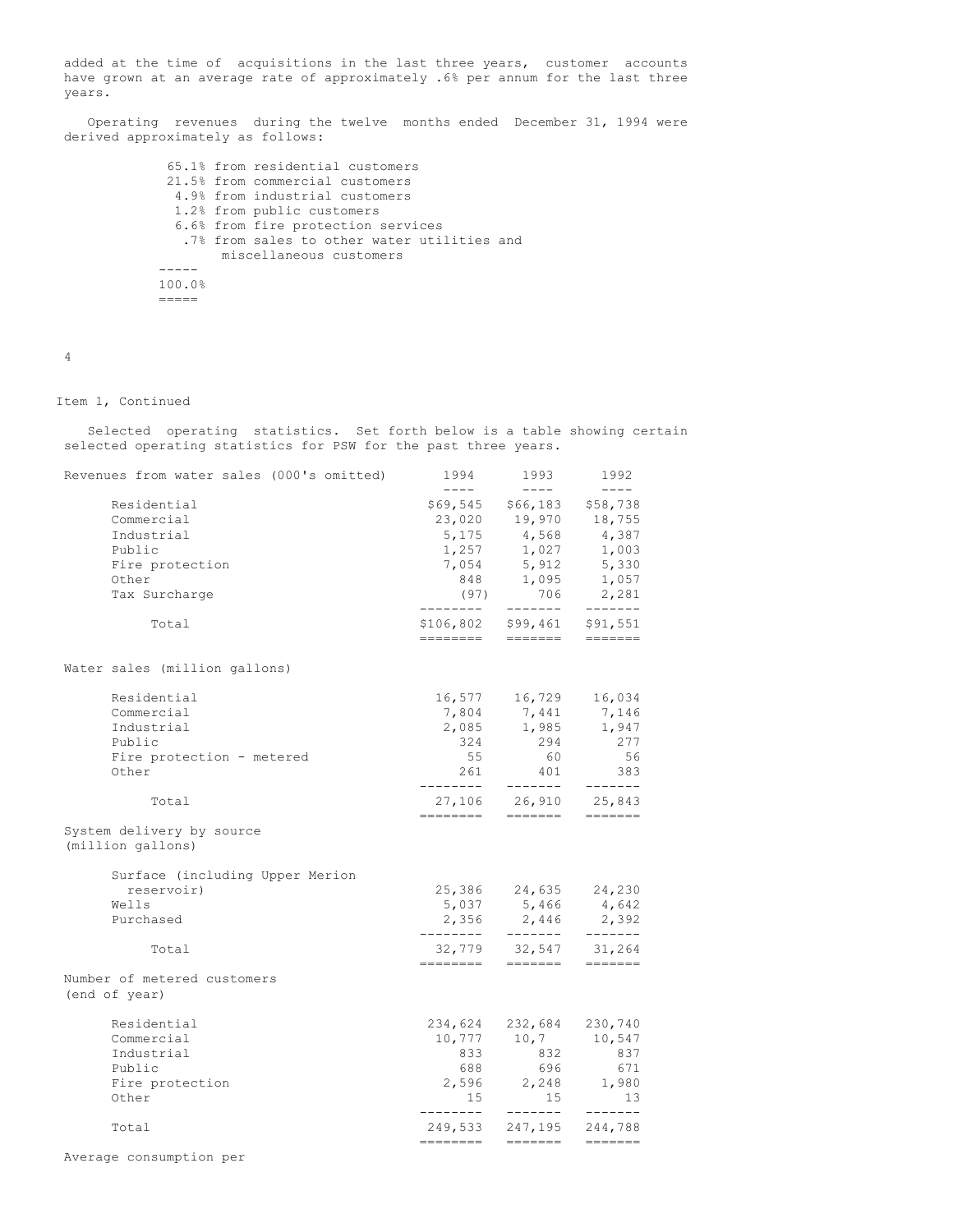5

## Item 1, Continued

Water supplies and usage. PSW derives its principal supply of water from the Schuylkill River, five rural streams which are tributaries of the Schuylkill and Delaware Rivers, and the Upper Merion Reservoir, a former quarry now impounding groundwater. All of these are either within or adjacent to PSW's service territory. PSW acquired the right to remove water from these sources, and in connection with such rights, PSW has secured the necessary regulatory approvals. PSW has constructed five impounding reservoirs and four treatment and pumping facilities to provide storage and purification of these surface water supplies.

The Pennsylvania Department of Environmental Resources ("DER") has regulatory power with respect to sources of supply and the construction, operation and safety practices for certain dams and other water containment structures under the Pennsylvania Dam Safety and Encroachments Act of 1979. PSW's dams are in compliance with these requirements in all material respects.

PSW's surface supplies are supplemented by 40 wells. PSW also has interconnections with: the Chester Water Authority, which permits PSW to withdraw up to 6.2 million gallons per day ("mgd"); the Bucks County Water and Sewer Authority, which provides for a supply of up to 7.0 mgd; and the West Chester Area Municipal Authority, which provides up to a maximum of 1.0 mgd. Agreements regarding the first two interconnections require PSW to purchase certain minimum amounts of water. PSW believes it possesses all the necessary permits to obtain its supply of water from the sources indicated above.

The minimum safe yield of all sources of supply described above, based on low stream flows of record with respect to surface supplies, is as follows:

| Surface supplies       | $90.5 \text{ mod}$ |  |
|------------------------|--------------------|--|
| Upper Merion Reservoir | 7.2                |  |
| Wells                  | 17.7               |  |
| Purchased supplies     | 8.1                |  |
|                        |                    |  |
| Total                  | 123.5 mgd          |  |
|                        |                    |  |

During periods of normal precipitation, the safe yield is more than the minimum shown above. Under normal operating conditions, PSW can deliver a maximum of 139 mgd to its distribution system for short periods of time. The average daily sendout for 1994, 1993 and 1992 was 89.8, 89.1 and 85.4 mgd, respectively.

The maximum demand ever placed upon PSW's facilities for one month occurred during June 1988, when sendout averaged 101.4 mgd. The peak day of record occurred during July 1993 when water use reached 118.8 mgd.

Actual water usage (as measured by the water meters installed at each service location) is less than the amount of water delivered into the system due to leaks, PSW's operational use of water, fire hydrant usage and other similar uses. Water consumption per customer is affected by local weather conditions during the year. In general, during the late spring and summer, an increase in rainfall reduces water consumption, while a decrease in rainfall increases it. Also, an increase in the average temperature generally causes an increase in water consumption.

Energy supplies. PSW does all of its pumping using electric power purchased from PECO Energy Company. Energy supplies have been sufficient to meet customer demand.

6

#### Item 1, Continued

Water shortages. The Delaware River Basin, which is the drainage area of the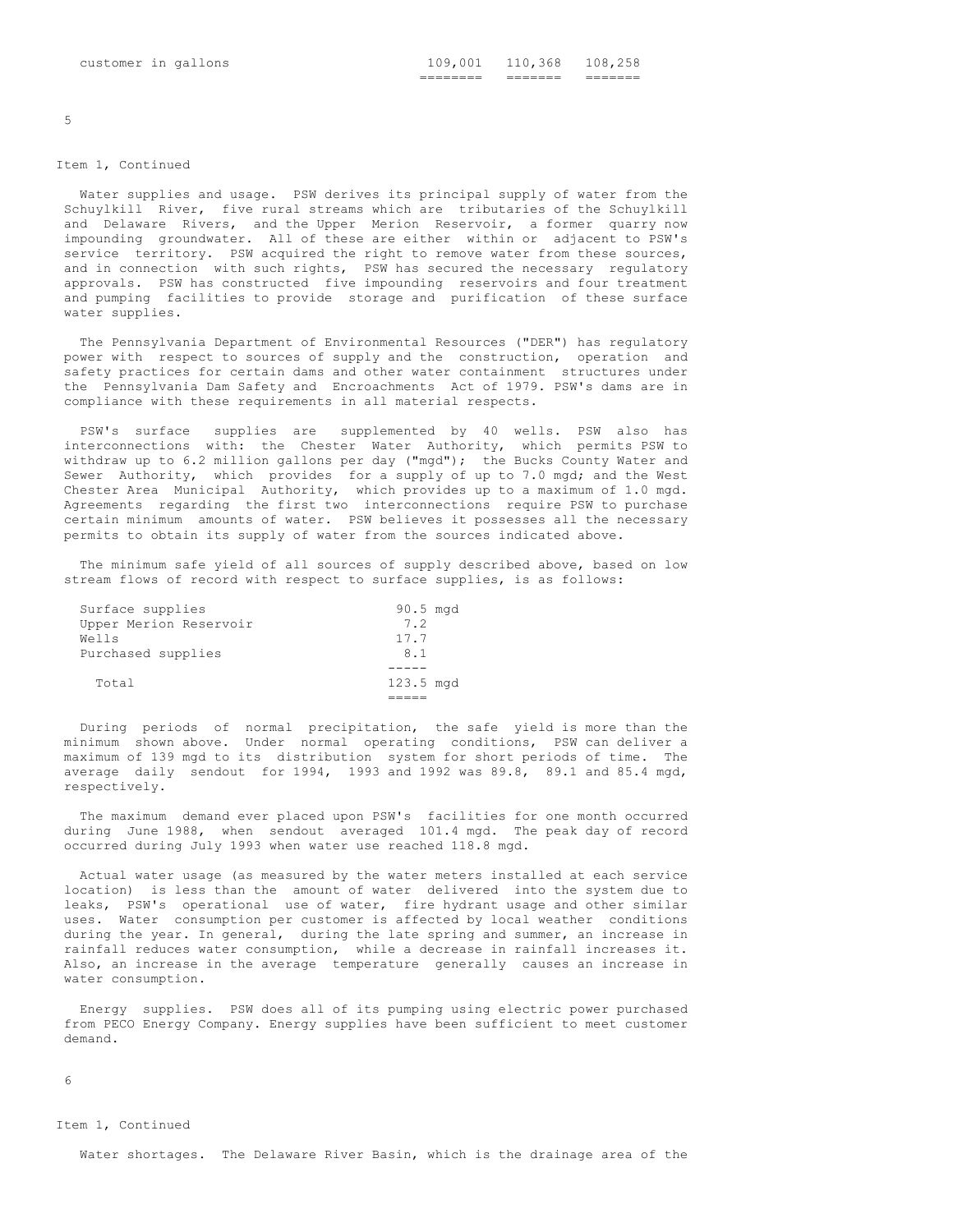Delaware River from New York State to Delaware, periodically experiences water shortages during the summer months. To the extent that the reservoirs in the upper part of the Basin are affected by a lack of precipitation, the Delaware River Basin Commission (the "DRBC") may impose either voluntary or mandatory water use restrictions on portions or all of the Basin.

PSW's raw water supplies have generally been adequate to meet customer demand for the past five years principally because of its five impounding reservoirs. However, since PSW's service territory is within the Basin, PSW's customers may be required to comply with DRBC water use restrictions, even if PSW's supplies are adequate, if the availability of water in the entire DRBC area is inadequate.

During 1988 and the two preceding years, the lower regions of the Basin experienced hot, dry weather conditions while the upper regions of the Basin enjoyed normal or above normal precipitation. During all three years PSW had sufficient quantities of raw water available and no drought restrictions were imposed by the DRBC. However, in the summer of 1988, with the record breaking heat and the resulting high water demand created by lawn sprinkling, PSW imposed restrictions banning nonessential water uses in order to maintain adequate storage levels of treated water and to reduce peak demands in the distribution system. No water use restrictions were imposed by PSW in the years subsequent to 1988. The addition of the 15 mgd Pickering Creek treatment plant in 1991 and improvements to the distribution system in the past five years have reduced the possibility of PSW issuing water use restrictions in the future due to demands on its system.

Regulation by the Pennsylvania Public Utility Commission. PSW is subject to regulation by the PUC which has jurisdiction with respect to rates, service, accounting procedures, issuance of securities, acquisitions and other matters.

Under applicable Pennsylvania statutes, PSW has rights granted under its Articles of Incorporation and by certificates of public convenience from the PUC authorizing it to conduct its present operations in the manner in which such operations are now conducted and in the territory in which it now renders service, to exercise the right of eminent domain and to maintain its mains in the streets and highways of such territory. Such rights are generally nonexclusive, although it has been the practice of the PUC to allow only one water company to actually provide service to a given area. Consequently, PSW is subject to competition only with respect to potential customers located on the fringe of areas that it presently serves who also may have access to the service of another water supplier.

In 1992, the PUC issued a policy statement which, under certain circumstances, required utilities to extend service to new customers without the benefit of a customer advance for construction. As a result of various problems and uncertainties associated with the implementation of this policy statement, the PUC initiated a rulemaking procedure in December 1993, intended to facilitate the development of practical standards by which the broad policy statement can be applied. The Company believes that when instituted, the new standards will reflect the position that the cost of service extensions should be justified by anticipated revenues from the extension or should be paid by the service applicant.

7

## Item 1, Continued

Water Quality & Environmental Issues. PSW is subject to regulation of water quality by the U.S. Environmental Protection Agency ("EPA") under the Federal Safe Drinking Water Act (the "SDWA") and by the Pennsylvania Department of Environmental Resources ("DER") under the Pennsylvania Safe Drinking Water Act. The SDWA provides for the establishment of uniform minimum national water quality standards, as well as governmental authority to specify the type of treatment process to be used for public drinking water. PSW is presently in compliance with all standards and treatment requirements promulgated to date.

The EPA has an ongoing directive to issue additional regulations under the SDWA. The directive was clarified in 1986 when Congress amended the SDWA to require, among other revisions, disinfection of all drinking water, additional maximum contaminant level ("MCL") specifications, and filtration of all surface water supplies. PSW has already installed the necessary equipment to provide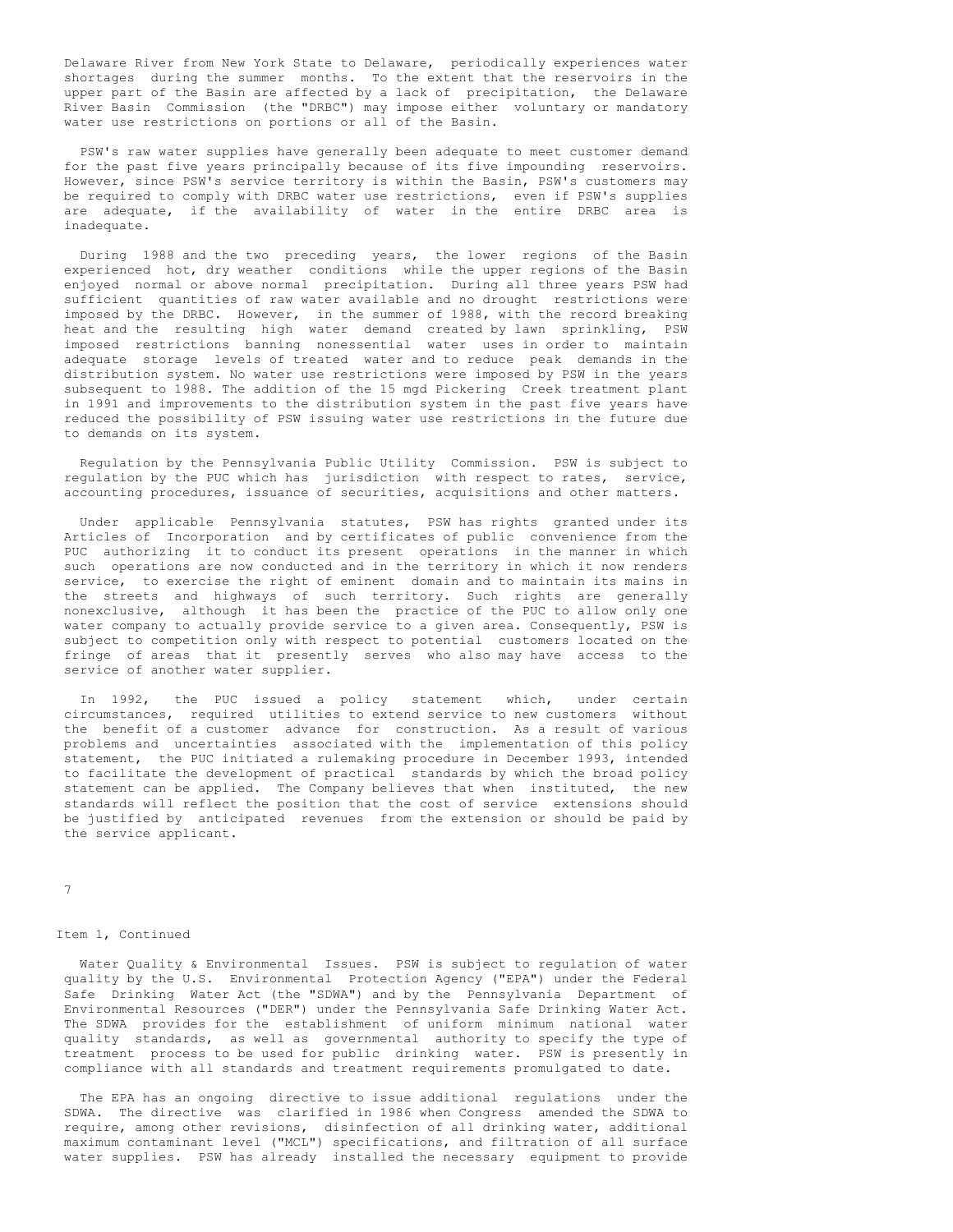for the disinfection of the drinking water throughout the system and is monitoring for the additional specified contaminants. PSW's surface water supplies are filtered.

In addition, the 1986 SDWA Amendments require the EPA to promulgate MCLs for many chemicals not previously regulated. EPA has to date promulgated MCLs for numerous additional contaminants and is required to mandate further MCLs every three years. Promulgation of additional MCLs by the EPA in the future may require PSW to change some of its treatment techniques, however, PSW meets all existing MCL requirements and believes that the currently proposed MCLs will not have a significant impact on its capital requirements or operating expenses. In 1991, the EPA proposed regulations pertaining to radionuclides (including radon). Recently, the Congress extended a one year moratorium to two years on radon regulations. Depending upon the final MCLs permitted, PSW will likely be required to take remedial action at certain of its groundwater facilities. The remediation options presently under evaluation include dilution, treatment, or replacement of the supply with other groundwater or surface water supplies. Based on the MCL initially proposed, it is anticipated that the capital costs of compliance will range from \$2.5 to \$3.5 million over the next 10 years. PSW may, in the future, have to change its method of treating drinking water at certain of its sources of supply if additional regulations become effective.

In 1991, EPA promulgated final regulations for lead and copper (the "Lead and Copper Rule"). Under the Lead and Copper Rule, large water utilities are required to conduct corrosion control studies and to sample certain high-risk customer homes to determine the extent of treatment techniques that may be required. PSW conducted the two required rounds of sampling in 1992 and did not exceed the EPA action levels for either lead or copper. Additional sampling will be required in the future. PSW has developed a corrosion control program for its surface sources of supply and does not foresee the need to make any major additional treatment changes or capital expenditures as a result of the Lead and Copper Rule.

On January 1, 1993, new federal regulations ("Phase II") became effective for certain volatile organics, herbicides, pesticides and inorganic parameters. Although PSW will not be required by the DER to monitor for most of these parameters until 1995, PSW has already done substantial monitoring. In the few cases where Phase II contaminants were detected, concentrations were below MCLs. Future monitoring will be required, but no major treatment modifications are anticipated as a result of these regulations.

8

### Item 1, Continued

PSW is also subject to other environmental statutes administered by the EPA and DER. These include the Federal Clean Water Act and the Resource Conservation and Recovery Act ("RCRA"). Under the Federal Clean Water Act, the Company must obtain National Pollutant Discharge Elimination System ("NPDES") permits for discharges from its treatment stations. PSW currently maintains three NPDES permits relating to its surface water treatment plants, which are subject to renewal every five years. During the past five years, PSW has installed the required waste water treatment facilities and presently meets all NPDES requirements. Although management recognizes that permit renewal may become more difficult if more stringent guidelines are imposed, no significant obstacles to permit renewal are presently foreseen.

Under RCRA, PSW is subject to specific regulations regarding the solid waste generated from the water treatment process. The DER promulgated "Final Rulemaking" for solid waste (Residual Waste Management) in July 1992. PSW has retained an engineering consultant to assist with the extensive monitoring, record keeping and reporting required under these regulations. A preliminary application for permitting has been filed, and formal permitting of these facilities should be completed by 1996 in accordance with regulatory requirements.

Where PSW is required to make certain capital investments in order to maintain its compliance with any of the various regulations discussed above, it is management's belief that all such expenditures would be fully recoverable in PSW's water rates. However, the capital costs, under current law, would have to be financed prior to their inclusion in PSW's rate structure, and the resulting rate increases would not necessarily be timely.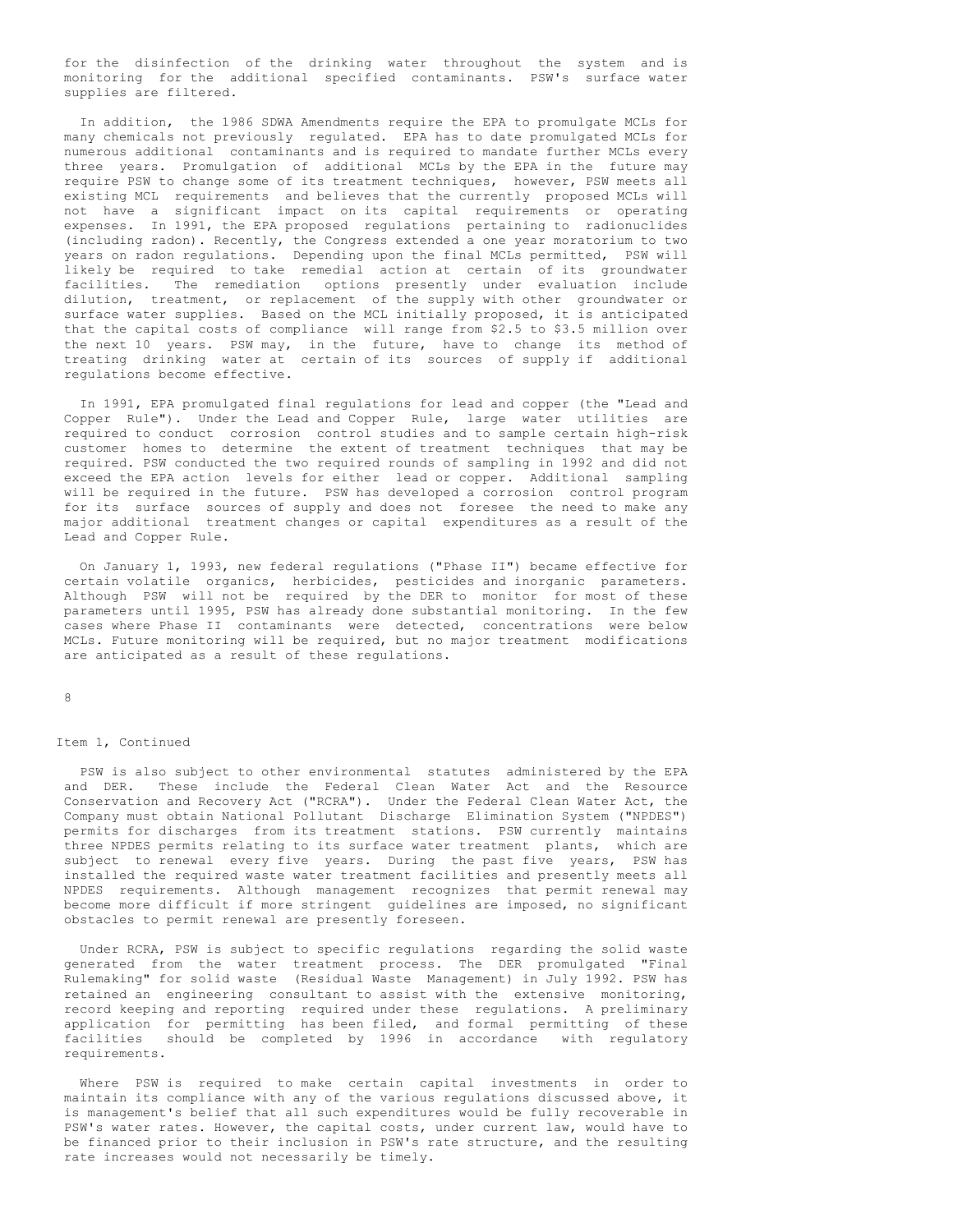#### Utility & Municipal Services, Inc. ----------------------------------

Utility & Municipal Services, Inc. ("UMS") provides data processing services to several water utilities including PSW, and to several municipal water and sewer systems. The services provided to the utilities and municipalities include billing services and the processing of financial reports.

### Employee Relations ------------------

As of December 31, 1994, the Registrant employed a total of 525 persons, of which 513 are employees of PSW. Hourly employees of PSW are represented by the International Brotherhood of Firemen and Oilers, Local No. 473. The contract with the union was renewed on December 1, 1994 for a three-year period. Management considers its employee relations to be satisfactory.

Item 2. Properties. -----------

The Registrant believes that the facilities used in the operation of its various businesses are generally in excellent condition in terms of suitability, adequacy and utilization.

#### 9

## Item 2, Continued

The property of PSW consists of a waterworks system devoted to the collection, storage, treatment and distribution of water in its service territory. Management considers that its properties are maintained in good operating condition and in accordance with current standards of good waterworks practice. The following table summarizes the principal physical properties owned by PSW:

|              | No. of    |                                             | Square Feet     |
|--------------|-----------|---------------------------------------------|-----------------|
| Location     | Buildings | Description                                 | Floor Area      |
|              |           |                                             |                 |
| Pennsylvania | 5         | Office & warehouse                          | 151,185         |
| Pennsylvania | 14        | Pumping stations and<br>treatment buildings | 155,116         |
| Pennsylvania | 22.2      | Well stations                               | 600 ea.<br>App. |
| Pennsylvania | 18        | Well stations                               | App. 150 ea.    |
| Pennsylvania | 38        | Booster stations                            | App. 1,100 ea.  |

In addition, PSW also owns 45 storage facilities for treated water throughout its service territory with a combined capacity of 139.1 million gallons and five surface water impounding reservoirs. The water utility also owns approximately 2,991 miles of transmission and distribution mains, has 249,533 active metered services and 11,030 fire hydrants.

PSW's properties referred to herein, with certain minor exceptions which do not materially interfere with their use, are owned and are subject to the lien of an Indenture of Mortgage dated as of January 1, 1941, as supplemented. In the case of properties acquired through the exercise of the power of eminent domain and certain properties acquired through purchase, it has title only for water supply purposes.

The Registrant's corporate offices and the facilities of UMS are leased from PSW and located in Bryn Mawr, Pennsylvania.

Item 3. Legal Proceedings -----------------

There are no pending legal proceedings to which the Registrant or any of its subsidiaries is a party or to which any of their properties is the subject that present a reasonable likelihood of a material adverse impact on the Registrant.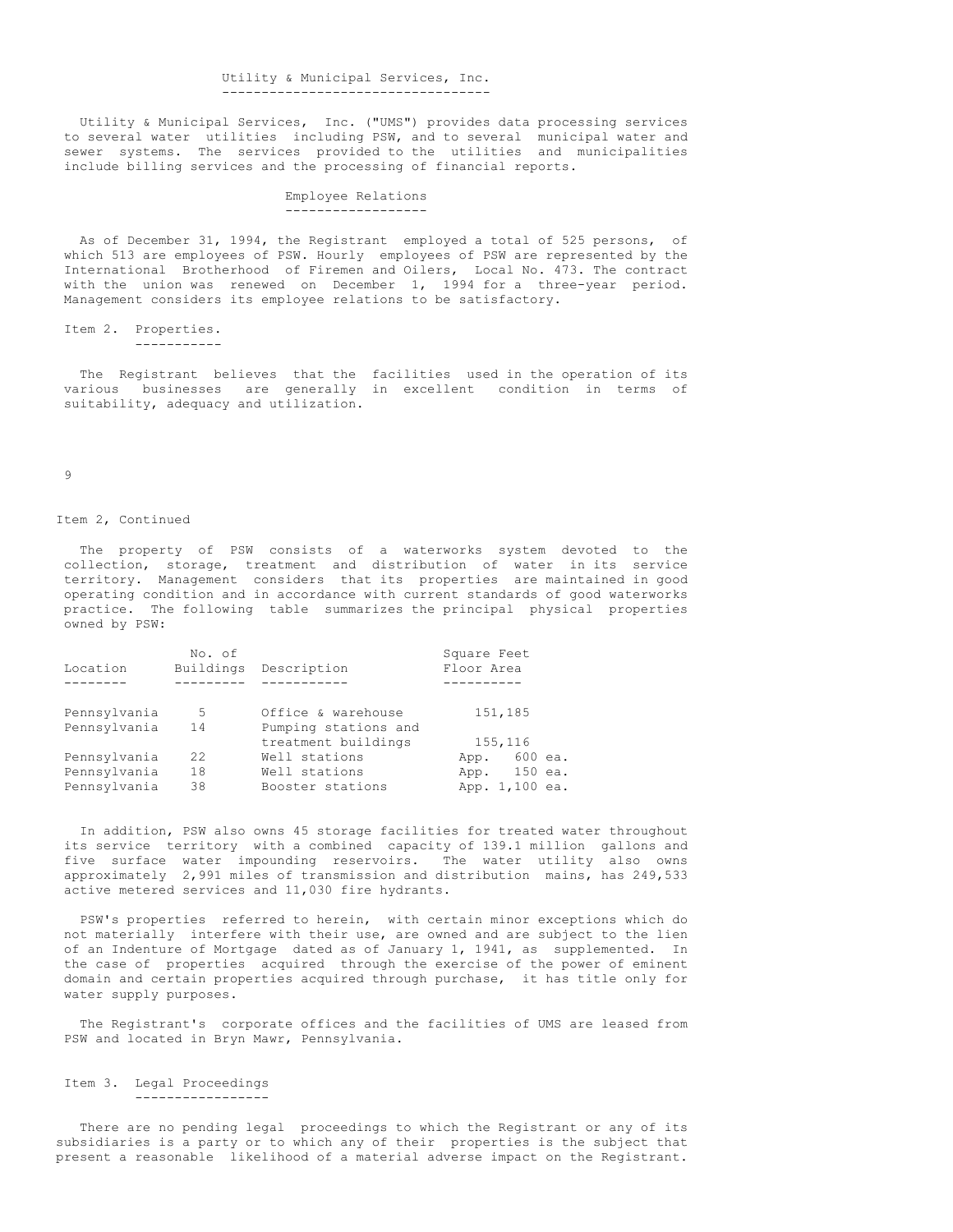As previously reported, there are two proceedings which arose from a fire in a warehouse in Newark, New Jersey, where hazardous substances were alleged to have been stored. PSW was involved or potentially involved because it was alleged that, out of more than 2,000 drums of material at the warehouse, one of the drums had originated from PSW. One of these proceedings has been dismissed and the other is in settlement discussions and is not expected to have a material adverse impact on the Registrant.

Item 4. Submission of Matters to a Vote of Security Holders ---------------------------------------------------

No matters were submitted to a vote of security holders during the fourth quarter of 1994.

Information with respect to the executive officers of the Company is contained in Item 10 hereof and is hereby incorporated by reference herein.

10

#### PART II -------

Item 5. Market for the Registrant's Common Stock and Related Security Holder Matters -------------------------------------------------------------

The Company's common stock is traded on the New York Stock Exchange and the Philadelphia Stock Exchange. As of March 1, 1995, there were approximately 11,260 holders of record of the Company's common stock.

The following selected quarterly financial data of the Company is in thousands of dollars, except for per share amounts:

|                                                                                                                                                              | First<br>Ouarter                                 | Second<br>Ouarter<br>--------                                     | Third<br>Quarter<br>1994                           | Fourth<br>Ouarter                                     | Total<br>Year                                                                                   |
|--------------------------------------------------------------------------------------------------------------------------------------------------------------|--------------------------------------------------|-------------------------------------------------------------------|----------------------------------------------------|-------------------------------------------------------|-------------------------------------------------------------------------------------------------|
| Earned revenues<br>Operating expenses<br>Net income<br>Net income per share<br>Dividend paid per share<br>Price range of common stock<br>$-$ high<br>$-$ low | 24,849<br>12,056<br>.26<br>.27<br>19.63<br>17.38 | \$26,730<br>12,001<br>2,949 4,035<br>.35<br>.27<br>18.50<br>17.13 | \$28,849<br>12,511<br>.42<br>.28<br>19.38<br>17.50 | 13,728<br>4,897 3,757<br>.32<br>.28<br>18.75<br>17.25 | \$28,208 \$108,636<br>50,296<br>15,638<br>1.35<br>1.10<br>19.63<br>17.13                        |
|                                                                                                                                                              |                                                  |                                                                   | 1993                                               |                                                       |                                                                                                 |
| Earned revenues<br>Operating expenses<br>Net income<br>Net income per share<br>Dividend paid per share<br>Price range of common stock<br>$-$ high<br>$-$ low | \$22,726<br>.26<br>.26<br>18.25<br>15.63         | \$25,048<br>10,733 11,205<br>2,587 3,604<br>.27<br>18.38<br>17.25 | \$27,948<br>12,078<br>.27<br>20.75<br>18.13        | 11,973<br>4,257 3,387<br>.27<br>20.13<br>17.75        | \$25,522 \$101,244<br>45,989<br>13,835<br>$.33 \t .38 \t .30 \t 1.27$<br>1.07<br>20.75<br>15.63 |

Following is a recent history of income from continuing operations and dividends of the Company:

|      | Cash dividend<br>per share | Income per<br>share from<br>continuing<br>operations | Payout<br>ratio |
|------|----------------------------|------------------------------------------------------|-----------------|
|      |                            |                                                      |                 |
| 1990 | \$1.00                     | \$1.27                                               | 79%             |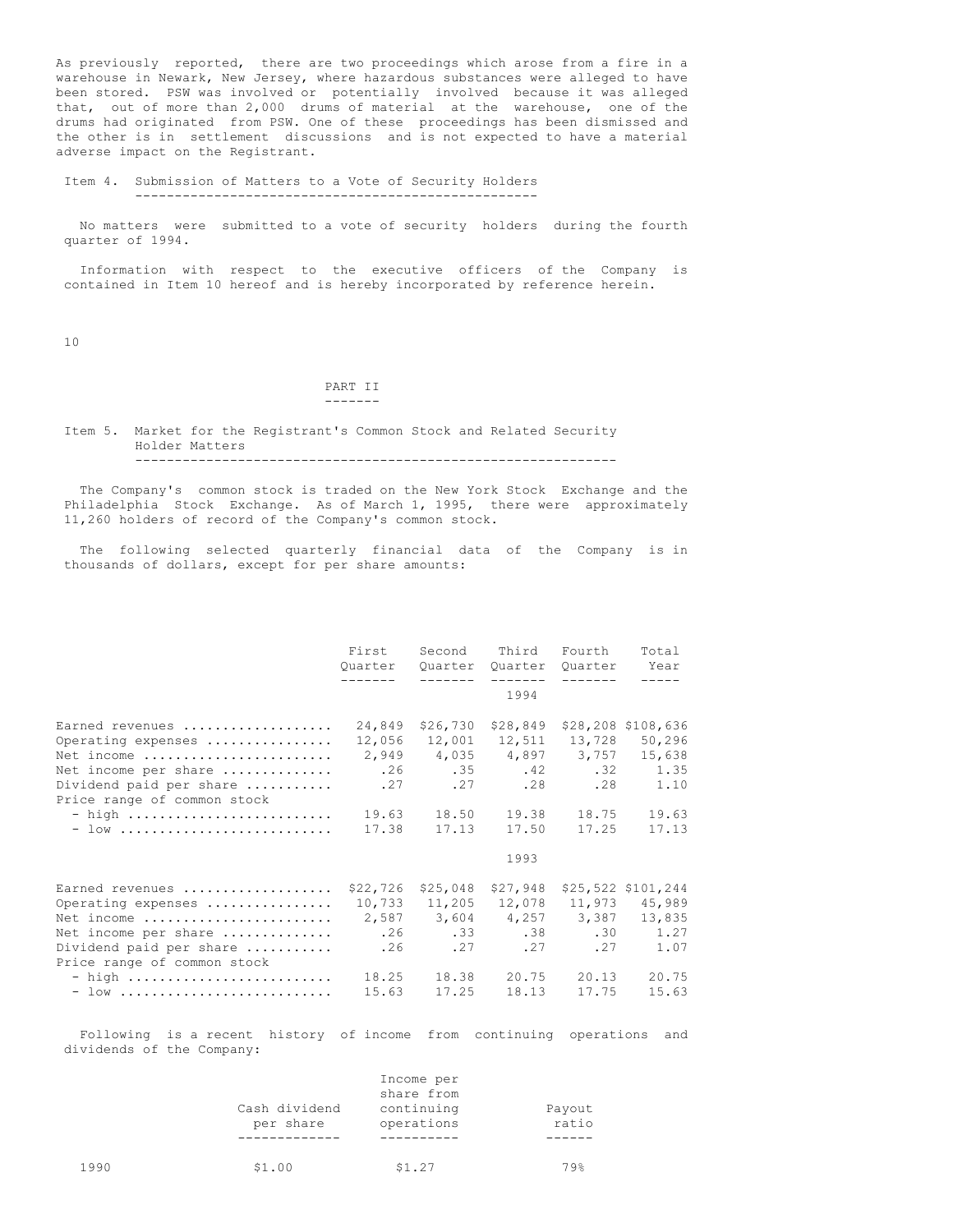| 1991 | 1.00 | 1.29 | 78 |
|------|------|------|----|
| 1992 | 1.04 | 1.23 | 85 |
| 1993 | 1.07 | 1.27 | 84 |
| 1994 | 1.10 | 1.35 | 81 |

Dividends have averaged approximately 81% of income from continuing operations during this period. In May 1994, the annual dividend increased by 3.7% to \$1.12 beginning with the September 1994 dividend.

11

Item 6. Selected Financial Data -----------------------

The information appearing in the section captioned "Summary of Selected Financial Data" from the portions of the Company's 1994 Annual Report to shareholders filed as Exhibit 13.2 to this Form 10-K Report is incorporated by reference herein.

Item 7. Management's Discussion and Analysis of Financial Condition and Results of Operations ----------------------------------------------------------------

The information appearing in the section captioned "Management's Discussion and Analysis" from the portions of the Company's 1994 Annual Report to shareholders filed as Exhibit 13.2 to this Form 10-K Report is incorporated by reference herein.

```
Item 8. Financial Statements and Supplementary Data
-------------------------------------------
```
Information appearing under the captions "Consolidated Statements of Income", "Consolidated Balance Sheets", "Consolidated Cash Flow Statements" and "Notes to Consolidated Financial Statements" from the portions of the Company's 1994 Annual Report to shareholders filed as Exhibit 13.2 to this Form 10-K Report is incorporated by reference herein. Also, the information appearing in the section captioned "Reports on Financial Statements" from the portions of the Company's 1994 Annual Report to shareholders filed as Exhibit 13.2 to this Form 10-K Report is incorporated by reference herein.

Item 9. Disagreements on Accounting and Financial Disclosure ----------------------------------------------------

None.

### PART III --------

Item 10. Directors and Executive Officers of the Registrant --------------------------------------------------

Directors of the Registrant ---------------------------

The information appearing in the section captioned "Information Regarding Nominees and Directors" of the Proxy Statement relating to the May 18, 1995, annual meeting of shareholders of the Company, to be filed within 120 days after the end of the fiscal year covered by this Form 10-K Report, is incorporated by reference herein.

Executive Officers of the Registrant ------------------------------------

The following table and the notes thereto set forth information with respect to the executive officers of the Registrant, including their names, ages, positions with the Registrant and business experience during the last five years: Position with the Registrant

|                       |     | Position with the Registrant        |
|-----------------------|-----|-------------------------------------|
| Name                  | Aae | and date of election (1)            |
|                       | .   |                                     |
| Nicholas DeBenedictis | 49  | President and Chairman (May 1993 to |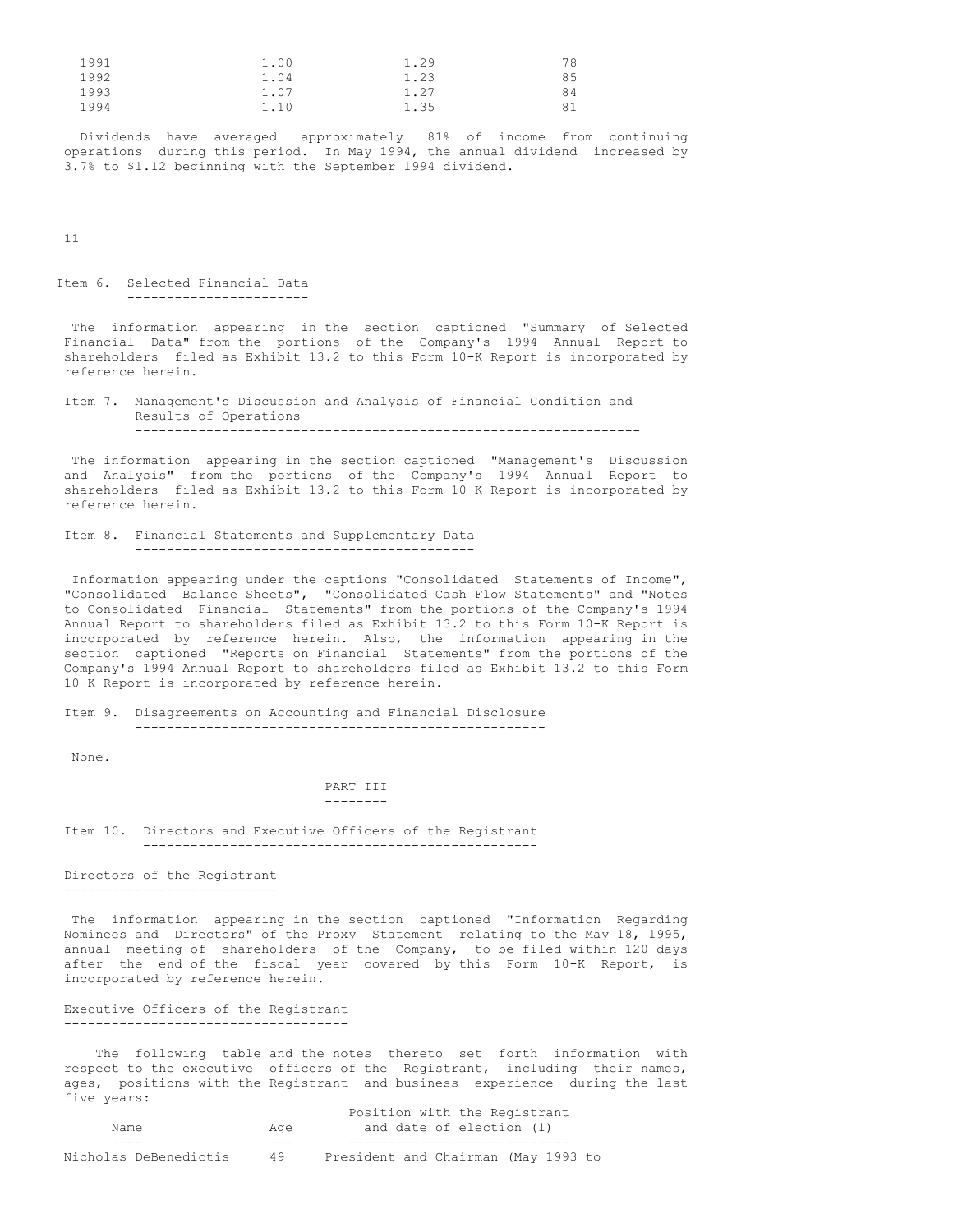present); President and Chief Executive Officer (July 1992 to May 1993); Chairman and Chief Executive Officer, Philadelphia Suburban Water Company (July 1992 to Present); President, Philadelphia Suburban Water Company (February 1995 to present) (2)

12

Item 10, Continued

-------------------------

| Robert A. Luksa    | 60 | Vice Chairman, Philadelphia Suburban<br>Water Company (February 1995 to<br>present); President, Philadelphia<br>Suburban Water Company (October 1986 to<br>February 1995) (3) |
|--------------------|----|-------------------------------------------------------------------------------------------------------------------------------------------------------------------------------|
| Richard R. Riegler | 48 | Senior Vice President - Operations,<br>Philadelphia Suburban Water Company<br>$(April 1989 to present)$ (4)                                                                   |
| Roy H. Stahl       | 42 | Senior Vice President and General<br>Counsel (April 1991 to present) (5)                                                                                                      |
| Michael P. Graham  | 46 | Senior Vice President - Finance and<br>Treasurer (March 1993 to present) (6)                                                                                                  |

(1) In addition to the capacities indicated, the individuals named in the above table hold other offices or directorships with subsidiaries of the Registrant. Officers serve at the discretion of the Board of Directors.

(2) Mr. DeBenedictis was Secretary of the Pennsylvania Department of Environmental Resources from 1983 to 1986. From December 1986 to April 1989, he was President of the Greater Philadelphia Chamber of Commerce. Mr. DeBenedictis was Senior Vice President for Corporate and Public Affairs of Philadelphia Electric Company from April 1989 to June 1992.

(3) Mr. Luksa was Executive Vice President of PSW from April 1982 to October 1986 and from 1971 to April 1982 he was Vice President and Chief Engineer of this subsidiary.

(4) Mr. Riegler was Chief Engineer of Philadelphia Suburban Water Company from 1982 to 1984. He then served as Vice President and Chief Engineer from 1984 to 1986 and Vice President of Operations from 1986 to 1989.

(5) From January 1984 to August 1985, Mr. Stahl was Corporate Counsel, from August 1985 to May 1988 he was Vice President - Administration and Corporate Counsel of the Registrant, and from May 1988 to April 1991 he was Vice President and General Counsel of the Registrant.

(6) Mr. Graham was Controller of the Company from 1984 to September 1990, and from September 1990 to May 1991 he was Chief Financial Officer and Treasurer. From May 1991 to March 1993, Mr. Graham was Vice President - Finance and Treasurer.

Item 11. Management Remuneration -----------------------

The information appearing in the sections captioned "Compensation of Directors and Executive Officers" of the Proxy Statement relating to the May 18, 1995, annual meeting of shareholders of the Company, to be filed within 120 days after the end of the fiscal year covered by this Form 10-K Report, is incorporated by reference herein.

13

Item 12. Security Ownership of Certain Beneficial Owners and Management --------------------------------------------------------------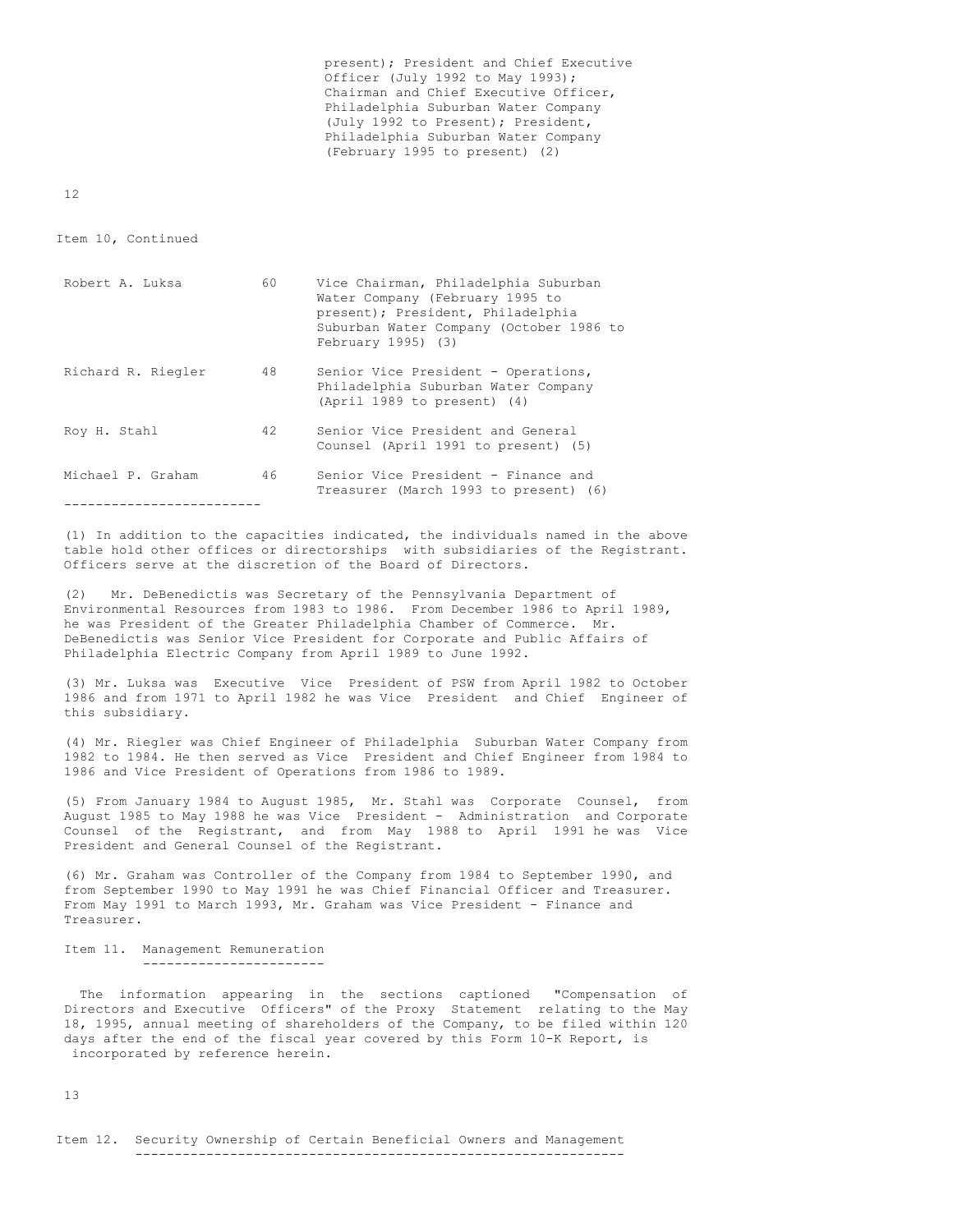The information appearing in the sections captioned "Ownership of Common Stock" of the Proxy Statement relating to the May 18, 1995, annual meeting of shareholders of the Company, to be filed within 120 days after the end of the fiscal year covered by this Form 10-K Report, is incorporated by reference herein.

Item 13. Certain Relationships and Related Transactions

----------------------------------------------

The information appearing in the sections captioned "Other Remuneration and Certain Transactions" of the Proxy Statement relating to the May 18, 1995, annual meeting of shareholders of the Company, to be filed within 120 days after the end of the fiscal year covered by this Form 10-K Report, is incorporated by reference herein.

> PART IV -------

Item 14. Exhibits, Financial Statement Schedules and Reports on Form 8-K ---------------------------------------------------------------

Financial Statements. The following is a list of the consolidated financial statements of the Company and its subsidiaries and supplementary data incorporated by reference in Item 8 hereof:

Management's Report

Independent Auditors' Report

Consolidated Balance Sheets - December 31, 1994 and 1993

Consolidated Statements of Income - 1994, 1993 and 1992

Consolidated Statements of Cash Flow - 1994, 1993, and 1992

Notes to Consolidated Financial Statements

Financial Statement Schedules. The financial statement schedules, or supplemental schedules, filed as part of this annual report on Form 10-K are omitted because they are not applicable or not required, or because the required information is included in the consolidated financial statements or notes thereto.

Reports on Form 8-K. The Company filed no report on Form 8-K during the quarter ended December 31, 1994.

Exhibits, Including Those Incorporated by Reference. The following is a list of exhibits filed as part of this annual report on Form 10-K. Where so indicated by footnote, exhibits which were previously filed are incorporated by reference. For exhibits incorporated by reference, the location of the exhibit in the previous filing is indicated in parenthesis. The page numbers listed refer to page number where such exhibits are located using the sequential numbering system specified by Rules 0-3 and 403.

14

## EXHIBIT INDEX

| Exhibit No. |                                                                                                                                                                                                           | Page No. |
|-------------|-----------------------------------------------------------------------------------------------------------------------------------------------------------------------------------------------------------|----------|
| 3.1         | Amended and Restated Articles of Incorporation, as<br>amended $(1)$ (Exhibit $3.1$ )                                                                                                                      |          |
| 3.2         | By-Laws, as amended $(1)$ (Exhibit 3.2)                                                                                                                                                                   |          |
| 4.1         | Indenture of Mortgage dated as of January 1, 1941<br>between Philadelphia Suburban Water Company and<br>The Pennsylvania Company for Insurance on Lives<br>and Granting Annuities (now First Pennsylvania |          |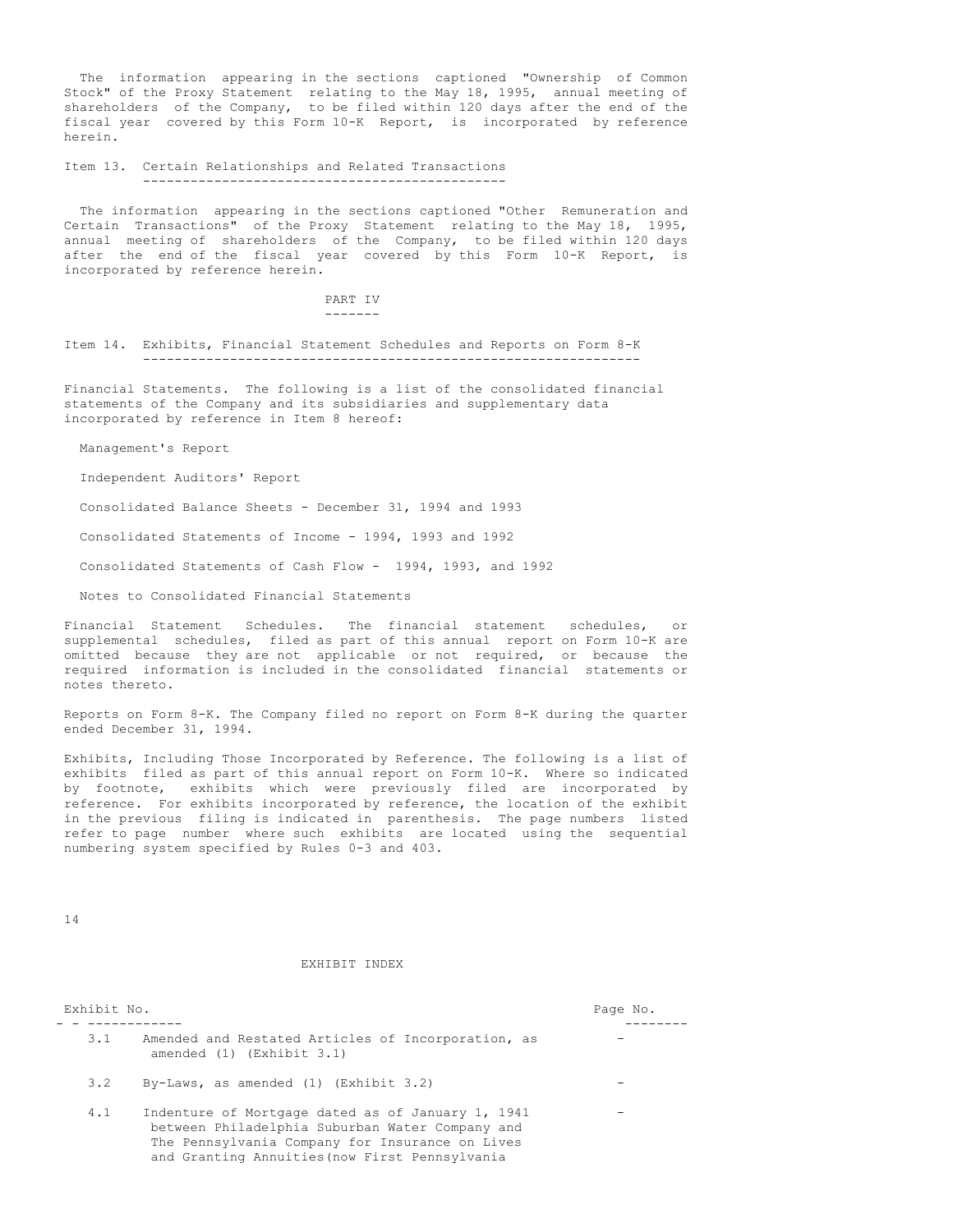Bank, N.A.), as Trustee, with supplements thereto through the Twentieth Supplemental Indenture dated as of August 1, 1983 (2) (Exhibits 4.1 through 4.16)

- 4.2 Revolving Credit Agreement between Philadelphia Suburban Water Company and Mellon Bank (East) National Association dated as of February 16, 1990 (3) (Exhibit 4.3)
- 4.3 First Amendment to Revolving Credit Agreement between Philadelphia Suburban Water Company and Mellon Bank N.A. dated as of September 1, 1992 (1) (Exhibit 4.3)
- 4.4 Preferred Stock Agreement between Philadelphia Suburban Water Company and Provident Life and Accident Insurance Company dated as of January 1, 1991 (3) (Exhibit 4.4)
- 4.5 Indenture dated as of July 1, 1988 between Philadelphia Suburban Corporation and the Philadelphia National Bank, as Trustee. (4) (Exhibit 4)
- 4.6 Form of Rights Agreement, dated as of February 19, 1988, between Philadelphia Suburban Corporation and Mellon Bank (East) National Association, as amended by Amendment No. 1. (5) (Exhibit 1)
- 4.7 Agreement to furnish copies of other long-term debt instruments (1) (Exhibit 4.7)
- 4.8 Twenty-first Supplemental Indenture dated as of August 1, 1985 (6) (Exhibit 4.2)
- 4.9 Twenty-second Supplemental Indenture dated as of April 1, 1986 (7) (Exhibit 4.3)
- 4.10 Twenty-third Supplemental Indenture dated as of April 1, 1987 (8) (Exhibit 4.4)
- 4.11 Twenty-fourth Supplemental Indenture dated as of June 1, -1988 (9) (Exhibit 4.5)
- 4.12 Twenty-fifth Supplemental Indenture dated as of -January 1, 1990 (10) (Exhibit 4.6)

## 15

| Exhibit No. | EXHIBIT INDEX, Continued                                                                                                                                                                                                                       | Page No. |
|-------------|------------------------------------------------------------------------------------------------------------------------------------------------------------------------------------------------------------------------------------------------|----------|
| 4.13        | Twenty-sixth Supplemental Indenture dated as of November<br>1, 1991 (11) (Exhibit 4.12)                                                                                                                                                        |          |
| 4.14        | Twenty-seventh Supplemental Indenture dated as of June 1,<br>1992 (1) (Exhibit 4.14)                                                                                                                                                           |          |
| 4.15        | Twenty-eighth Supplemental Indenture dated as of April<br>1, 1993 (12) (Exhibit 4.15)                                                                                                                                                          |          |
| 4.16        | Revolving Credit Agreement between Philadelphia<br>Suburban Water Company and Mellon Bank, N.A., PNC Bank<br>National Association, First Fidelity Bank, N.A.<br>and Meridian Bank, N.A. dated as of March 17, 1994<br>$(12)$ (Exhibit $4.16$ ) |          |
| 10.1        | 1982 Stock Option Plan, as amended and restated effective<br>May 21, 1992* (1) (Exhibit 10.1)                                                                                                                                                  |          |
| 10.2        | 1988 Stock Option Plan, as amended and restated effective<br>May 21, 1992* (1) (Exhibit 10.2)                                                                                                                                                  |          |
| 10.3        | Executive Incentive Award Plan, as amended March 21.                                                                                                                                                                                           |          |

1989 and February 6, 1990\* (10) (Exhibit 10.3)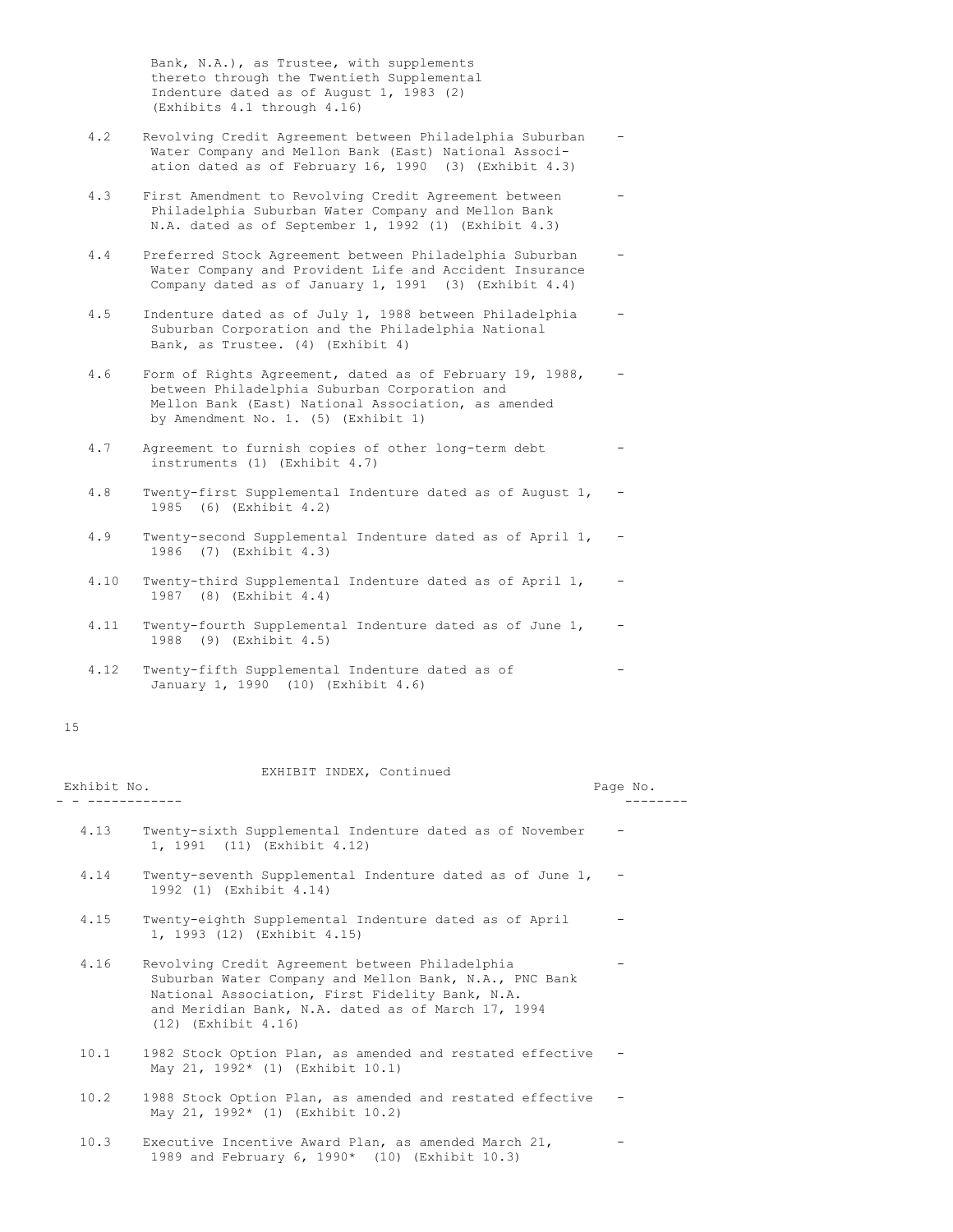| 10.4  | Excess Benefit Plan for Salaried Employees,<br>effective December 1, 1989* (10) (Exhibit 10.4)                                                                                                                     |    |
|-------|--------------------------------------------------------------------------------------------------------------------------------------------------------------------------------------------------------------------|----|
| 10.5  | Supplemental Executive Retirement Plan, effective<br>December 1, 1989* (10) (Exhibit 10.5)                                                                                                                         |    |
| 10.6  | Supplemental Executive Retirement Plan, effective March<br>15, 1992* (1) (Exhibit 10.6)                                                                                                                            |    |
| 10.7  | 1993 Incentive Compensation Plan* (1) (Exhibit 10.7)                                                                                                                                                               |    |
| 10.8  | Employment letter agreement with Mr. Nicholas<br>DeBenedictis* (1) (Exhibit 10.8)                                                                                                                                  |    |
| 10.9  | 1994 Incentive Compensation Program* (12) (Exhibit 10.9)                                                                                                                                                           |    |
| 10.10 | 1994 Equity Compensation Plan* (12) (Exhibit 10.10)                                                                                                                                                                |    |
| 10.11 | 1995 Incentive Compensation Plan*                                                                                                                                                                                  | 20 |
| 13.1  | Selected portions of Annual Report to<br>shareholders for the year ended December 31,<br>1993 incorporated by reference in Annual Report<br>on Form 10-K for the year ended December 31,<br>1993 (12) (Exhibit 13) |    |
| 13.2  | Selected portions of Annual Report to<br>shareholders for the year ended December 31,<br>1994 incorporated by reference in Annual Report<br>on Form 10-K for the year ended December 31,                           | 26 |

16

1994

| Exhibit No. | EXHIBIT INDEX, Continued                               | Page No. |
|-------------|--------------------------------------------------------|----------|
| 22.         | Subsidiaries of Philadelphia Suburban Corporation      | 64       |
| 24.         | Consent of Independent Auditors                        | 65       |
| 25.         | Power of Attorney (set forth as a part of this report) | 18       |
| 27.         | Financial Data Schedule                                | 66       |

17

# - Notes -

## Documents Incorporated by Reference

- (1) Filed as an Exhibit to Annual Report on Form 10-K for the year ended December 31, 1992
- (2) Indenture of Mortgage dated as of January 1, 1941 with supplements thereto through the Twentieth Supplemental Indenture dated as of August 1, 1983 were filed as an Exhibit to Annual Report on Form 10-K for the year ended December 31, 1983.
- (3) Filed as an Exhibit to Annual Report on Form 10-K for the year ended December 31, 1990.
- (4) Filed as Exhibit 4 to the Registration Statement on Form S-3 filed with the Securities and Exchange Commission on June 14, 1988.
- (5) Filed as Exhibit 1 to the Registration Statement on Form 8-A filed with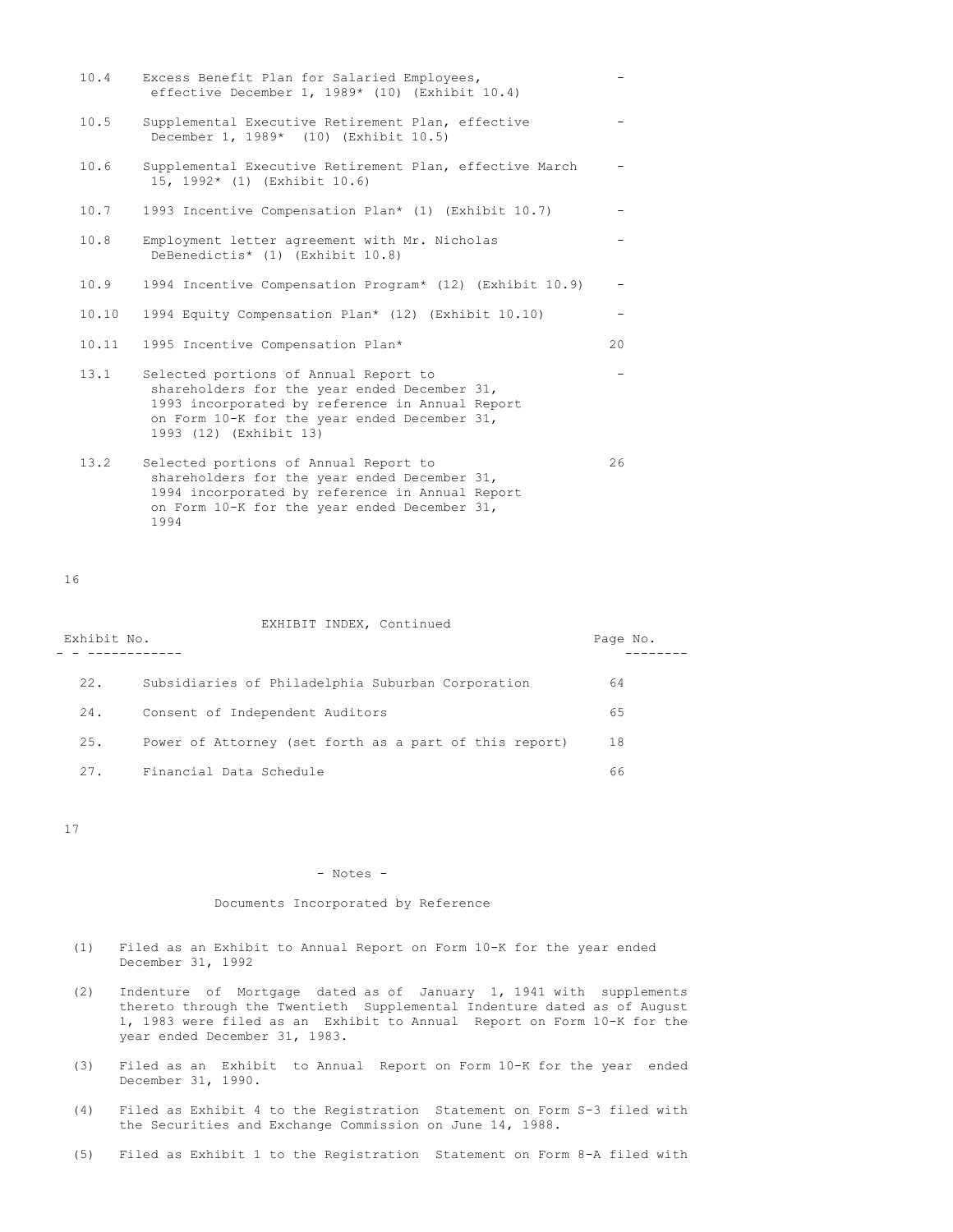the Securities and Exchange Commission on March 1, 1988, with respect to the New York Stock Exchange, and on November 9, 1988, with respect to the Philadelphia Stock Exchange.

- (6) Filed as an Exhibit to Annual Report on Form 10-K for the year ended December 31, 1985.
- (7) Filed as an Exhibit to Annual Report on Form 10-K for the year ended December 31, 1986.
- (8) Filed as an Exhibit to Annual Report on Form 10-K for the year ended December 31, 1987.
- (9) Filed as an Exhibit to Annual Report on Form 10-K for the year ended December 31, 1988.
- (10) Filed as an Exhibit to Annual Report on Form 10-K for the year ended December 31, 1989.
- (11) Filed as an Exhibit to Annual Report on Form 10-K for the year ended December 31, 1991.
- (12) Filed as an Exhibit to Annual Report on Form 10-K for the year ended December 31, 1993.
- \* Indicates management contract or compensatory plan or arrangement.

18

### SIGNATURES ----------

Pursuant to the requirements of Section 13 or 15(d) of the Securities Exchange Act of 1934, the Registrant has duly caused this report to be signed on its behalf by the undersigned, thereunto duly authorized.

PHILADELPHIA SUBURBAN CORPORATION

By Nicholas DeBenedictis --------------------- Nicholas DeBenedictis President and Chairman

Date: March 13, 1995

Pursuant to the requirements of the Securities and Exchange Act of 1934, this report has been signed below by the following persons on behalf of the Registrant and in the capacities and on the dates indicated.

Each person in so signing also makes, constitutes and appoints Nicholas DeBenedictis, President and Chairman of Philadelphia Suburban Corporation, Michael P. Graham, Senior Vice President - Finance and Treasurer of Philadelphia Suburban Corporation, and each of them, his or her true and lawful attorneys-in-fact, in his or her name, place and stead to execute and cause to be filed with the Securities and Exchange Commission any and all amendments to this report.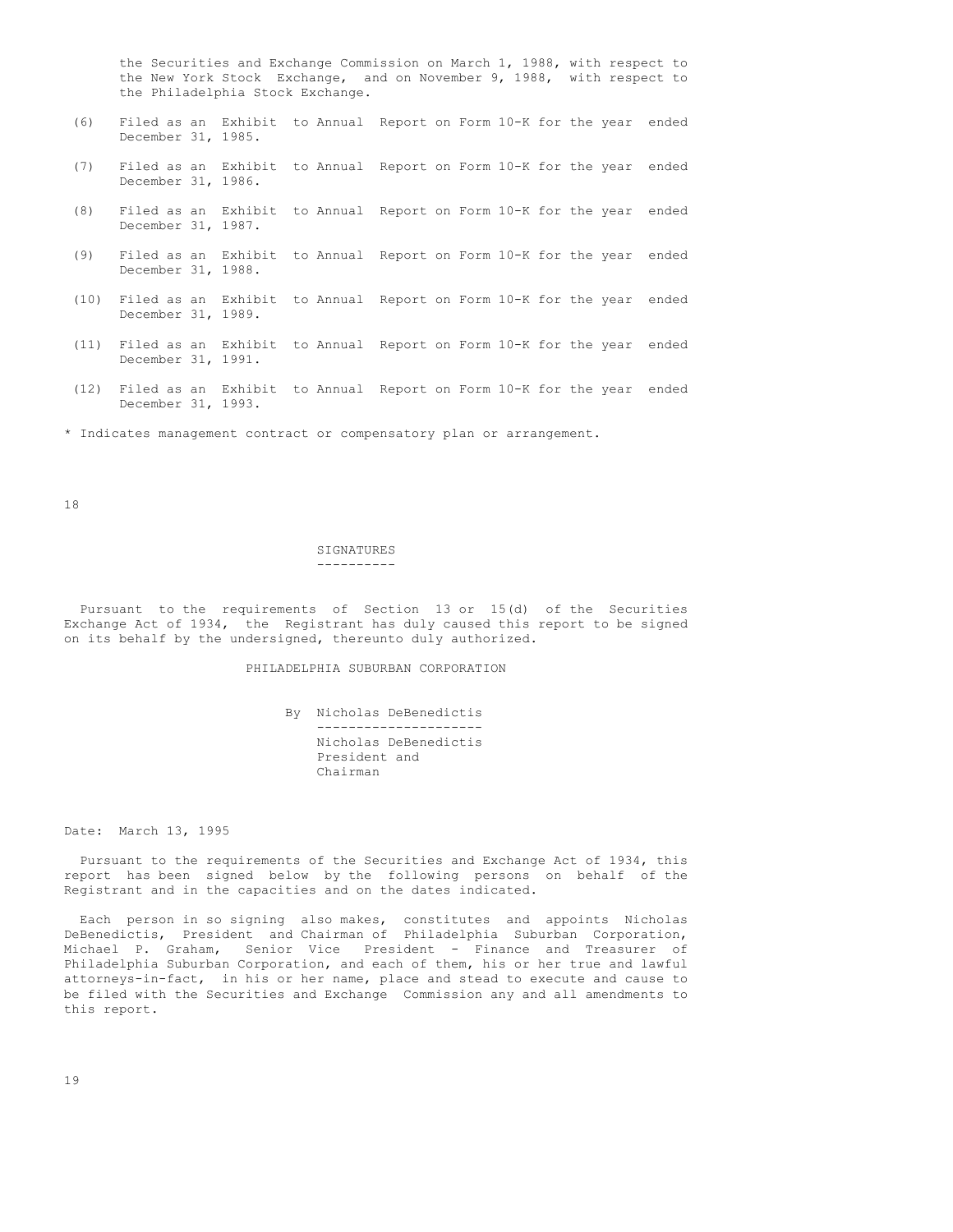John H. Austin, Jr. Claudio Elia - - ------------------------------- --------------------------------- John H. Austin, Jr.<br>Director Director John W. Boyer, Jr. Michael P. Graham - - ------------------------------- --------------------------------- John W. Boyer, Jr. Director Senior Vice President - Finance and Treasurer (principal financial and accounting officer) Mary C. Carroll **Gallery** Joseph C. Ladd - - ------------------------------- --------------------------------- Mary C. Carroll<br>Director Director Nicholas DeBenedictis John F. McCaughan - - ------------------------------- --------------------------------- Nicholas DeBenedictis John F. McCaughan<br>President and Chairman Director President and Chairman (principal executive officer) and Director G. Fred DiBona, Jr. - - ------------------------------- ---------------------------------

G. Fred DiBona, Jr. Harvey J. Wilson Director Director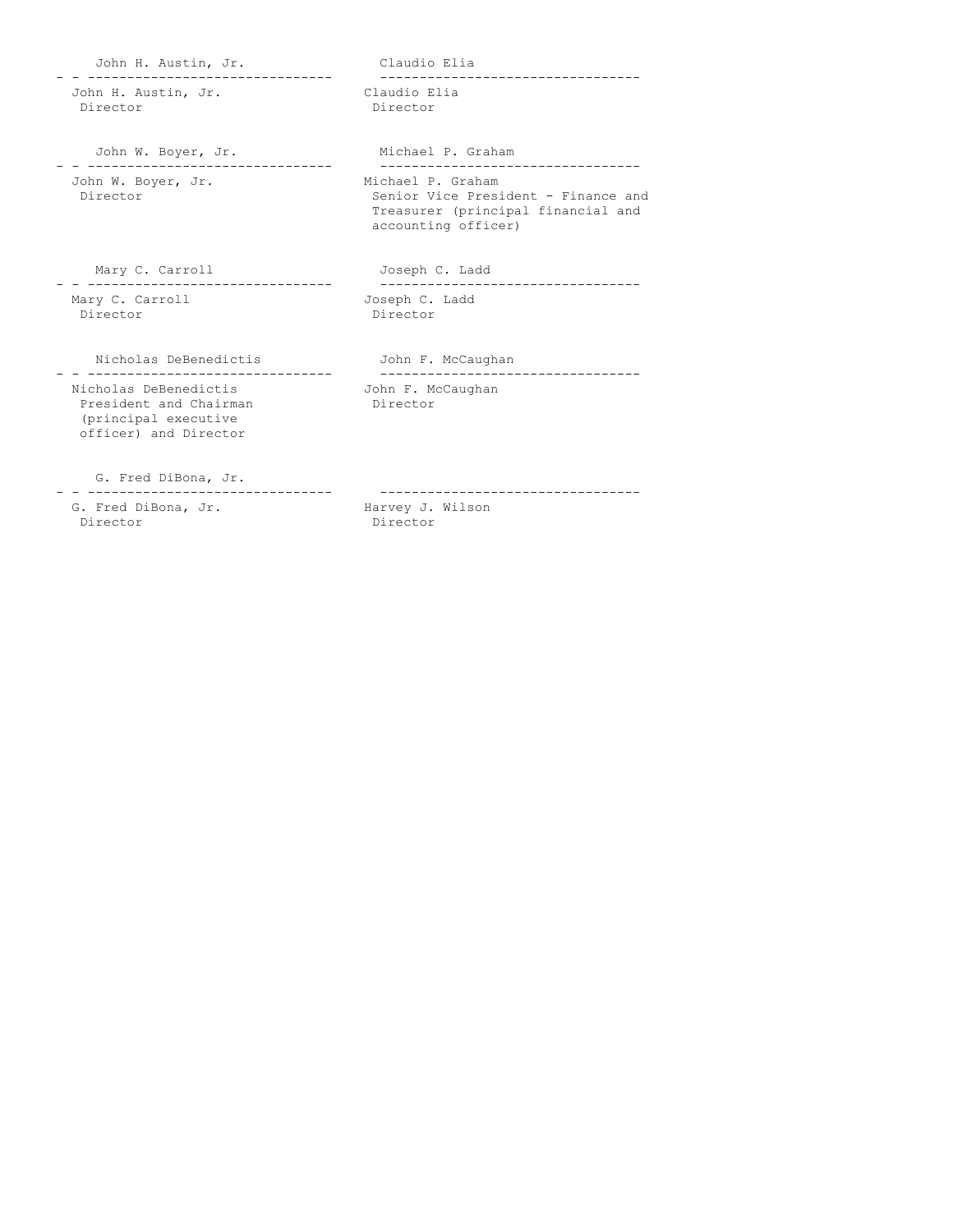PHILADELPHIA SUBURBAN CORPORATION PHILADELPHIA SUBURBAN WATER COMPANY 1995 INCENTIVE COMPENSATION PLAN --------------------------------

### **BACKGROUND**

- - ----------

- -- During the first quarter of 1989, the Company and its compensation consultant conducted a feasibility study to determine whether the Company should implement an incentive compensation plan. The study was prompted by the positive experience of other investor-owned water companies and PSC's experience with incentive compensation.
- -- The study included interviews with PSWC and PSC executives and an analysis of competitive compensation levels. Based on the results, the compensation consultant recommended that the Company's objectives and competitive practice supported the adoption of an annual incentive plan.
- -- The program has two components a Management Incentive Plan and an Employee Recognition Plan.
- -- The Plan is designed to provide an appropriate incentive to the officers and managers of the Company in the form of proprietary interest in the Company. The 1995 Management Incentive Plan will cover all officers and managers of Philadelphia Suburban Corporation, and its subsidiaries, except Utility & Municipal Services, Inc., which is covered by a separate incentive bonus arrangement based on the profitability of that subsidiary.

```
21
```
MANAGEMENT INCENTIVE PLAN - - -------------------------

-- Performance Measures -- Annual incentive bonus awards are calculated by multiplying an individual's Target Bonus by a Company Rating factor based on the Company's performance and an Individual Rating factor based on the individual employee's performance.

> The benefit of having a plan tied to the Company's income performance to shareholders is appropriate as the participants' assume some of the same risks and rewards as the shareholders. Ratepayers, however, also benefit as improvements in performance is accomplished by controlling costs, improving efficiencies, and customer service. For these reasons, rate requests should be reduced and less frequent, which directly benefits the ratepayer and the shareholder.

The Company's actual after-tax net income from continuing operations relative to the annual budget will be the primary measure for the Company's performance. Each year a "Target Net Income" level will be established. For purposes of the Plan, the Target Net Income may differ from the budgeted net income level. For 1995, the Target Net Income will exclude the impact of adverse PUC or court rulings on FAS 106, the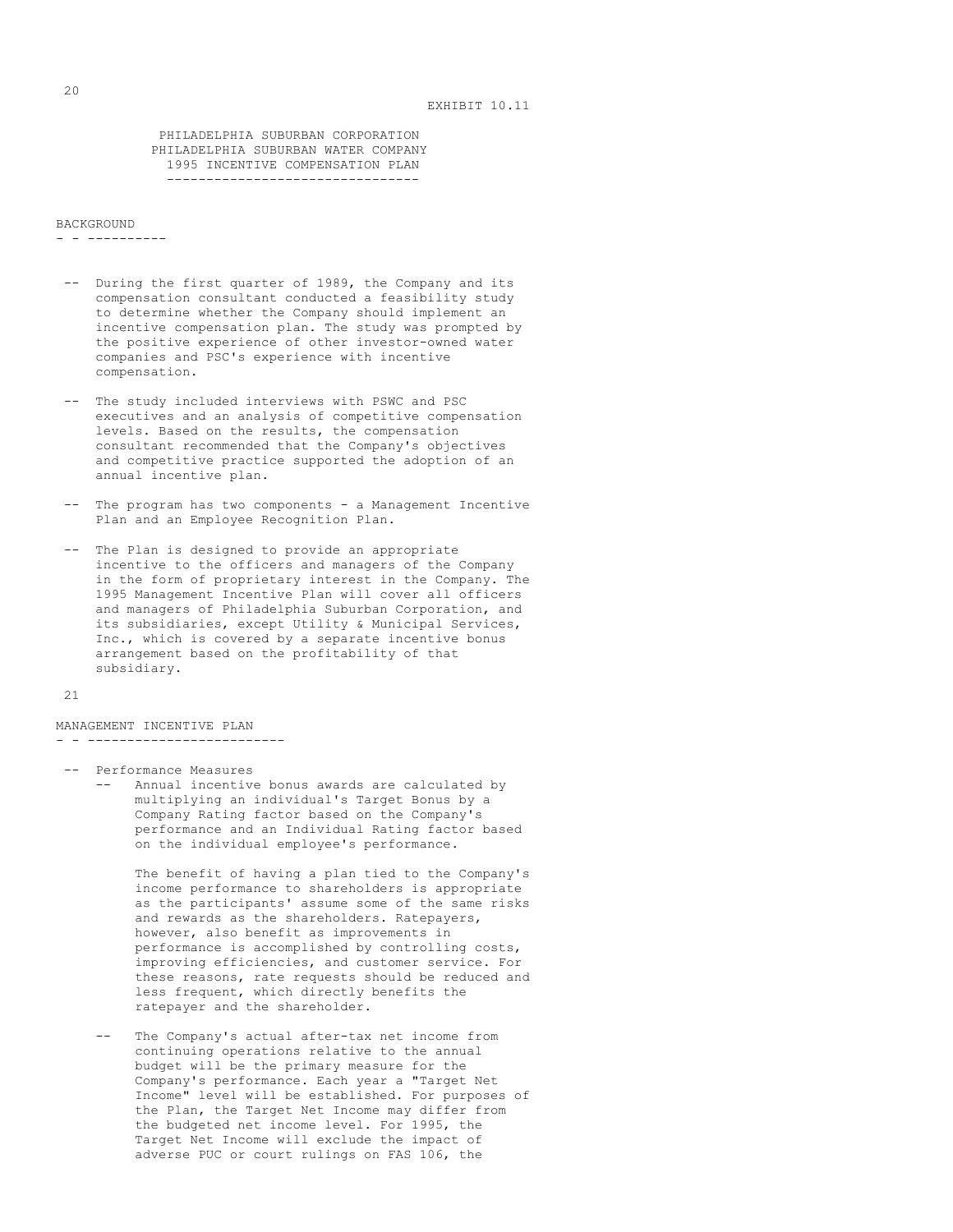effect of any unbudgeted extraordinary gains or losses, changes in accounting principles, changes in tax rates and any gains or losses related to the discontinued operations.

- -- Based on a review of historic performance, the minimum or threshold level of performance is set at 90 percent of the Target Net Income. That is, no bonus awards will be made if actual net income is less than 90 percent of the Target Net Income for the year. No additional bonus will be earned for results exceeding 110 percent of the Target Net Income.
- -- Each individual's performance and achievement of his or her objectives will also be evaluated and factored into the bonus calculation.

### 22

-- Participation

- -- Participation in the Plan will be determined each year. Each participant will be assigned a "Target Bonus Percentage" ranging from 5 to 40 percent of salary depending on duties and responsibilities.
- -- Actual bonuses may range from 0, if the Company's financial results fall below threshold or the participant's performance rating is below expectations, (i.e. performance measure points totaling less than 70 points) to 187.5 percent if performance -- both company and individual -- is rated at the maximum.
- -- Exhibit 1 shows the recommended participants and the Target Bonus Percentages for the current year.

## -- Company Performance

-- Company performance will be measured on the following schedule:

|           | Percent of<br>1995 Plan | Company<br>Rating |
|-----------|-------------------------|-------------------|
|           |                         |                   |
| Threshold | $90\%$                  | 50%               |
|           | 92                      | 65                |
|           | 95                      | 80                |
|           | 96                      | 85                |
|           | 97                      | 90                |
|           | 98                      | 94                |
|           | 99                      | 97                |
| Plan      | 100                     | 100               |
|           | 105                     | 110               |
|           | >110                    | 125               |
|           |                         |                   |

- -- Exhibit 2 shows the recommended Company Performance Schedule for the current year.
- Regardless of the Company rating resulting from this Schedule, the Executive Development and Compensation and Employee Benefits Committee retains the authority to determine the final Company Rating for purposes of this Plan.

## $23$

-- Individual Performance Individual performance will be measured on the following scale:

Performance Measure **Individual**<br>Points Rating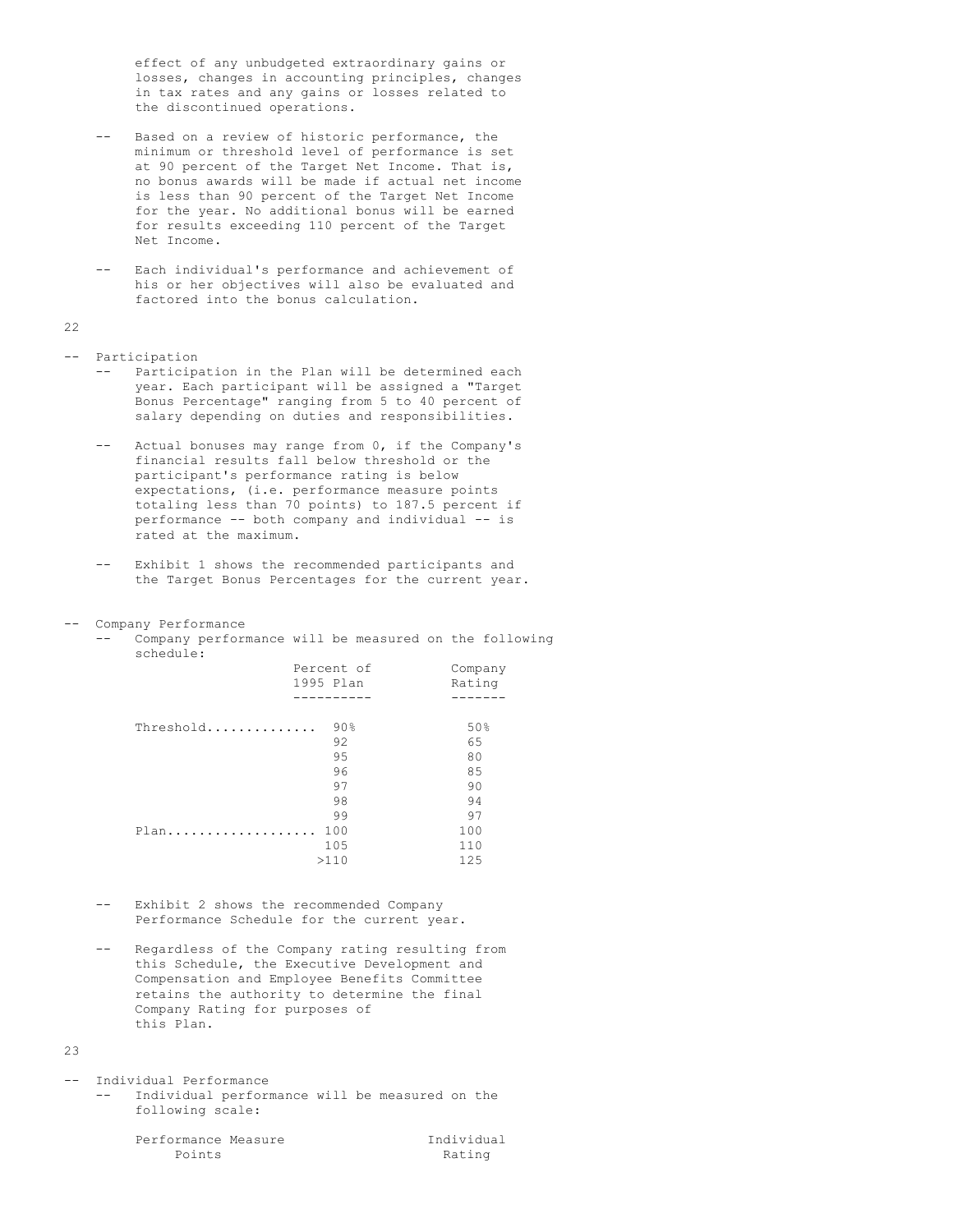|       |              |                                                                                                                                                                                        | $0 - 69$    |                 |              |          |                      |   | 0 %                                                                                                             |  |
|-------|--------------|----------------------------------------------------------------------------------------------------------------------------------------------------------------------------------------|-------------|-----------------|--------------|----------|----------------------|---|-----------------------------------------------------------------------------------------------------------------|--|
|       |              |                                                                                                                                                                                        | 70          |                 |              |          |                      |   | 70%                                                                                                             |  |
|       |              |                                                                                                                                                                                        | 80          |                 |              |          |                      |   | 80%                                                                                                             |  |
|       |              |                                                                                                                                                                                        | 90          |                 |              |          |                      |   | 90%                                                                                                             |  |
|       |              | 100                                                                                                                                                                                    |             |                 |              |          |                      |   | 100%                                                                                                            |  |
|       |              | 110                                                                                                                                                                                    |             |                 |              |          |                      |   | 110%                                                                                                            |  |
|       |              | 120                                                                                                                                                                                    |             |                 |              |          |                      |   | 120%                                                                                                            |  |
|       |              | 130                                                                                                                                                                                    |             |                 |              |          |                      |   | 130%                                                                                                            |  |
|       |              |                                                                                                                                                                                        |             |                 |              |          |                      |   |                                                                                                                 |  |
|       |              | to a participant at the discretion of the Chief<br>Executive Officer.                                                                                                                  |             |                 |              |          |                      |   | In addition, up to 20 additional points may be awarded                                                          |  |
|       |              | Estimated Cost<br>Exhibit 3 shows the estimated cost of the 1995<br>plan year assuming a 100 percent Company Rating<br>and all individuals receive a 100 percent<br>Individual Rating. |             |                 |              |          |                      |   |                                                                                                                 |  |
|       |              | Sample Calculations                                                                                                                                                                    |             |                 |              |          |                      |   |                                                                                                                 |  |
|       |              |                                                                                                                                                                                        |             |                 |              |          |                      |   |                                                                                                                 |  |
|       | -- Example 1 | Salary                                                                                                                                                                                 |             |                 |              | \$70,000 |                      |   |                                                                                                                 |  |
|       |              | Target Bonus                                                                                                                                                                           |             |                 |              |          | 10 percent (\$7,000) |   |                                                                                                                 |  |
|       |              | Company Rating                                                                                                                                                                         |             |                 |              |          | 100 percent          |   |                                                                                                                 |  |
|       |              | Individual Rating                                                                                                                                                                      |             |                 |              |          | 90 percent           |   |                                                                                                                 |  |
|       |              |                                                                                                                                                                                        |             |                 |              |          |                      |   |                                                                                                                 |  |
|       |              | Calculation:                                                                                                                                                                           |             |                 |              |          |                      |   |                                                                                                                 |  |
|       |              |                                                                                                                                                                                        |             | Company         |              |          | Individual           |   |                                                                                                                 |  |
|       |              | Target Bonus x Rating x                                                                                                                                                                |             |                 |              |          |                      |   | Rating = Bonus Earned                                                                                           |  |
|       |              |                                                                                                                                                                                        |             | $- - - - - - -$ |              |          | . _ _ _ _ _ _ _ _ _  |   |                                                                                                                 |  |
|       |              |                                                                                                                                                                                        |             |                 |              |          |                      |   |                                                                                                                 |  |
|       |              | \$7,000 x 100% x                                                                                                                                                                       |             |                 |              |          | $90\%$ =             |   | \$6,300                                                                                                         |  |
|       |              |                                                                                                                                                                                        |             |                 |              |          |                      |   | $=$ $=$ $=$ $=$ $=$                                                                                             |  |
|       | -- Example 2 | Using the same salary and target bonus, but<br>assuming Company performance was less than 90<br>percent of Target Net Income, there would be no<br>bonus earned.                       |             |                 |              |          |                      |   |                                                                                                                 |  |
|       |              | Calculation:                                                                                                                                                                           |             |                 |              |          |                      |   |                                                                                                                 |  |
|       |              | \$7,000                                                                                                                                                                                | $\mathbf x$ | $\overline{0}$  | $\mathbf{X}$ |          | $90\%$ =             | 0 |                                                                                                                 |  |
|       |              |                                                                                                                                                                                        |             |                 |              |          |                      |   |                                                                                                                 |  |
|       | -- Example 3 | Similarly, if individual Performance is rated<br>Below Expectations, no bonus would be earned<br>regardless of the Company Rating.                                                     |             |                 |              |          |                      |   |                                                                                                                 |  |
|       |              | Calculation:<br>$$7,000$ x 100% x 0 = 0                                                                                                                                                |             |                 |              |          |                      |   |                                                                                                                 |  |
| 24    |              |                                                                                                                                                                                        |             |                 |              |          |                      |   |                                                                                                                 |  |
|       |              | EMPLOYEE RECOGNITION PLAN                                                                                                                                                              |             | -----------     |              |          |                      |   |                                                                                                                 |  |
| $- -$ |              | maintains an Individual Recognition Plan to reward<br>employees not eligible for the management plan for<br>superior performance or a special action or project<br>of the Company.     |             |                 |              |          |                      |   | In addition to the Management Incentive Plan, Company<br>that positively impacts the financial results or image |  |
|       |              |                                                                                                                                                                                        |             |                 |              |          |                      |   | Awards will be made from an annual pool, not to exceed                                                          |  |

\$65,000 (which represents approximately .8% of the base payroll for the non-union employees who do not participate in the Management Incentive Plan), established at the beginning of the year. Unused funds would not be carried over to the next year.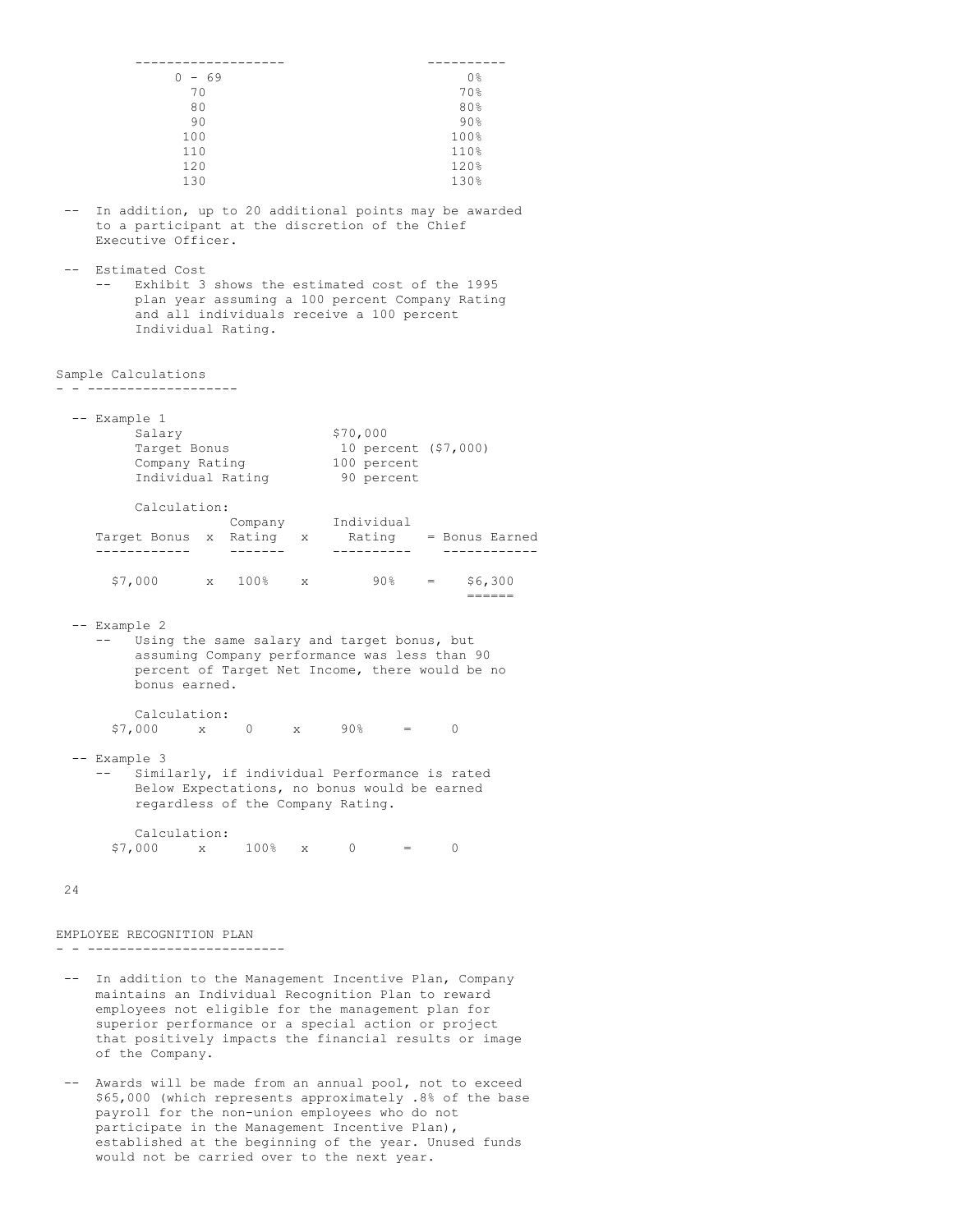- -- Awards will be made throughout the year and through the first quarter of the following year with payment as close to the timing of the event being rewarded as possible.
- -- Department Heads may nominate individuals in their unit to the applicable Vice President and document the reasons for the recommendations. The applicable Vice President will review the nominations and forward their recommendations to the Chief Executive Officer.
- -- The Chief Executive Officer will determine the individuals to actually receive a bonus and the amount.

25

EXHIBIT 1 ---------

TARGET BONUS PERCENTAGE

PHILADELPHIA SUBURBAN CORPORATION ---------------------------------

Recommended 1995 Participants -----------------------------

|          |       | TAVARI DAMAS |
|----------|-------|--------------|
| NAME     | TITLE | PERCENTAGE   |
| - -      |       |              |
| OFFICERS |       |              |

- - --------

| N. DeBenedictis | Chief Executive Officer         | 40% |
|-----------------|---------------------------------|-----|
| M. Graham       | Sr. V.P. Finance and Treasurer  | 25  |
| R. Riegler      | Sr. V.P. Operations             | 2.5 |
| R. Stahl        | Sr. V.P. Law & Administration   | 2.5 |
| M. Coulter      | V.P. Production                 | 20  |
| H. Coleman      | V.P. Customer Service           | 20  |
| R. Hugus        | V.P. Corporate Development      | 2.5 |
| W. McIntyre     | V.P. Maintenance & Construction | 1.5 |
| D. Smeltzer     | V.P. Rates/Regulatory Affairs   | 15  |
| L. Chain        | Controller                      | 1.5 |

MANAGERS

- - --------

| P. Mycek      | Corporate Secretary               | 5           |
|---------------|-----------------------------------|-------------|
| Y. Snyder     | Mgr., Finance and Budget          | 5           |
| L. Doyle      | Mgr. Meter Operations             | 5           |
| J. Delzingaro | AMR Project Manger                | 5           |
| G. Harmon     | Mgr., Customer Service            | 5           |
| R. Griffin    | Mgr., Rates & Revenues            | 5           |
| D. Mahoney    | Mqr., Drafting/Records            | 5           |
| A. Fernandes  | Mgr., Eng. Design/Construction    | 5           |
| S. Draper     | Mgr., MIS                         | 5           |
| S. Broussard  | Mgr., Human Resources             | 5           |
| R. Rubin      | Assist.Controller                 | 5           |
| G. Smith      | Mgr., Facilities                  | $\mathsf S$ |
| D. Bruce      | Mgr., Transportation              | 5           |
| R. Dollfus    | Mgr., Great Valley Division       | 10          |
| C. Hertz      | Mgr., Laboratory Tech. Services   | 10          |
| J. Grantland  | Mgr., Distribution                | 10          |
| J. Dennin     | Mgr., Eastern Division            | 10          |
| D. Gorbey     | Mgr., Southern & Western Division | 10          |
| R. Germon     | Mgr., Mech./Elect.                | 10          |
| P. Luitweiler | Mgr., Res./Env. Affairs/Grndwater | 10          |
| J. Ritter     | Mgr., Treatment/Quality Control   | 10          |
| T. Kiely      | Chief Engineer                    | 10          |
| T. Yohe       | Sr. Mgr., Water Quality Group     | 10          |
| R. Robinson   | Sr. Mgr., Special Services        | 10          |
| M. Kropilak   | Corporate Counsel                 | 10          |
| R. Linneman   | Sr. Mgr., Information Services    | 10          |
|               |                                   |             |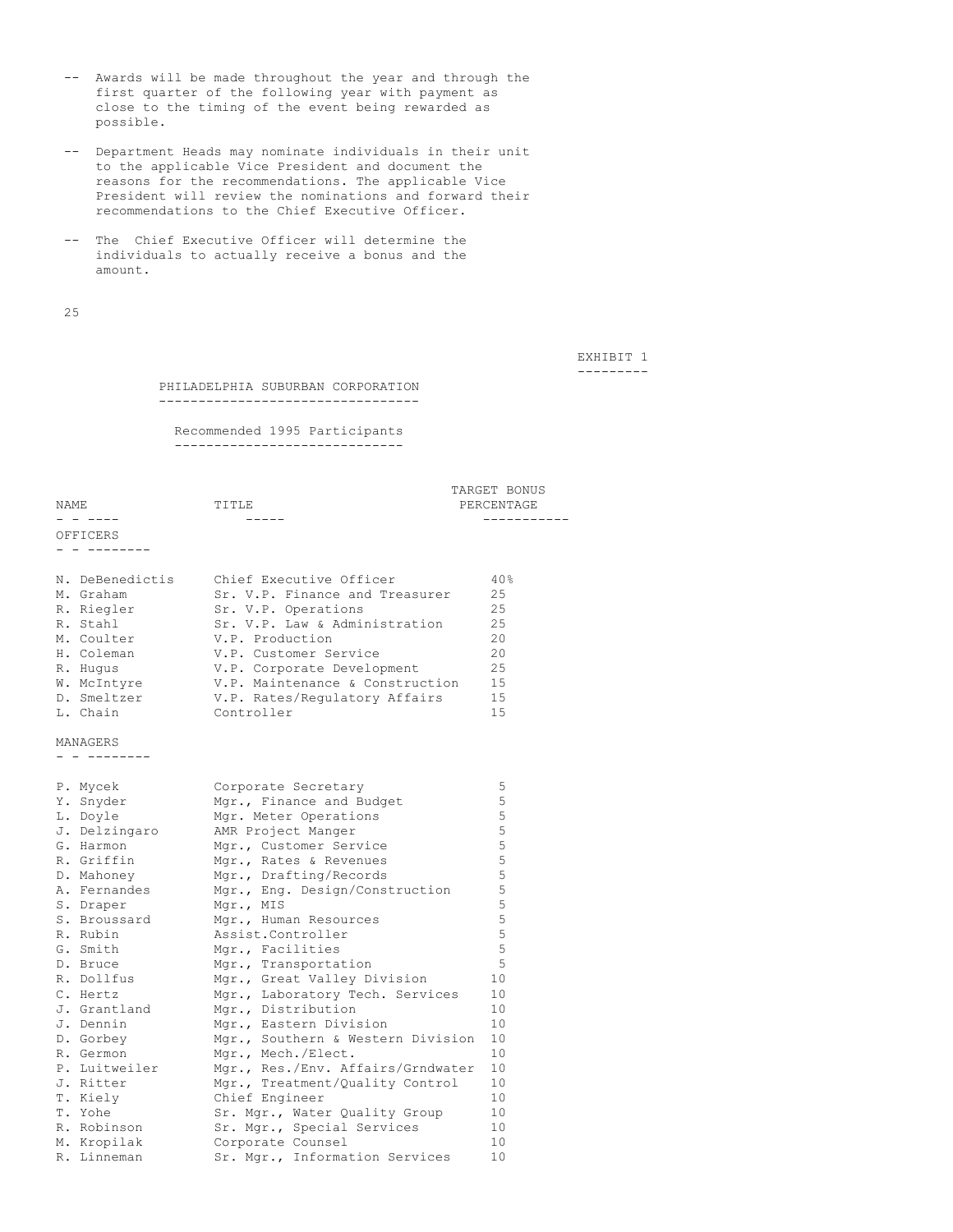|      | C. Franklin<br>M. Broderick<br>D. Donatoni<br>R. Cocco |  | Sr. Mgr., Corp. & Public Affairs 10<br>Financial Information System Spec. 10<br>Sr. Mgr., Marketing & Corp. Devel. 10<br>Sr. Mgr., Admin. Support Services 10 |        |
|------|--------------------------------------------------------|--|---------------------------------------------------------------------------------------------------------------------------------------------------------------|--------|
| ums. |                                                        |  |                                                                                                                                                               |        |
|      | R. Harlan<br>W. Barrett                                |  | Mgr., IS Customer Service<br>Mgr., IS Technical Services                                                                                                      | 5<br>5 |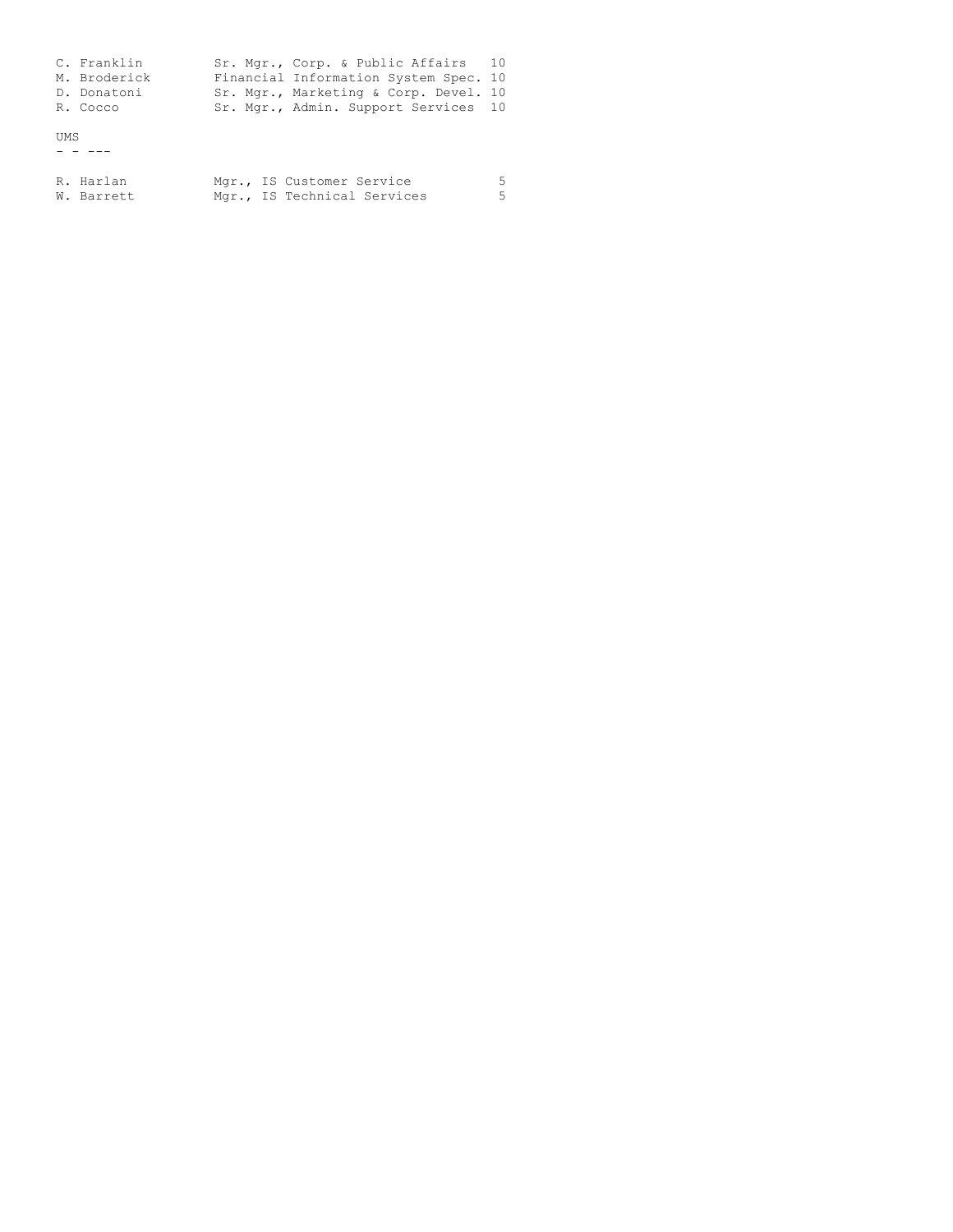EXHIBIT 13.2

SELECTED PORTIONS OF ANNUAL REPORT TO SHAREHOLDERS FOR THE YEAR ENDED DECEMBER 31, 1994

PHILADELPHIA SUBURBAN CORPORATION AND SUBSIDIARIES

CONSOLIDATED STATEMENTS OF INCOME (In thousands of dollars, except per share amounts) Years ended December 31, 1994, 1993 and 1992

|                                                                                                                                                                                                                            |    | 1994                       | 1993                         | 1992                                                                                                             |
|----------------------------------------------------------------------------------------------------------------------------------------------------------------------------------------------------------------------------|----|----------------------------|------------------------------|------------------------------------------------------------------------------------------------------------------|
|                                                                                                                                                                                                                            |    | $\frac{1}{2}$              | $- - - -$                    | $\frac{1}{2}$                                                                                                    |
| Earned revenues                                                                                                                                                                                                            |    |                            | \$108,636 \$101,244 \$93,307 |                                                                                                                  |
| Costs and expenses:                                                                                                                                                                                                        |    |                            |                              |                                                                                                                  |
| Operating expenses                                                                                                                                                                                                         |    |                            | 50,296 45,989 43,024         |                                                                                                                  |
| Depreciation                                                                                                                                                                                                               |    | 10,468                     | 9,927                        | 8,646                                                                                                            |
| Amortization                                                                                                                                                                                                               |    | (138)                      | 1,008                        | 800                                                                                                              |
| Taxes other than income taxes                                                                                                                                                                                              |    | 7,165                      | 6,890                        | 6,500                                                                                                            |
|                                                                                                                                                                                                                            |    |                            | 67,791 63,814 58,970         | ----------                                                                                                       |
| Operating income from continuing                                                                                                                                                                                           |    |                            |                              |                                                                                                                  |
| operations                                                                                                                                                                                                                 |    |                            | 40,845 37,430                | 34,337                                                                                                           |
| Interest and debt expenses                                                                                                                                                                                                 |    |                            | 12,896 13,108                | 15,068                                                                                                           |
| Dividends on preferred stock                                                                                                                                                                                               |    | 866                        | 866                          | 866                                                                                                              |
| Allowance for funds used during                                                                                                                                                                                            |    |                            |                              |                                                                                                                  |
| construction                                                                                                                                                                                                               |    | (126)                      | (805)                        | (258)                                                                                                            |
| Income from continuing operations                                                                                                                                                                                          |    | ---------                  | ----------                   | ---------                                                                                                        |
| before income taxes                                                                                                                                                                                                        |    |                            | $27,209$ $24,261$ $18,661$   |                                                                                                                  |
| Provision for income taxes                                                                                                                                                                                                 |    | 11,571                     | 10,426                       | 8,035                                                                                                            |
| Income from continuing operations                                                                                                                                                                                          |    | 15,638                     | 13,835                       | __________<br>10,626                                                                                             |
| Loss on disposition of discontinued operations, including<br>provision in 1992 of \$2,120 for operating losses since<br>the measurement dates, net of<br>income tax benefits of \$2,950<br>Extraordinary charge from early |    | $- -$                      | $- -$                        | (5, 500)                                                                                                         |
| retirement of debt, net of                                                                                                                                                                                                 |    |                            |                              |                                                                                                                  |
| income tax benefits of \$429                                                                                                                                                                                               |    | $\sim$ $-$<br>------------ | $  \,$<br>---------          | (834)<br>---------                                                                                               |
| Net Income                                                                                                                                                                                                                 |    | $$15,638$ $$13,835$        |                              |                                                                                                                  |
| 4,292<br>\$                                                                                                                                                                                                                |    |                            |                              |                                                                                                                  |
|                                                                                                                                                                                                                            |    | =========                  | =========                    | =========                                                                                                        |
| Net income (loss) per share                                                                                                                                                                                                |    |                            |                              |                                                                                                                  |
| Continuing operations                                                                                                                                                                                                      | S. | 1.35                       | \$1.27                       | \$1.23                                                                                                           |
| Discontinued operations                                                                                                                                                                                                    |    | $  \,$                     | $  \,$                       | (.63)                                                                                                            |
| Extraordinary charge                                                                                                                                                                                                       |    | $ -$                       | $ -$                         | (.10)                                                                                                            |
| Total                                                                                                                                                                                                                      |    | ----------<br>$S = 1.35$   | ----------<br>\$1.27         | ---------<br>\$ .50                                                                                              |
|                                                                                                                                                                                                                            |    | =========                  | __________                   | $\qquad \qquad \displaystyle =\qquad \qquad =\qquad \qquad =\qquad \qquad =\qquad \qquad =\qquad \qquad$         |
| Average common and common equivalent                                                                                                                                                                                       |    |                            |                              |                                                                                                                  |
| shares outstanding during the period                                                                                                                                                                                       |    | 11,564<br>=========        | 10,858<br>$=$ =========      | 8,635<br>$\qquad \qquad \displaystyle =\qquad \qquad =\qquad \qquad \displaystyle =\qquad \qquad =\qquad \qquad$ |

See accompanying notes to consolidated financial statements.

26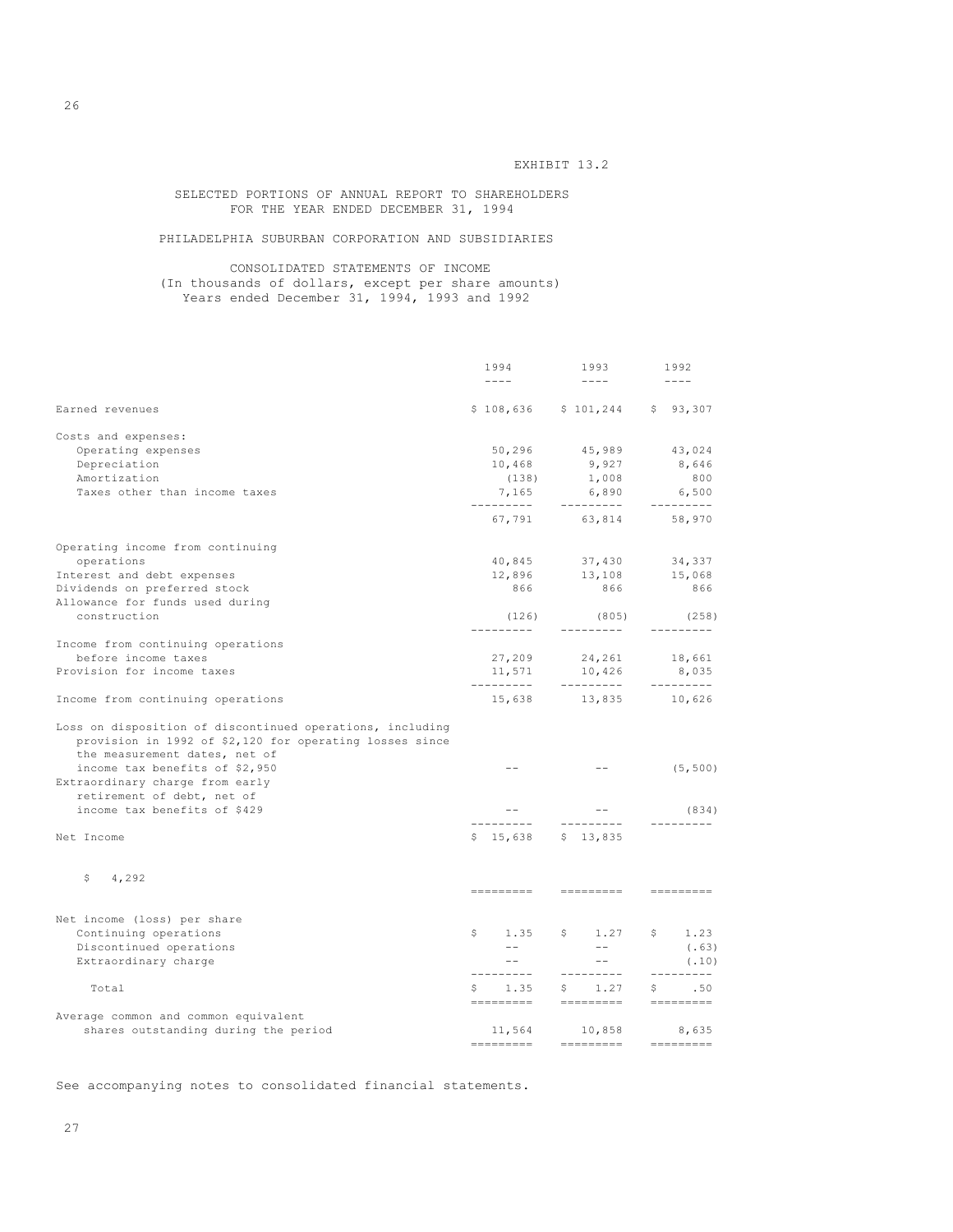# CONSOLIDATED BALANCE SHEETS (In thousands of dollars)

December 31, 1994 and 1993

| Assets                                                                                      | 1994                                         | 1993                                      |
|---------------------------------------------------------------------------------------------|----------------------------------------------|-------------------------------------------|
| $\frac{1}{2}$                                                                               | $\frac{1}{2}$                                | $- - - -$                                 |
| Property, plant and equipment, at cost<br>Less accumulated depreciation                     | $$462,500$ $$433,302$<br>76,791<br>--------- | 67,072<br>---------                       |
| Net property, plant and equipment                                                           | 385,709<br>----------                        | 366,230<br>----------                     |
| Current assets:<br>Cash                                                                     | (636)                                        | (868)                                     |
| Accounts receivable, net                                                                    | 19,303                                       | 18,131                                    |
| Inventory, materials and supplies                                                           | 1,696                                        | 1,721                                     |
| Prepayments and other current assets                                                        | 594<br>----------                            | 532<br>---------                          |
| Total current assets                                                                        | 20,957<br>----------                         | 19,516<br>---------                       |
| Regulatory assets                                                                           | 48,334                                       | 51,229                                    |
| Deferred charges and other assets, net                                                      | 3,183<br>---------                           | 2,704<br>---------                        |
|                                                                                             | \$458,183<br>=========                       | \$439,679                                 |
|                                                                                             |                                              |                                           |
| Liabilities and Stockholders' Equity                                                        |                                              |                                           |
| Common stockholders' equity:                                                                |                                              |                                           |
| Common stock at par value net of \$3,239 and<br>\$1,257 of Treasury shares in 1994 and 1993 | \$2,740                                      | \$4,526                                   |
| Capital in excess of par value                                                              | 102,564                                      | 95,918                                    |
| Retained earnings                                                                           | 38,491                                       | 35,490                                    |
| Total common stockholders' equity                                                           | ---------<br>----------                      | ---------<br>143,795 135,934<br>--------- |
| Preferred stock of subsidiary with mandatory                                                |                                              |                                           |
| redemption requirements                                                                     | 7,143                                        | 10,000                                    |
| Long-term debt, excluding current portion                                                   | 152,195<br>$  \,$                            | 145,292                                   |
| Commitments<br>Current liabilities:                                                         |                                              | $ -$                                      |
| Current portion of preferred stock of subsidiary                                            |                                              |                                           |
| with mandatory redemption requirements                                                      | 2,857                                        | $- -$                                     |
| Current portion of long-term debt<br>Loans payable                                          | 887<br>4,050                                 | 4,884<br>819                              |
| Accounts payable                                                                            | 5,626                                        | 3,381                                     |
| Accrued interest                                                                            | 3,346                                        | 3,439                                     |
| Other accrued liabilities                                                                   | 9,912                                        | 9,269                                     |
| Net reserves related to discontinued operations                                             | 2,701<br>---------                           | 2,578<br>---------                        |
| Total current liabilities                                                                   | 29,379                                       | 24,370                                    |
| Deferred credits and other liabilities:                                                     |                                              |                                           |
| Deferred income taxes and investment tax credits                                            | 67,721                                       | 69,137                                    |
| Customers' advances for construction<br>Other                                               | 24,713<br>11,028                             | 24,379<br>8,926                           |
|                                                                                             | ---------                                    | ---------                                 |
| Total deferred credits and other liabilities                                                | 103,462<br>---------                         | 102,442<br>---------                      |
| Contributions in aid of construction                                                        | 22,209<br>---------                          | 21,641                                    |
|                                                                                             | \$458,183                                    | \$439,679                                 |
|                                                                                             | =======                                      |                                           |

See accompanying notes to consolidated financial statements.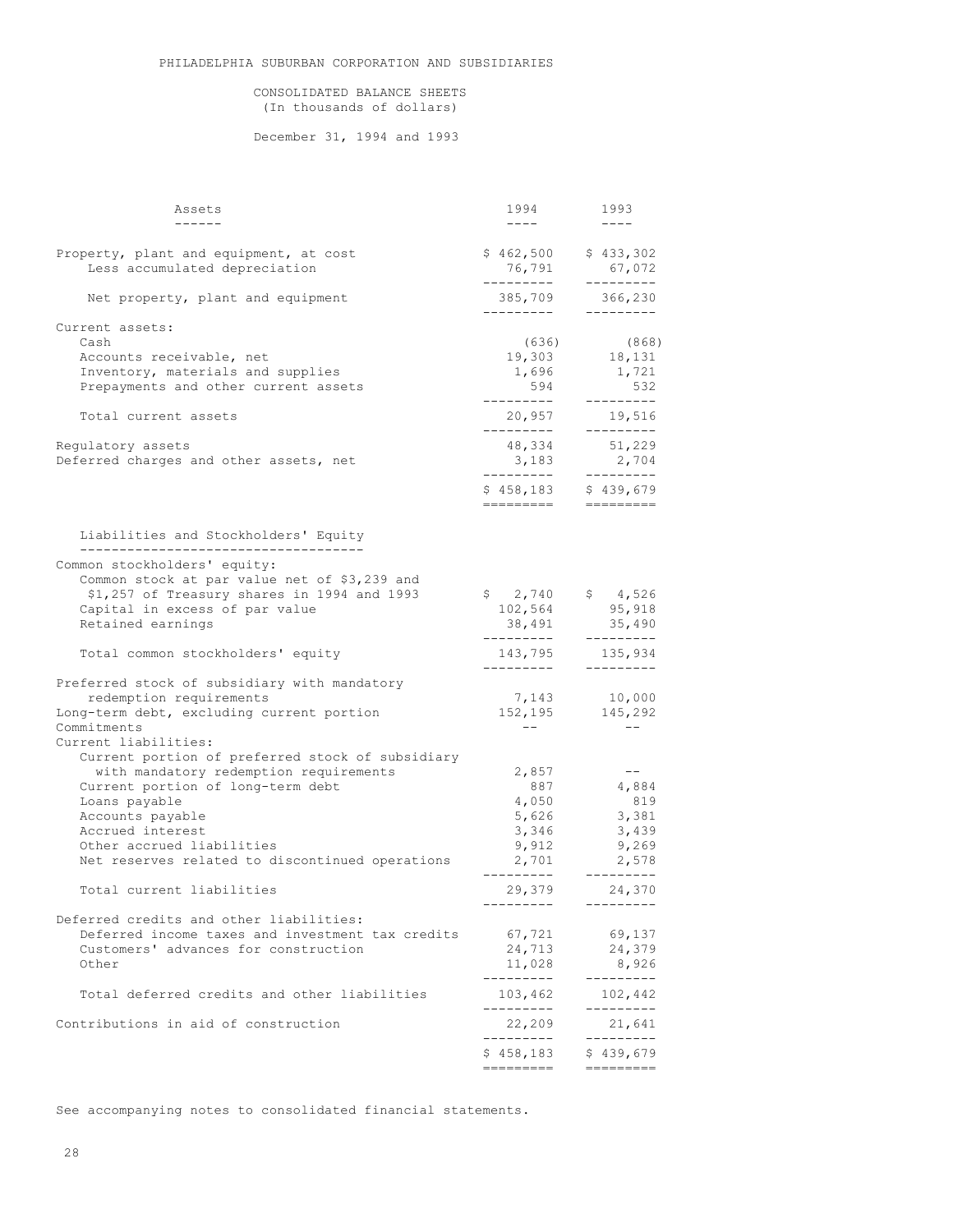# PHILADELPHIA SUBURBAN CORPORATION AND SUBSIDIARIES

# CONSOLIDATED CASH FLOW STATEMENTS (In thousands of dollars) Years ended December 31, 1994, 1993 and 1992

|                                                           | 1994                                              | 1993                                | 1992                                                                                                                                                                                                                                                                                                                                                                                                                                                                                   |
|-----------------------------------------------------------|---------------------------------------------------|-------------------------------------|----------------------------------------------------------------------------------------------------------------------------------------------------------------------------------------------------------------------------------------------------------------------------------------------------------------------------------------------------------------------------------------------------------------------------------------------------------------------------------------|
|                                                           | $\omega = \omega =$                               | $\omega = \omega =$                 | $\sim$ $\sim$ $\sim$ $\sim$                                                                                                                                                                                                                                                                                                                                                                                                                                                            |
| Cash flows from operating activities:                     |                                                   |                                     |                                                                                                                                                                                                                                                                                                                                                                                                                                                                                        |
| Income from continuing operations                         |                                                   | \$15,638 \$13,835 \$10,626          |                                                                                                                                                                                                                                                                                                                                                                                                                                                                                        |
| Adjustments to reconcile income from continuing           |                                                   |                                     |                                                                                                                                                                                                                                                                                                                                                                                                                                                                                        |
| operations to net cash flows from operating activities:   |                                                   |                                     |                                                                                                                                                                                                                                                                                                                                                                                                                                                                                        |
| Depreciation and amortization                             |                                                   | 10,330 10,935                       | 9,446                                                                                                                                                                                                                                                                                                                                                                                                                                                                                  |
| Deferred taxes, net of taxes on                           |                                                   |                                     |                                                                                                                                                                                                                                                                                                                                                                                                                                                                                        |
| customers' advances                                       | 2,693                                             | 3,061                               | 399                                                                                                                                                                                                                                                                                                                                                                                                                                                                                    |
| Net decrease (increase) in receivables,                   |                                                   |                                     |                                                                                                                                                                                                                                                                                                                                                                                                                                                                                        |
| inventory and prepayments                                 |                                                   | $(1, 209)$ $(1, 438)$ $1, 584$      |                                                                                                                                                                                                                                                                                                                                                                                                                                                                                        |
| Net increase in payables and other<br>accrued liabilities |                                                   |                                     |                                                                                                                                                                                                                                                                                                                                                                                                                                                                                        |
| Net decrease in accrued                                   |                                                   | 1,614 1,245 2,019                   |                                                                                                                                                                                                                                                                                                                                                                                                                                                                                        |
| interest                                                  | (93)                                              | (158)                               | (927)                                                                                                                                                                                                                                                                                                                                                                                                                                                                                  |
| Other                                                     | 134                                               | (540)                               | (509)                                                                                                                                                                                                                                                                                                                                                                                                                                                                                  |
|                                                           | --------                                          | ________                            |                                                                                                                                                                                                                                                                                                                                                                                                                                                                                        |
| Net cash flows from operating activities                  |                                                   | $29,107$ $26,940$<br>------ ------  | 22,638                                                                                                                                                                                                                                                                                                                                                                                                                                                                                 |
|                                                           |                                                   |                                     |                                                                                                                                                                                                                                                                                                                                                                                                                                                                                        |
| Cash flows from investing activities:                     |                                                   |                                     |                                                                                                                                                                                                                                                                                                                                                                                                                                                                                        |
| Property, plant and equipment additions,                  |                                                   |                                     |                                                                                                                                                                                                                                                                                                                                                                                                                                                                                        |
| including allowance for funds used during                 |                                                   |                                     |                                                                                                                                                                                                                                                                                                                                                                                                                                                                                        |
| construction of \$126, \$805 and \$258                    |                                                   | $(27, 379)$ $(27, 958)$ $(21, 719)$ |                                                                                                                                                                                                                                                                                                                                                                                                                                                                                        |
| Acquisitions of water systems                             | (612)                                             | (1, 323)                            | (9, 128)                                                                                                                                                                                                                                                                                                                                                                                                                                                                               |
| Sale of businesses and related assets                     | $\frac{1}{2}$ and $\frac{1}{2}$ and $\frac{1}{2}$ | 1,665                               | 976                                                                                                                                                                                                                                                                                                                                                                                                                                                                                    |
| Other                                                     |                                                   | (40)                                | 190<br>$\sim$ -------                                                                                                                                                                                                                                                                                                                                                                                                                                                                  |
|                                                           | --------                                          |                                     |                                                                                                                                                                                                                                                                                                                                                                                                                                                                                        |
| Net cash flows from investing activities                  | --------                                          | $(28,001)$ $(27,656)$ $(29,681)$    |                                                                                                                                                                                                                                                                                                                                                                                                                                                                                        |
| Cash flows from financing activities:                     |                                                   |                                     |                                                                                                                                                                                                                                                                                                                                                                                                                                                                                        |
| Customers' advances and contributions                     |                                                   |                                     |                                                                                                                                                                                                                                                                                                                                                                                                                                                                                        |
| in aid of construction, net of                            |                                                   |                                     |                                                                                                                                                                                                                                                                                                                                                                                                                                                                                        |
| income tax payments                                       |                                                   | 3, 149 2, 483 3, 248                |                                                                                                                                                                                                                                                                                                                                                                                                                                                                                        |
| Repayments of customers' advances                         |                                                   | $(2, 219)$ $(2, 904)$ $(2, 398)$    |                                                                                                                                                                                                                                                                                                                                                                                                                                                                                        |
| Net proceeds (repayments) of short-                       |                                                   |                                     |                                                                                                                                                                                                                                                                                                                                                                                                                                                                                        |
| term debt                                                 | 3,231                                             | (140)                               | 799                                                                                                                                                                                                                                                                                                                                                                                                                                                                                    |
| Proceeds from long-term debt                              |                                                   | 7,722 21,839 24,174                 |                                                                                                                                                                                                                                                                                                                                                                                                                                                                                        |
| Repayments of long-term debt including                    |                                                   |                                     |                                                                                                                                                                                                                                                                                                                                                                                                                                                                                        |
| premium on early retirement                               |                                                   | $(4, 884)$ $(34, 559)$ $(38, 008)$  |                                                                                                                                                                                                                                                                                                                                                                                                                                                                                        |
| Proceeds from issuing common stock                        |                                                   | 6,916 27,749                        | 25,950                                                                                                                                                                                                                                                                                                                                                                                                                                                                                 |
| Repurchase of common stock                                | (2, 230)                                          | (992)<br>$(12, 637)$ $(11, 629)$    | (26)                                                                                                                                                                                                                                                                                                                                                                                                                                                                                   |
| Dividends paid<br>Other                                   | (45)                                              | (104)                               | (8, 866)<br>$\sim$ $ -$                                                                                                                                                                                                                                                                                                                                                                                                                                                                |
|                                                           | --------                                          | --------                            |                                                                                                                                                                                                                                                                                                                                                                                                                                                                                        |
| Net cash flows from financing activities                  | (997)                                             | 1,743                               | 4,873                                                                                                                                                                                                                                                                                                                                                                                                                                                                                  |
|                                                           | --------                                          | -------                             |                                                                                                                                                                                                                                                                                                                                                                                                                                                                                        |
| Net cash flows from discontinued                          |                                                   |                                     |                                                                                                                                                                                                                                                                                                                                                                                                                                                                                        |
| operations                                                | 123                                               |                                     | $(1, 183)$ $(1, 537)$                                                                                                                                                                                                                                                                                                                                                                                                                                                                  |
|                                                           | --------                                          | --------                            |                                                                                                                                                                                                                                                                                                                                                                                                                                                                                        |
| Net increase (decrease) in cash                           | 232                                               | (156)                               | (3, 707)                                                                                                                                                                                                                                                                                                                                                                                                                                                                               |
| Cash balance (deficit) beginning of year                  | (868)                                             | (712)                               | 2,995                                                                                                                                                                                                                                                                                                                                                                                                                                                                                  |
|                                                           | --------                                          |                                     | $\begin{array}{cccccccccc} \multicolumn{2}{c}{} & \multicolumn{2}{c}{} & \multicolumn{2}{c}{} & \multicolumn{2}{c}{} & \multicolumn{2}{c}{} & \multicolumn{2}{c}{} & \multicolumn{2}{c}{} & \multicolumn{2}{c}{} & \multicolumn{2}{c}{} & \multicolumn{2}{c}{} & \multicolumn{2}{c}{} & \multicolumn{2}{c}{} & \multicolumn{2}{c}{} & \multicolumn{2}{c}{} & \multicolumn{2}{c}{} & \multicolumn{2}{c}{} & \multicolumn{2}{c}{} & \multicolumn{2}{c}{} & \multicolumn{2}{c}{} & \mult$ |
| Cash deficit end of year                                  | \$ (636)                                          | \$ (868)                            | \$ (712)                                                                                                                                                                                                                                                                                                                                                                                                                                                                               |
|                                                           |                                                   |                                     |                                                                                                                                                                                                                                                                                                                                                                                                                                                                                        |

See accompanying notes to consolidated financial statements.

29

PHILADELPHIA SUBURBAN CORPORATION AND SUBSIDIARIES

Notes to Consolidated Financial Statements (In thousands of dollars, except per share amounts)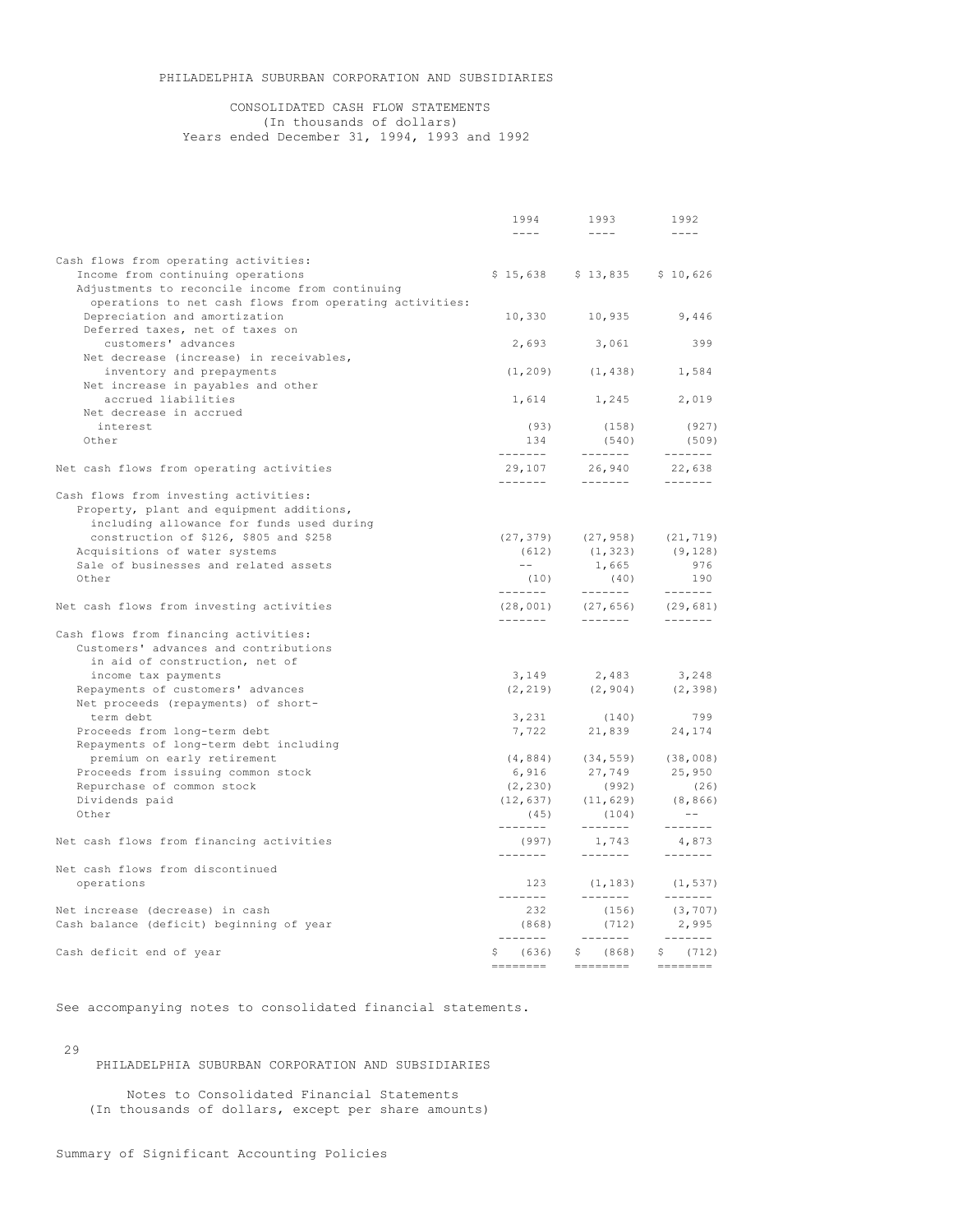Consolidation

- - -------------

The consolidated financial statements include the accounts of the Company and its subsidiaries, all of which are wholly-owned. The business of Philadelphia Suburban Corporation ("PSC" or the "Company") is conducted almost entirely through its subsidiary, Philadelphia Suburban Water Company ("PSW"), a regulated public utility. All material intercompany accounts and transactions have been eliminated.

## Recognition of Revenues

- - -----------------------

Utility revenues include amounts billed to customers on a cycle basis and unbilled amounts based on estimated usage from the latest billing to the end of the accounting period.

Non-utility revenues are recognized when services are performed.

### Property, Plant and Equipment and Depreciation - - ----------------------------------------------

Property, plant and equipment consist primarily of utility plant. The cost of additions includes contracted cost, direct labor and fringe benefits, materials, overheads and, for certain utility plant, allowance for funds used during construction. Utility plant acquired is recorded at estimated original cost when first devoted to utility service and the applicable depreciation is recorded to accumulated depreciation. The difference between the estimated original cost, less applicable depreciation, and the purchase price is recorded as an acquisition adjustment within utility plant. At December 31, 1994, utility plant includes a credit acquisition adjustment of \$8,486 which is being amortized over 20 years. Consistent with the June 1994 rate settlement, \$822 was amortized into income during 1994, including \$338 of amortization related to 1993.

Utility expenditures for maintenance and repairs, including minor renewals and betterments, are charged to operating expenses in accordance with the Uniform System of Accounts prescribed by the Pennsylvania Public Utility Commission ("PUC"). The cost of new units of property and betterment are capitalized. When units of utility property are replaced, retired or abandoned, the recorded value thereof is credited to the asset account and such value, together with the net cost of removal, is charged to accumulated depreciation.

The straight-line remaining life method is used to compute depreciation on utility plant. The straight-line method is used with respect to transportation and mechanical equipment and non-utility plant and equipment.

30

PHILADELPHIA SUBURBAN CORPORATION AND SUBSIDIARIES

Notes to Consolidated Financial Statements (continued) (In thousands of dollars, except per share amounts)

Allowance for Funds Used During Construction

- - --------------------------------------------

The allowance for funds used during construction ("AFUDC") represents the estimated cost of funds used to finance the construction of utility plant. AFUDC is applied to construction projects requiring more than one month to complete. No AFUDC is applied to projects funded by customer advances for construction or contributions in aid of construction. AFUDC includes the net cost of borrowed funds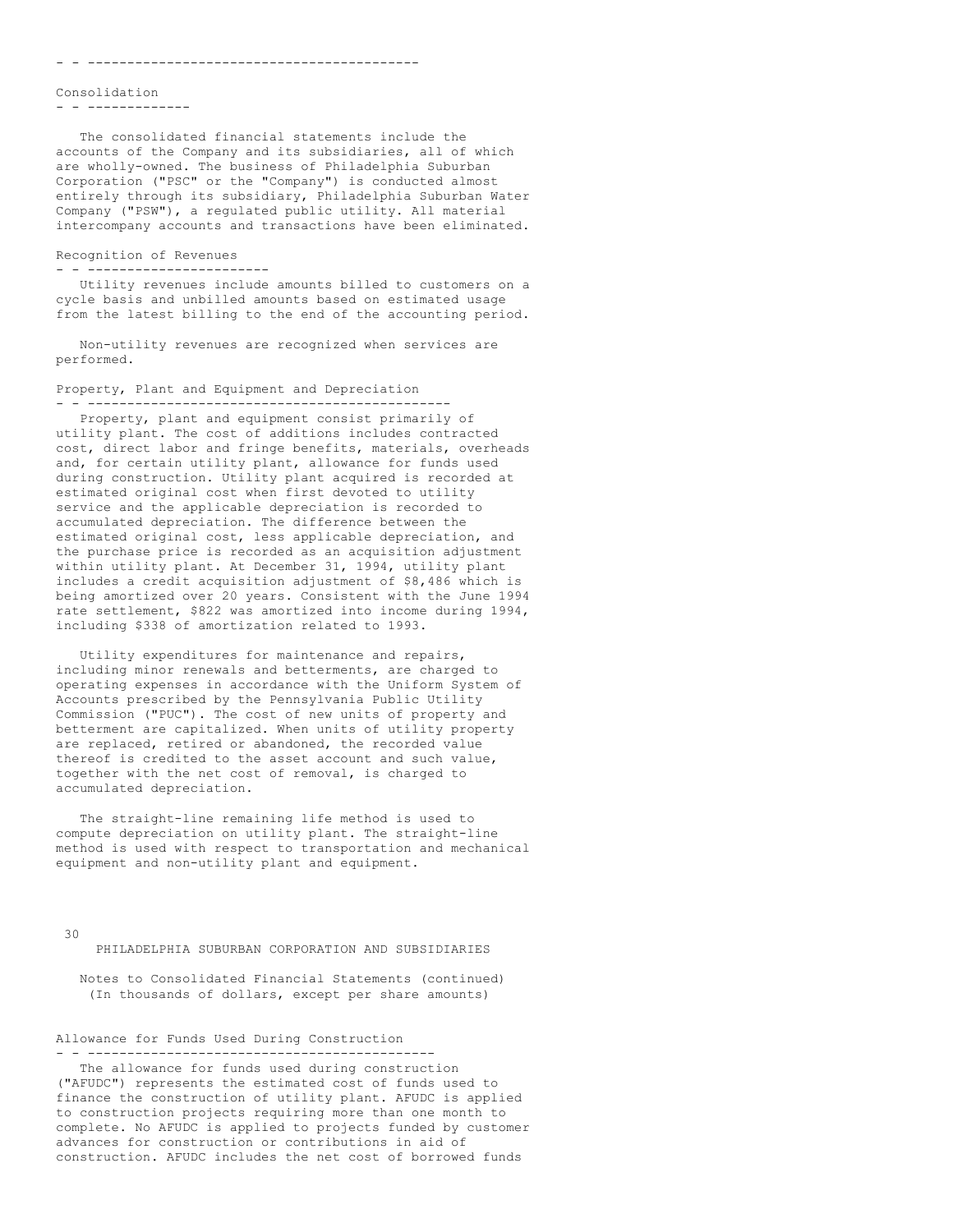and a rate of return on other funds when used, and is recovered through water rates as the utility plant is depreciated. There was no AFUDC related to equity funds in 1994. The amount of AFUDC related to equity funds was \$338 and \$147 in 1993 and 1992 respectively.

#### Deferred Charges and Other Assets - - ---------------------------------

Deferred bond and preferred stock issuance expenses are amortized by the straight-line method over the life of the related issues.

Call premiums related to the early redemption of long-term debt of the utility, along with the unamortized balance of the related issuance expense, are deferred and amortized over the life of the long-term debt used to fund the redemption.

Expenses associated with filing for rate increases are deferred and amortized over the estimated period the rates will be in effect, approximately one year.

Other costs, for which the Company has received or expects to receive prospective rate recovery, are deferred and amortized over the period of rate recovery.

#### Income Taxes

- - ------------

Effective January 1, 1993, the Company adopted Statement of Financial Accounting Standards No. 109, "Accounting for Income Taxes" ("SFAS 109"). SFAS 109 requires a change from the deferred method of accounting for income taxes of Accounting Principles Board Opinion ("APB") 11 to the asset and liability method of accounting for income taxes. The asset and liability method requires the recognition of deferred tax liabilities and assets for the expected future tax consequences attributable to differences between financial statement carrying amounts of existing assets and liabilities and their tax carrying values.

Deferred taxes were not previously provided under APB 11 for those temporary differences for which the tax effects were flowed through to the ratepayer. The cumulative effect of the change in accounting for income taxes resulted in a significant increase in deferred tax liabilities for PSW. However, it did not have a material effect on net income since the increase in deferred taxes related to temporary differences flowed through to the ratepayer was offset by increases to a regulatory asset and utility plant.

31

### PHILADELPHIA SUBURBAN CORPORATION AND SUBSIDIARIES

Notes to Consolidated Financial Statements (continued) (In thousands of dollars, except per share amounts)

Customers' Advances for Construction - - ------------------------------------

Advances are received from customers, real estate developers and builders, principally for construction of water main extensions, and are refundable as operating revenues related to the new main are earned or as new customers are connected to the main after the completion of construction. After all refunds are made, any remaining balance is transferred to contributions in aid of construction.

Contributions in Aid of Construction - - ------------------------------------

Contributions in aid of construction include direct contributions and the portion of customers' advances for construction that become non-refundable.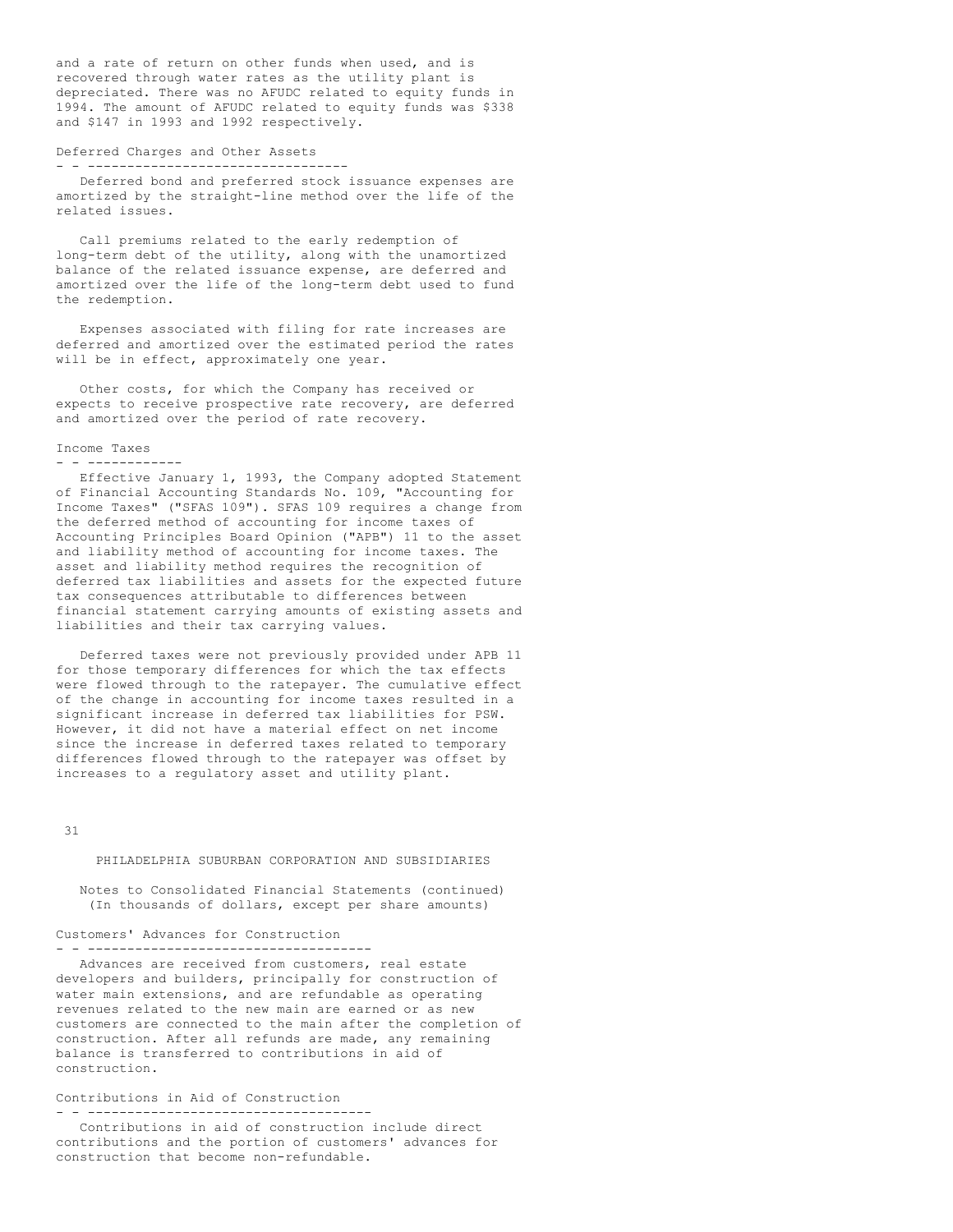### Inventories, Materials and Supplies

. <u>- ---------------------------------</u>---

Inventories are stated at average cost, not in excess of market value.

### Acquisitions - - ------------

In December 1994, PSW acquired the franchise rights and the water utility assets of two privately-owned water companies for a total of \$612 in cash. These water supply systems are located adjacent to PSW's existing service territory. The combined annual revenues from these systems prior to the acquisitions approximated \$120.

In December 1993, PSW acquired the franchise rights and the water utility assets of the Borough of Malvern for \$1,323 in cash. This water supply system is located in a one square mile area surrounded by PSW's existing service territory. Revenues included in the consolidated financial statements related to the acquired water supply system amounted to approximately \$290 in 1994.

In December 1992, PSW acquired the franchise rights and the water utility assets of the West Whiteland Township and the Uwchlan Township Municipal Authority water systems for \$9,128 in cash and issuance of a 9% installment note for \$1,777. These water supply systems are located in a 40 square mile area contiguous to PSW's service territory. Revenues included in the consolidated financial statements related to the acquired water supply systems amounted to approximately \$2,193 and \$2,052 in 1994 and 1993, respectively. Assets acquired in each of the aforementioned transactions consist primarily of utility plant in service.

PSW submitted a proposal to purchase the water utility assets of Media Borough ("Media") for approximately \$24,500. In November 1994, Media announced that it had selected PSW's proposal, and has since enacted the necessary ordinance authorizing the transaction. The Media water system covers over 23 square miles contiguous to PSW's service territory. Annual revenues from this system approximate \$5,000. The transaction, which is subject to final negotiations and PUC approval, is expected to be completed in the late spring or early summer of 1995.

### 32

## PHILADELPHIA SUBURBAN CORPORATION AND SUBSIDIARIES

Notes to Consolidated Financial Statements (continued) (In thousands of dollars, except per share amounts)

PSW has also entered into preliminary agreements to acquire six small water systems for a combined purchase price of approximately \$7,300, including, subject to final negotiations, the issuance of up to \$5,000 of the Company's preferred stock. These systems cover approximately 40 square miles adjacent or near to PSW's service territory. The combined annual revenues of these systems approximate \$1,000. In addition, PSW continues to hold discussions with several other water systems that are near or adjacent to it's service territory.

## Discontinued Operations - - -----------------------

The Board of Directors authorized the sale of substantially all of the Company's non-regulated businesses. The decision to sell Mentor Information Systems, Inc., Digital Systems, Inc., Stoner Associates, Inc., Kesler Engineering, Inc. and American Tele/Response Group, Inc. occurred in September 1990 and the decision to sell PSC Engineers and Consultants, Inc. occurred in March 1991 (the measurement dates). During 1991, all these businesses were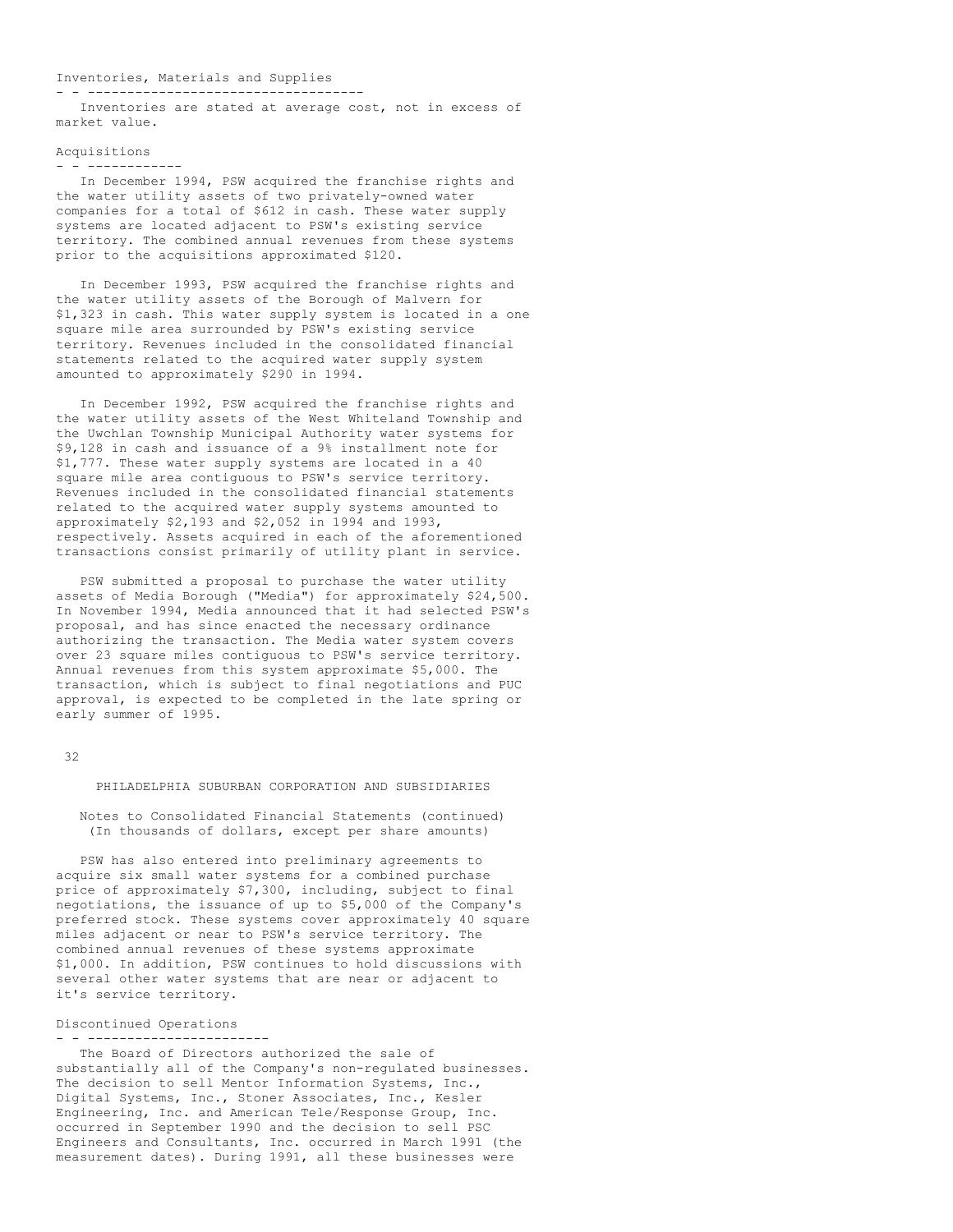sold except for American Tele/Response Group, Inc. and Kesler Engineering, Inc., which were sold in the first quarter of 1993. The sale of the two companies in 1993 had no impact on the results of operations in 1993. As a result of deterioration in the operating results and backlog of future work at the remaining businesses for sale during 1992, and a substantial reduction in the estimated net proceeds from the ultimate disposition of the businesses, a charge of \$5,500 was taken in 1992 to reflect the Company's revised estimate of the ultimate loss on the disposition of these businesses.

Net reserves related to discontinued operations consist primarily of reserves for future and contingent costs associated with the discontinued operations. These costs, which are recorded on the balance sheet net of related income tax benefits, include administrative and legal services, contingent legal and lease obligations and certain employee costs. The notes to the consolidated financial statements relate to continuing operations, except where otherwise indicated.

Financial information on the discontinued operations for the periods prior to their sale is as follows:

|                                                           | Years Ended December 31, |                               |
|-----------------------------------------------------------|--------------------------|-------------------------------|
|                                                           | 1993                     | 1992                          |
| Revenues<br>Operating expenses                            | \$654<br>1,783           | \$10,693<br>13,163<br>------- |
| Operating loss before income taxes<br>Income tax benefits | (1, 129)<br>(378)        | (2, 470)<br>(771)             |
| Operating loss<br>Provision for loss on disposal          | (751)<br>751             | (1, 699)<br>(3, 801)          |
| Loss from discontinued operations                         | S                        | \$ (5, 500)                   |

33

PHILADELPHIA SUBURBAN CORPORATION AND SUBSIDIARIES

Notes to Consolidated Financial Statements (continued) (In thousands of dollars, except per share amounts)

The last of these companies was sold in 1993 and, as such, operating results are not comparable for the years presented.

Operating expenses of the discontinued operations reflect allocated interest charges of \$271 in 1992, and other costs of \$773 and \$228, which were specifically associated with these operations in 1993 and 1992, respectively. During 1994, \$162 of payments associated with discontinued operations were charged to the reserve. In addition, proceeds of \$285 were received during 1994, from the sale of land that was previously owned by one of the businesses sold. The proceeds approximated the original cost of the land, which was included in the reserve. The effective tax rates of the discontinued operations differ from statutory rates primarily because of the nondeductibility of goodwill amortization in computing the taxable loss.

Income Taxes

### - - ------------

As noted in the Summary of Significant Accounting Policies footnote, the Company adopted SFAS 109 as of January 1, 1993. Adoption of this standard resulted in a net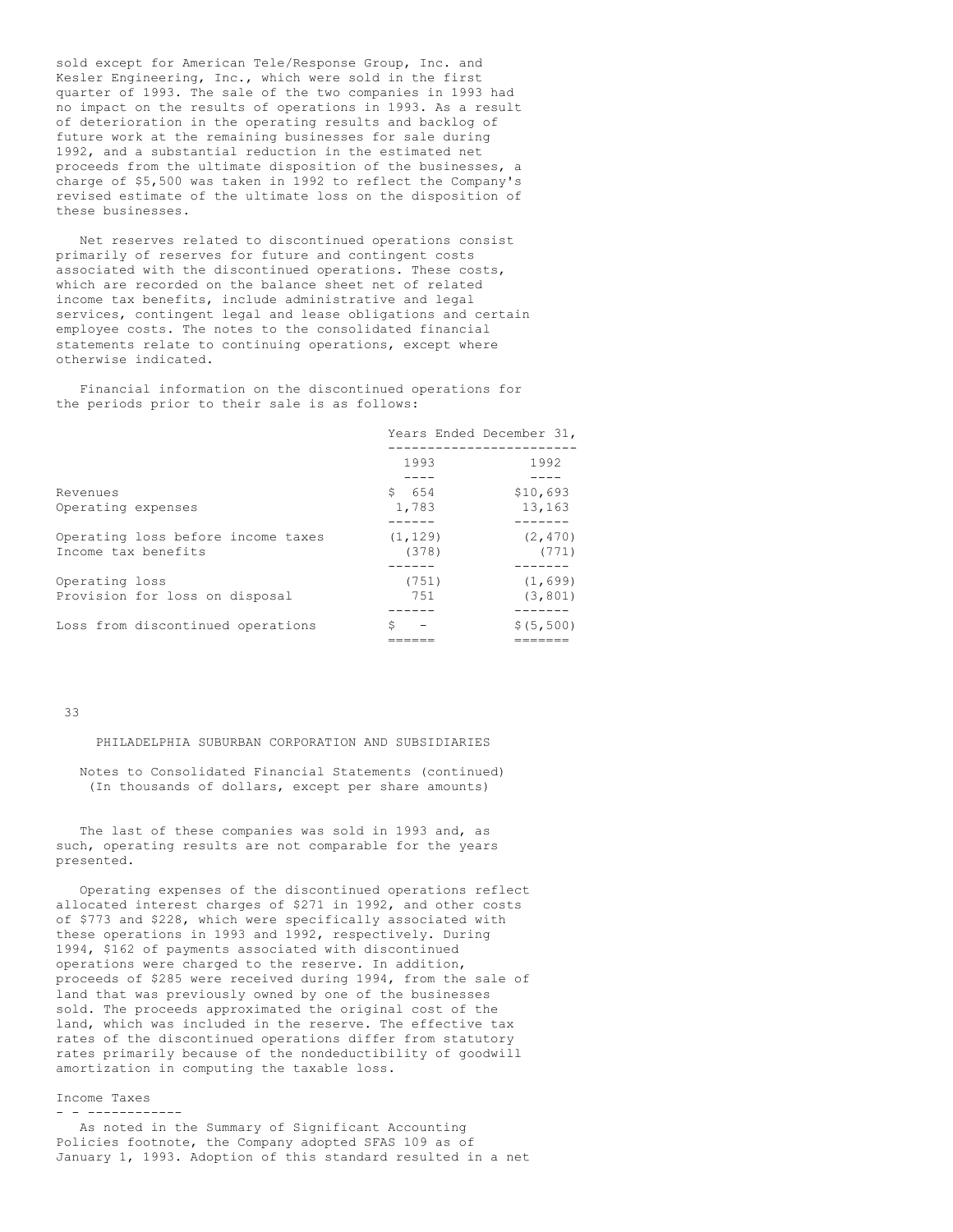increase in deferred tax liabilities as of January 1, 1993 of \$47,399 which reflects deferred taxes that had previously not been recorded by PSW. Offsetting the net increase in deferred tax liabilities is a regulatory asset of \$46,480 and an increase in utility plant of \$919. The regulatory asset represents the expected recovery through future water rates of the reversal of deferred taxes and investment tax credits. The increase in utility plant reflects the interest component of AFUDC that was previously accounted for net of tax. Consequently, there is no cumulative effect of this change in the Consolidated Statement of Income for the year ended December 31, 1993. Prior year financial statements have not been restated.

Total income tax expense is allocated as follows:

|                                                                                                            | Years Ended December 31, |          |
|------------------------------------------------------------------------------------------------------------|--------------------------|----------|
|                                                                                                            | 1994                     | 1993     |
| Income from continuing operations<br>Common stockholders' equity related<br>to stock option activity which | \$11,571                 | \$10,426 |
| reduces taxable income                                                                                     | (25)                     | (65)     |
|                                                                                                            |                          |          |
|                                                                                                            | \$11,546                 | \$10,361 |
|                                                                                                            | _______                  | -------- |

34

PHILADELPHIA SUBURBAN CORPORATION AND SUBSIDIARIES

Notes to Consolidated Financial Statements (continued) (In thousands of dollars, except per share amounts)

Income tax expense attributable to income from continuing operations consists of:

|                               | Years Ended December 31, |               |  |                                     |    |              |  |  |
|-------------------------------|--------------------------|---------------|--|-------------------------------------|----|--------------|--|--|
|                               |                          | 1994          |  | 1993                                |    | 1992         |  |  |
| Current:<br>Federal<br>State  |                          | 2,685         |  | $$6,670$ $$4,538$ $$5,273$<br>2,879 |    | 2,401        |  |  |
|                               |                          | 9,355         |  | 7,417                               |    | 7,674        |  |  |
| Deferred:<br>Federal<br>State |                          | 2,303<br>(87) |  | 3,377<br>(368)                      |    | 500<br>(139) |  |  |
|                               |                          | 2,216         |  | 3,009                               |    | 361          |  |  |
| Total tax expense             |                          | \$11,571      |  | \$10,426                            | \$ | 8,035        |  |  |

The significant components of deferred income tax expense are as follows:

|                                     | Years Ended December 31, |         |         |  |
|-------------------------------------|--------------------------|---------|---------|--|
|                                     | 1994<br>1993             |         | 1992    |  |
|                                     |                          |         |         |  |
| Excess of tax over financial        |                          |         |         |  |
| statement depreciation              | \$2,791                  | \$2,112 | \$2,009 |  |
| Amortization of deferred investment |                          |         |         |  |
| tax credits                         | (151)                    | (152)   | (151)   |  |
| Current year investment tax credits |                          |         |         |  |
| deferred                            | 75                       | 93      | 133     |  |
| Differences in basis of fixed       |                          |         |         |  |

assets due to variations in tax and book accounting methods that reverse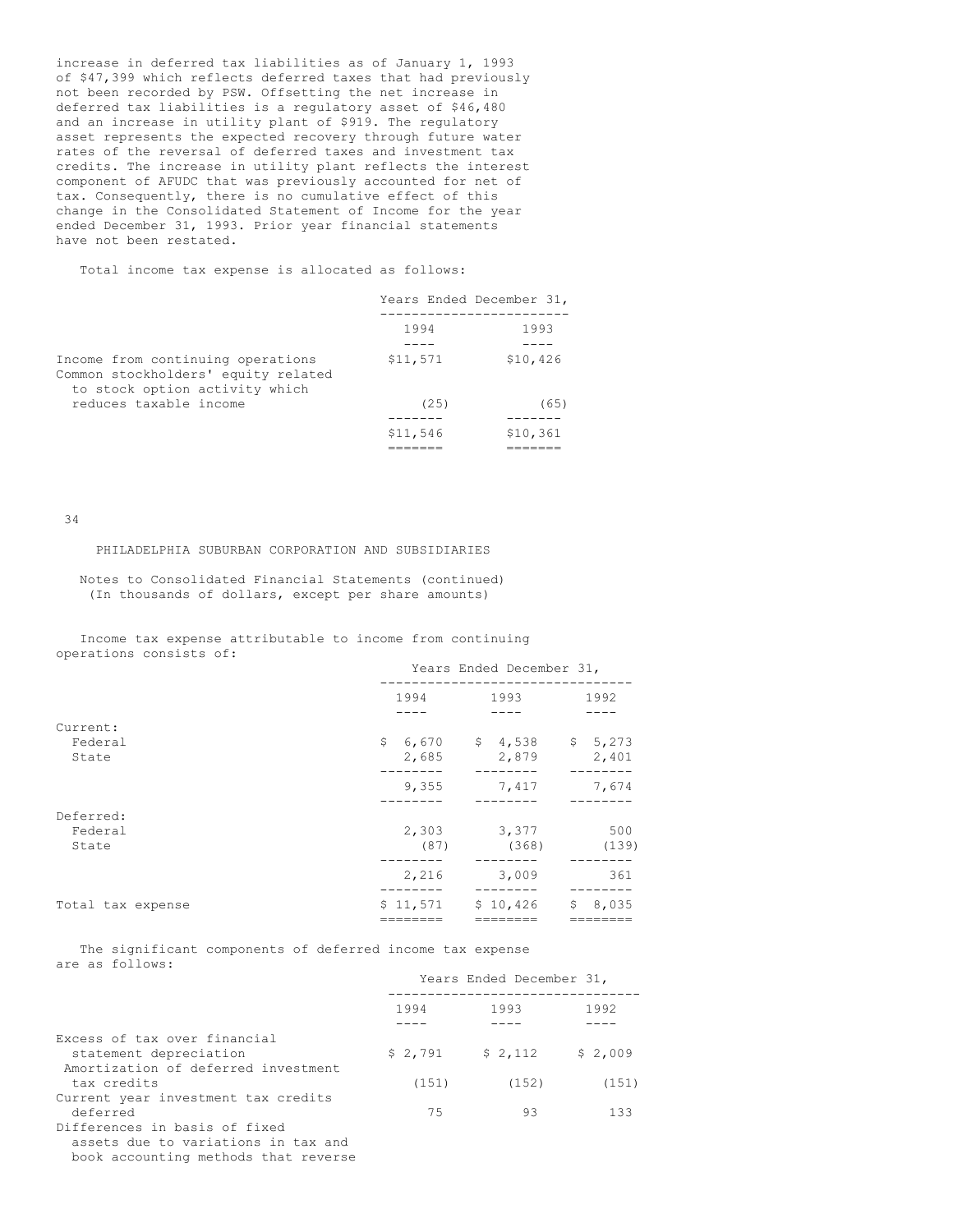| through depreciation                                                        | 902      | 889      | 466   |
|-----------------------------------------------------------------------------|----------|----------|-------|
| Customers' advances for construction,<br>net.                               | (657)    | (934)    | (678) |
| Effect of change in tax accounting<br>method                                |          |          | (866) |
| Adjustment to deferred tax assets and<br>liabilities for enacted changes in |          |          |       |
| tax rates                                                                   | (4, 220) | 2,120    |       |
| Adjustment to recognize future rate                                         |          |          |       |
| recovery                                                                    | 4,220    | (2, 116) |       |
| Other, net                                                                  | (744)    | 997      | (552) |
|                                                                             |          |          |       |
| Total deferred income tax expense                                           | \$2,216  | \$3,009  | 361   |
|                                                                             |          |          |       |

The statutory Federal tax rate increased to 35% in 1993. The Pennsylvania Corporate Net Income Tax rate decreased to 11.99% in 1994, 10.99% in 1995, 10.75% in 1996, and 9.99% in 1997 and thereafter.

35

PHILADELPHIA SUBURBAN CORPORATION AND SUBSIDIARIES

Notes to Consolidated Financial Statements (continued) (In thousands of dollars, except per share amounts)

The reasons for the differences between amounts computed by applying the statutory Federal income tax rate to income before Federal tax and the actual Federal tax expense are as follows:

|                                                                                     | Years Ended December 31,                                                                                            |                                                                                                                                                                                                                                 |                                    |  |
|-------------------------------------------------------------------------------------|---------------------------------------------------------------------------------------------------------------------|---------------------------------------------------------------------------------------------------------------------------------------------------------------------------------------------------------------------------------|------------------------------------|--|
|                                                                                     | 1994 — 1994 — 1995 — 1996 — 1996 — 1997 — 1997 — 1997 — 1997 — 1998 — 1998 — 1998 — 1998 — 1998 — 1998 — 1998 — 199 | 1993 — 1993 — 1994 — 1995 — 1995 — 1995 — 1995 — 1995 — 1995 — 1996 — 1996 — 1996 — 1996 — 1996 — 1996 — 1996 — 1996 — 1996 — 1996 — 1996 — 1996 — 1996 — 1996 — 1997 — 1998 — 1998 — 1998 — 1998 — 1998 — 1998 — 1998 — 1998 — | 1992                               |  |
|                                                                                     |                                                                                                                     |                                                                                                                                                                                                                                 |                                    |  |
| Computed Federal tax expense at<br>statutory rate                                   |                                                                                                                     | $$8,614$ $$7,613$ $$5,576$                                                                                                                                                                                                      |                                    |  |
| Increase (decrease) in tax expense<br>for items to be<br>recovered in future rates: |                                                                                                                     |                                                                                                                                                                                                                                 |                                    |  |
| Depreciation expense                                                                | 154                                                                                                                 | 151                                                                                                                                                                                                                             | 126                                |  |
| Losses on asset disposals                                                           |                                                                                                                     | $(10)$ $(49)$                                                                                                                                                                                                                   | (67)                               |  |
| Amortization of deferred investment                                                 |                                                                                                                     |                                                                                                                                                                                                                                 |                                    |  |
| tax credits                                                                         |                                                                                                                     | $(151)$ $(153)$ $(151)$                                                                                                                                                                                                         |                                    |  |
| Preferred stock dividend                                                            | 303                                                                                                                 | 303                                                                                                                                                                                                                             | 294                                |  |
| Adjustment to deferred tax assets and<br>liabilities for enacted changes            |                                                                                                                     |                                                                                                                                                                                                                                 |                                    |  |
| in tax rates                                                                        |                                                                                                                     | $(4, 220)$ 2,120                                                                                                                                                                                                                |                                    |  |
| Adjustment to recognize future rate                                                 |                                                                                                                     |                                                                                                                                                                                                                                 |                                    |  |
| recovery                                                                            |                                                                                                                     | $4,220$ $(2,116)$                                                                                                                                                                                                               |                                    |  |
| Other, net                                                                          | 63                                                                                                                  | 46<br>-------                                                                                                                                                                                                                   | (5)                                |  |
| Actual Federal tax expense                                                          | \$8,973<br>$========$                                                                                               | \$7,915<br>$=$                                                                                                                                                                                                                  | \$5,773<br>$=$ $=$ $=$ $=$ $=$ $=$ |  |

The tax effects of temporary differences between book and tax accounting that give rise to the deferred tax assets and deferred tax liabilities are as follows:

|                                                                                                                                               | December 31, |            |  |
|-----------------------------------------------------------------------------------------------------------------------------------------------|--------------|------------|--|
|                                                                                                                                               | 1994         | 1993       |  |
| Deferred tax assets:<br>Customers' advances for construction<br>Costs expensed for book not deducted<br>for tax, principally accrued expenses | \$9,507      | \$8,851    |  |
| and bad debt reserves<br>Other                                                                                                                | 1,217<br>363 | 845<br>386 |  |
|                                                                                                                                               |              |            |  |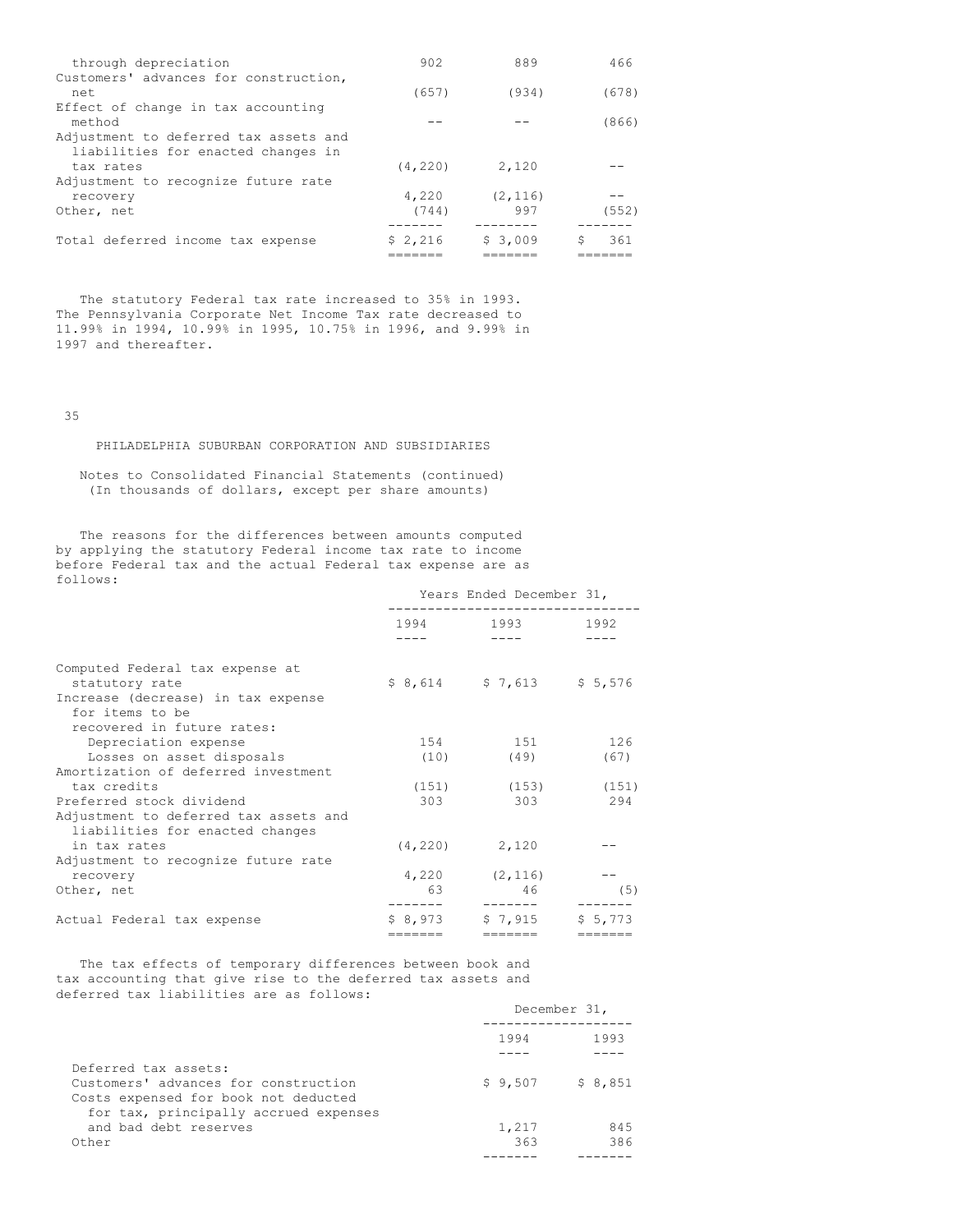| Total gross deferred tax assets<br>Less valuation allowance                                                                                            | 11,087         | 10,082                    |
|--------------------------------------------------------------------------------------------------------------------------------------------------------|----------------|---------------------------|
| Net deferred tax assets                                                                                                                                |                | 11,087 10,082             |
|                                                                                                                                                        |                |                           |
| Deferred tax liabilities:<br>Utility Plant, principally due to<br>depreciation and differences in the basis<br>of fixed assets due to variation in tax |                |                           |
| and book accounting<br>Deferred taxes associated with the gross-up<br>of revenues necessary to recover, in rates,                                      | 56,360         | 54,269                    |
| the effect of temporary differences                                                                                                                    |                | 17,722 19,864             |
| Deferred investment tax credit                                                                                                                         |                | 4,424 4,500               |
| Other                                                                                                                                                  | 302<br>------- | 586                       |
| Total gross deferred tax liabilities                                                                                                                   | 78,808         | 79,219<br>$- - - - - - -$ |
| Net deferred tax liability                                                                                                                             | \$67,721       | \$69,137                  |
|                                                                                                                                                        |                |                           |

36

PHILADELPHIA SUBURBAN CORPORATION AND SUBSIDIARIES

Notes to Consolidated Financial Statements (continued) (In thousands of dollars, except per share amounts)

The Company made income tax payments, which include amounts related to discontinued operations, of \$8,818, \$7,786 and \$5,134 in 1994, 1993 and 1992, respectively. The Company's Federal income tax returns for all years through 1991 have been closed.

Accounts Receivable

- - -------------------

|                                                                       | December 31,               |                          |  |
|-----------------------------------------------------------------------|----------------------------|--------------------------|--|
|                                                                       | 1994                       | 1993                     |  |
| Billed water revenue<br>Unbilled water revenue<br>Non-utility revenue | \$8,267<br>11,014<br>2.2.2 | \$7,299<br>10,531<br>501 |  |
| Less allowance for doubtful accounts                                  | 19,503<br>200              | 18,331<br>200            |  |
| Net accounts receivable                                               | \$19,303                   | \$18,131                 |  |

All of the Company's customers are located in southeastern Pennsylvania. No single customer accounted for more than five percent of the Company's sales in 1994 or 1993 and no account receivable from any customer exceeded five percent of the Company's total stockholders' equity.

Property, Plant and Equipment - - -----------------------------

|                                       | December 31, |           |  |
|---------------------------------------|--------------|-----------|--|
|                                       | 1994         | 1993      |  |
|                                       |              |           |  |
| Utility plant and equipment           | \$455,926    | \$428,737 |  |
| Utility construction work in progress | 4,301        | 2,307     |  |
| Non-utility plant and equipment       | 2,273        | 2,258     |  |
|                                       |              |           |  |
| Total property, plant and equipment   | \$462,500    | \$433,302 |  |
|                                       |              |           |  |

Depreciation is computed based on estimated useful lives of 5 to 110 years for utility plant and 3 to 10 years for both utility transportation and mechanical equipment, and all non-utility plant and equipment.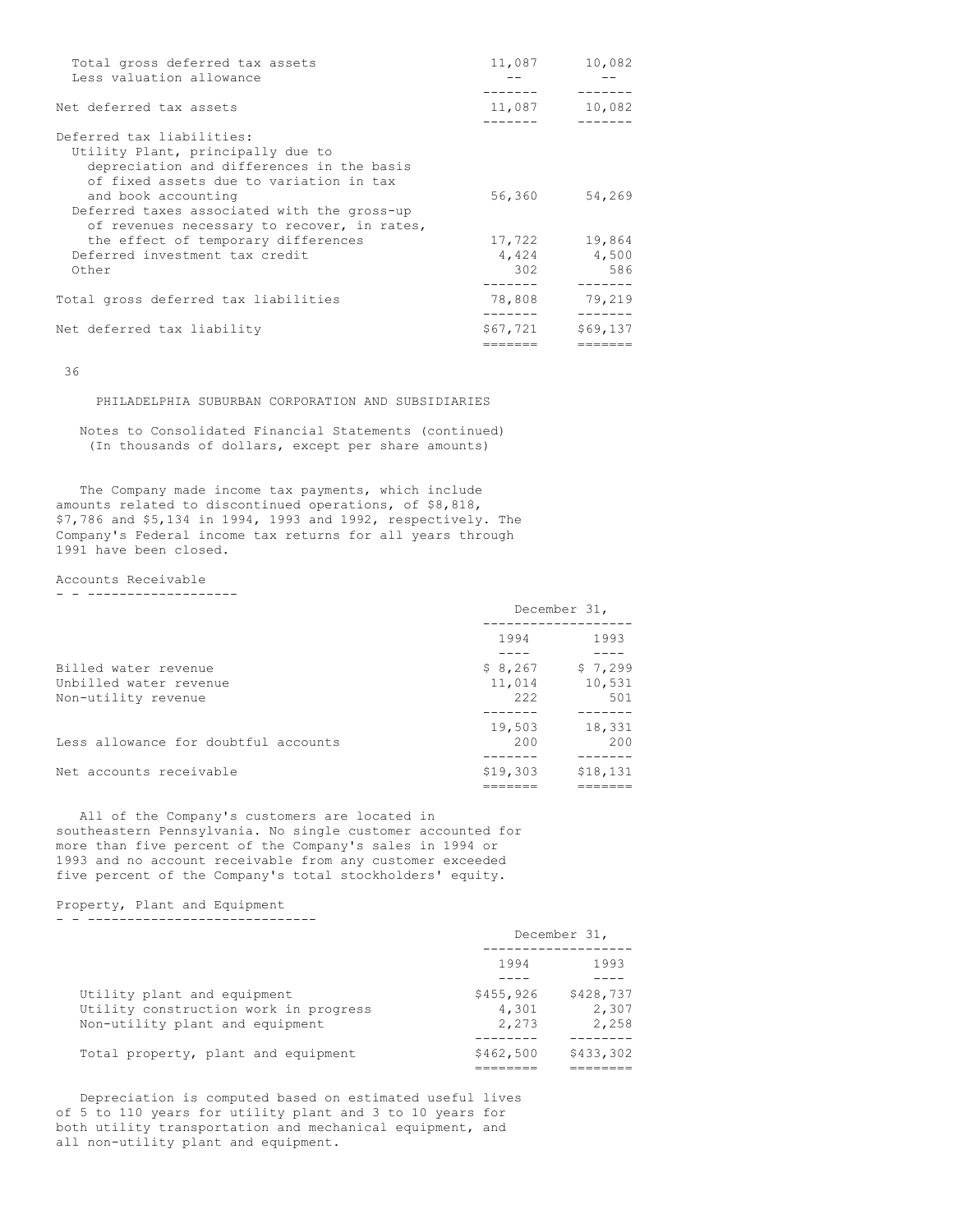### Regulatory Asset

- - ----------------

A regulatory asset was established in 1993 in recognition of the expected recovery through future water rates of the additional liabilities associated with the adoption of Statement of Financial Accounting Standards No. 106 "Employers' Accounting for Postretirement Benefits Other Than Pensions" ("SFAS 106") and SFAS 109 "Accounting for Income Taxes". The components of the regulatory asset are as follows:

|                                             |  | December 31, |          |
|---------------------------------------------|--|--------------|----------|
|                                             |  | 1994         | 1993     |
|                                             |  |              |          |
| Income Taxes                                |  | \$45,952     | \$49,533 |
| Postretirement Benefits other than Pensions |  | 2,382        | 1,696    |
|                                             |  |              |          |
|                                             |  | \$48,334     | \$51,229 |
|                                             |  |              |          |

37

### PHILADELPHIA SUBURBAN CORPORATION AND SUBSIDIARIES

Notes to Consolidated Financial Statements (continued) (In thousands of dollars, except per share amounts)

### Commitments

### - - -----------

PSW maintains agreements with the Chester Water Authority and the Bucks County Water and Sewer Authority for the purchase of water in order to supplement its water supply, particularly during periods of peak demand. The agreements stipulate purchases of minimum quantities of water to the year 2017. The estimated annual commitments related to such purchases total approximately \$2,637 through 1999. PSW purchased approximately \$3,322, \$2,922 and \$2,649 of water under these agreements during the years ended December 31, 1994, 1993 and 1992, respectively.

PSW leases motor vehicles and other equipment under operating leases which are non-cancelable and expire on various dates through 1999. During the next five years, \$1,559 of future minimum lease payments are due: \$662 in 1995, \$417 in 1996, \$294 in 1997, \$155 in 1998 and \$31 in 1999. Rent expense was \$979, \$1,134 and \$1,019 for the years ended December 31, 1994, 1993 and 1992, respectively.

38

## PHILADELPHIA SUBURBAN CORPORATION AND SUBSIDIARIES

Notes to Consolidated Financial Statements (continued) (In thousands of dollars, except per share amounts)

Long-term Debt and Loans Payable - - --------------------------------

|                                                |    | December 31, |              |
|------------------------------------------------|----|--------------|--------------|
|                                                |    | 1994         | 1993         |
|                                                |    |              |              |
| First Mortgage Bonds secured by utility plant: |    |              |              |
| 4.550% Series, due 1994 (a)                    | S. |              | $-$ \$ 4,000 |
| 5.500% Series, due 1996 (a)                    |    | 4,000        | 4,000        |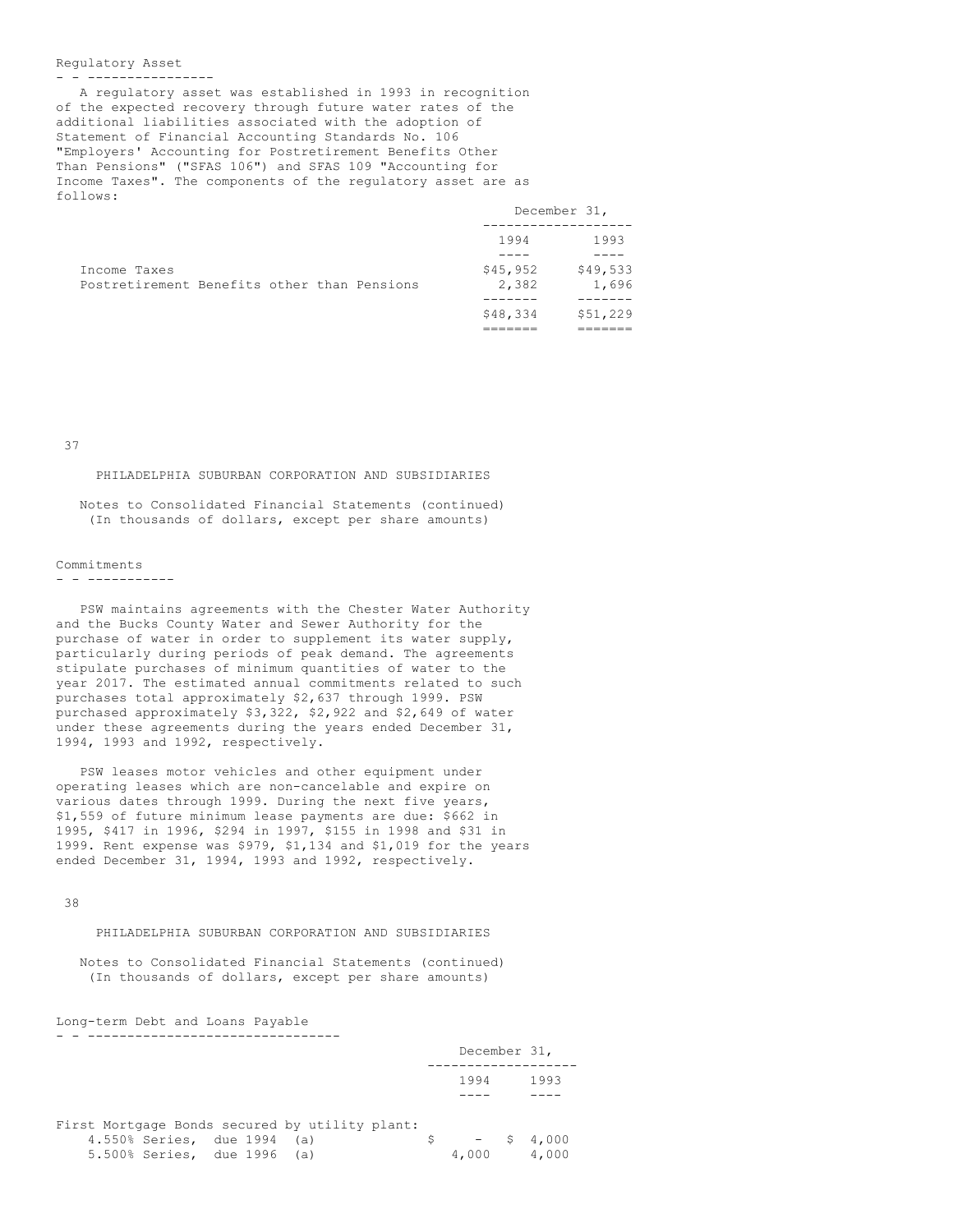| 7.875% Series,                                                                                                   | due 1997 | (a) | 5,000                                              | 5,000                       |
|------------------------------------------------------------------------------------------------------------------|----------|-----|----------------------------------------------------|-----------------------------|
| 8.440% Series,                                                                                                   | due 1997 | (c) | 12,000                                             | 12,000                      |
| 8.400% Series,                                                                                                   | due 2002 | (b) | 4,600                                              | 5,050                       |
| 5.950% Series,                                                                                                   | due 2002 | (b) | 3,200                                              | 3,600                       |
| 13.000% Series,                                                                                                  | due 2005 | (b) | 8,000                                              | 8,000                       |
| 10.650% Series,                                                                                                  | due 2006 | (b) | 10,000                                             | 10,000                      |
| 9.890% Series,                                                                                                   | due 2008 | (c) | 5,000                                              | 5,000                       |
| 7.150% Series,                                                                                                   | due 2008 | (b) | 22,000                                             | 22,000                      |
| 9.120% Series,                                                                                                   | due 2010 | (c) | 20,000                                             | 20,000                      |
| 6.500% Series,                                                                                                   | due 2010 | (b) | 3,200                                              | 3,200                       |
| 9.170% Series,                                                                                                   | due 2011 | (c) |                                                    | 5,000 5,000                 |
| 9.930% Series,                                                                                                   | due 2013 | (c) |                                                    | 5,000 5,000                 |
| $9.970%$ Series,                                                                                                 | due 2018 | (c) | 5,000                                              | 5,000                       |
| 9.170% Series,                                                                                                   | due 2021 | (b) |                                                    | 8,000 8,000                 |
| 9.290% Series,                                                                                                   | due 2026 | (c) | 12,000                                             | 12,000                      |
| Total First Mortgage Bonds                                                                                       |          |     | --------                                           | --------<br>132,000 136,850 |
| Note payable to bank under revolving<br>credit agreement, due March 1998<br>Note payable to bank under revolving |          |     | 19,370                                             |                             |
| credit agreement, due February 1994                                                                              |          |     |                                                    | 11,580                      |
| Installment note payable, 9%, due in<br>equal annual payments through December                                   |          |     |                                                    |                             |
| 2013                                                                                                             |          |     |                                                    | 1,712 1,746                 |
|                                                                                                                  |          |     |                                                    | 153,082 150,176             |
| Current portion of long-term debt                                                                                |          |     |                                                    | 887 4,884                   |
| Long-term debt, excluding current                                                                                |          |     |                                                    |                             |
| portion                                                                                                          |          |     | \$152,195 \$145,292<br>$=$ $=$ $=$ $=$ $=$ $=$ $=$ |                             |
| Proforma weighted cost of long-term                                                                              |          |     |                                                    |                             |
| debt at December 31,                                                                                             |          |     | 8.5%                                               | 8.4%                        |
|                                                                                                                  |          |     |                                                    | ===================         |

(a) Provisions of PSW's trust indenture and supplements thereto relating to these First Mortgage Bonds require sinking fund payments amounting to 1/2 of 1% of the maximum aggregate principal amount of these bonds outstanding. These sinking fund payments may be deferred until final maturity by certification to the Trustee of the net amount of available permanent additions to utility plant. All prior sinking fund requirements have been deferred by such certification and it is expected that they will be deferred in the same manner until these bonds mature.

(b) The supplemental trust indentures relating to these First Mortgage Bonds require annual sinking fund payments.

(c) The supplemental trust indentures relating to these First Mortgage Bonds require no annual sinking fund payments.

39

## PHILADELPHIA SUBURBAN CORPORATION AND SUBSIDIARIES

Notes to Consolidated Financial Statements (continued) (In thousands of dollars, except per share amounts)

The supplemental indentures with respect to certain issues of the First Mortgage Bonds restrict the ability of PSW to declare dividends, in cash or property, or repurchase or otherwise acquire PSW's stock. As of December 31, 1994, approximately \$67,000 of retained earnings were free of these restrictions. Certain supplemental indentures also prohibit PSW from making loans to or purchasing the stock of the Company.

Excluding amounts due under PSW's revolving credit agreement, the Company's sinking fund payments and debt maturities for the next five years are as follows: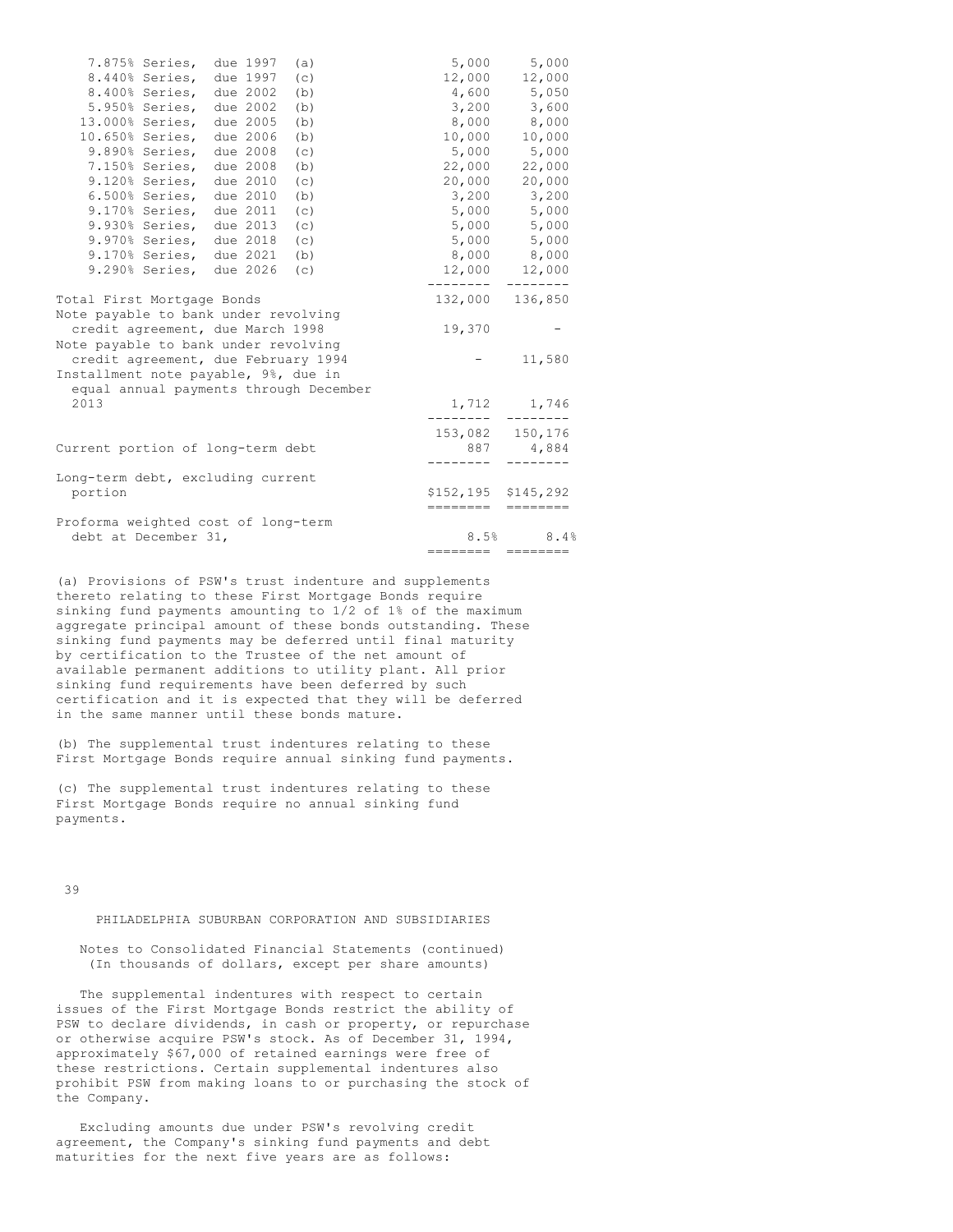|                                     |    | 1995      | 1996             | 1997              | 1998          | 1999          |
|-------------------------------------|----|-----------|------------------|-------------------|---------------|---------------|
|                                     |    |           |                  |                   |               |               |
| Sinking fund payments<br>Maturities | -S | 850<br>37 | \$1,650<br>4.040 | \$2,650<br>17.044 | \$4,650<br>48 | \$4,650<br>52 |
|                                     |    |           |                  |                   |               |               |
| Total                               | S  | 887       | \$5,690          | \$19,694          | \$4,698       | \$4,702       |
|                                     |    |           |                  |                   |               |               |

In April 1993, PSW issued \$22,000 First Mortgage Bonds 7.15% Series due 2008. Proceeds from this issue were used to fund the 1993 retirement of the First Mortgage Bonds noted below and to repay amounts outstanding under PSW's revolving credit agreement.

In May 1993, PSW retired \$4,400 First Mortgage Bonds 10.125% Series due 1995 and \$3,150 First Mortgage Bonds 9.2% Series due 2001 at premiums of .447% or \$20 and 3.07% or \$97, respectively. In August 1993, PSW retired \$10,000 First Mortgage Bonds 12.45% Series due 2003 at a premium of 5.12% or \$512. The unamortized bond issuance expenses related to the 1993 retirements were \$28. The premiums paid on the early retirement of debt, along with the related unamortized bond issuance expense, were capitalized and are being amortized, in accordance with the Uniform System of Accounts prescribed by the PUC, over the life of the long-term debt used to fund the redemption.

In February 1994, PSW entered into a new \$30,000 revolving credit agreement due March 1998 with four banks. Interest under this facility is based, at PSW's option, on the prime rate, an adjusted federal funds rate, an adjusted certificate of deposit rate corresponding to the interest period selected, an adjusted Euro-Rate corresponding to the interest period selected or at rates offered by the banks. This agreement restricts the total amount of short-term borrowings of PSW. A commitment fee of 1/8 of 1% is charged on the unused portion of the loan.

The \$22,000 revolving credit facility which expired in February 1994 was repaid with proceeds from the new revolving credit facility. The terms of this facility and the interest rate selection were substantially the same as the new facility. At December 31, 1993, \$11,580 borrowed under this revolving credit agreement was classified as long-term debt because funds from the new facility were used to repay amounts outstanding. The combined average cost of borrowing under both revolving credit facilities was 4.8% and 4.0%, and the average borrowing was \$19,136 and \$11,723, during 1994 and 1993, respectively.

 $40$ 

## PHILADELPHIA SUBURBAN CORPORATION AND SUBSIDIARIES

Notes to Consolidated Financial Statements (continued) (In thousands of dollars, except per share amounts)

At December 31, 1994 and 1993, the Company and PSW had combined short-term lines of credit of \$10,000 and \$4,000, respectively. Funds borrowed under these lines are classified as loans payable and are used to provide working capital. The average borrowing under the lines was \$880 and \$393 during 1994 and 1993, respectively. The maximum amount outstanding at the end of any one month was \$4,050 in 1994 and \$819 in 1993. Interest under the lines is based at the Company's option, depending on the line, on the prime rate, an adjusted Euro-Rate, an adjusted federal funds rate or at rates offered by the banks. The average cost of borrowings under all lines during 1994 and 1993 was 6.3% and 4.4%, respectively.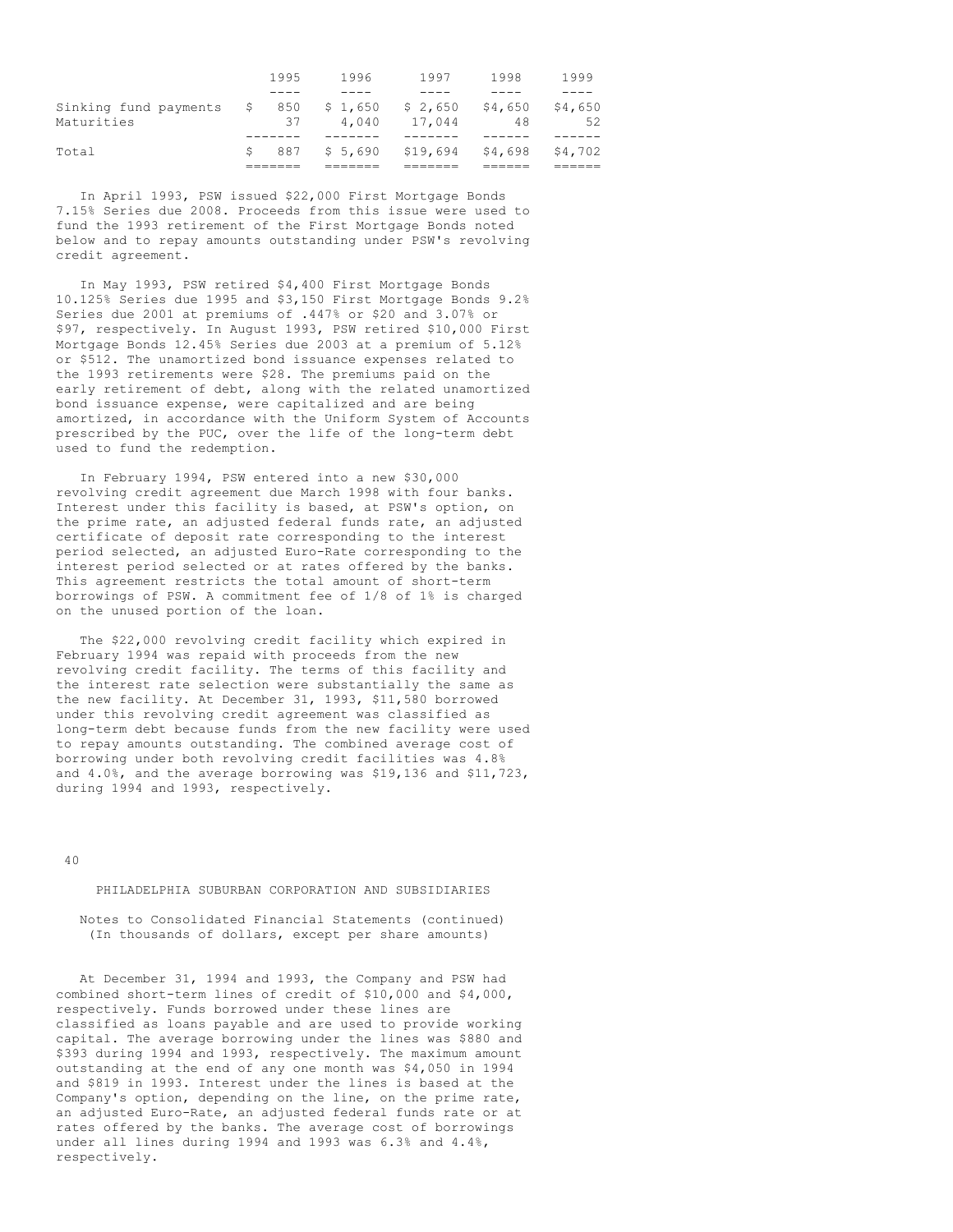During 1992, the Company retired \$25,000 of the 10.125% Debentures due 1998 at a premium of 4.27%. The premium, plus the write-off of the associated bond issuance expense, net of income tax benefits, have been classified as an extraordinary charge in the Company's Consolidated Statements of Income.

The total amount of interest paid on all borrowings, net of amounts capitalized, was \$13,729, \$13,327 and \$16,876 in 1994, 1993 and 1992, respectively.

Fair Value of Financial Instruments - - -----------------------------------

The carrying amount of current assets and liabilities that are considered financial instruments approximates their fair value as of the dates presented. The carrying amounts and estimated fair values of the Company's long-term financial liabilities as of December 31, 1994 are as follows:

|                                                                         | Carrying<br>amount | Estimated<br>fair<br>value |
|-------------------------------------------------------------------------|--------------------|----------------------------|
| Long-term debt                                                          | \$153,082          | \$162,033                  |
| Preferred stock of subsidiary<br>with mandatory redemption requirements | 10,000             | 10,054                     |

The fair value of long-term debt and preferred stock has been determined by discounting their future cash flows using current market interest or dividend rates for similar financial instruments of the same duration. The Company's customers' advances for construction and related tax deposits have carrying values of \$24,713 and \$6,764, respectively at December 31, 1994. Their relative fair values cannot be accurately estimated since future refund payments depend on several variables, including new customer connections, customer consumption levels and future rate increases. Portions of these non-interest bearing instruments are payable annually through 2016, and amounts not paid by the contract expiration dates become non-refundable. The fair value of these amounts would, however, be less than their carrying value due to the non-interest bearing feature.

#### 41

PHILADELPHIA SUBURBAN CORPORATION AND SUBSIDIARIES

Notes to Consolidated Financial Statements (continued) (In thousands of dollars, except per share amounts)

Preferred Stock of Subsidiary with Mandatory Redemption Requirements - - --------------------------------------------------------------------

PSW is authorized to issue up to 1,000,000 shares of preferred stock, with stated par value, in one or more series. In 1991, PSW issued 100,000 shares of 8.66% Series 1 Cumulative Preferred Stock, at par value of \$100 per share in a private placement. Dividends on this issue are payable quarterly and are cumulative. PSW may not pay dividends on its common stock unless provision has been made for payment of the preferred dividends. As of December 31, 1994, all preferred dividends have been provided for. These shares are subject to mandatory annual redemption equal to the par value of 14,285 shares plus accrued dividends starting in 1995. In addition, PSW has the right to call 14,285 shares per year starting in 1995, up to a maximum of 15,000 shares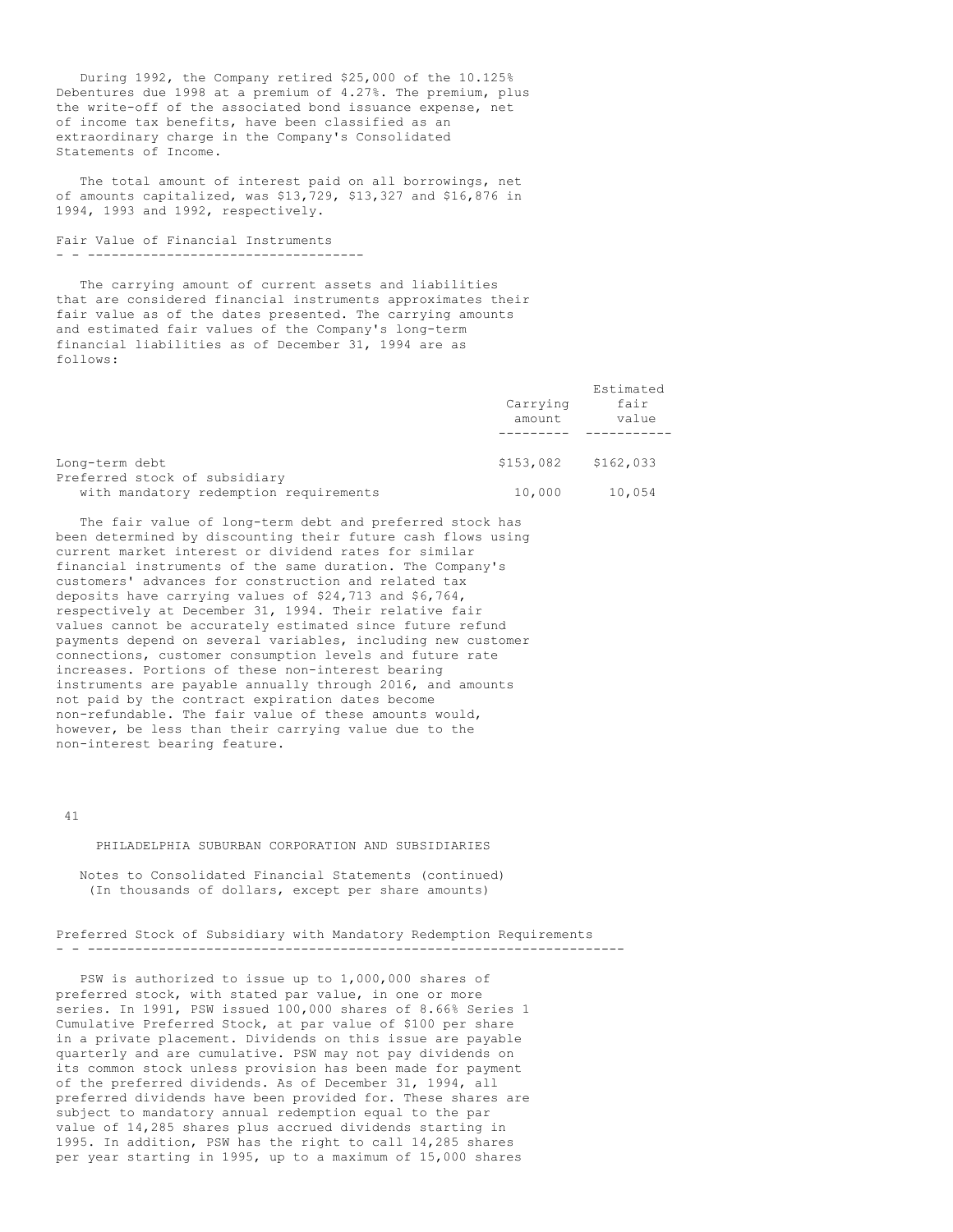over the life of the issue, at par, and the balance beginning in 1998 at a specified price above par.

In December 1994, PSW provided notice to the holder of the preferred stock of its intention to call 14,285 shares at par value in January 1995 in addition to the mandatory redemption of 14,285 shares required by the share purchase agreement and, therefore, \$2,857 has been classified as the current portion of preferred stock as of December 31, 1994.

Net Income per Share and Equity per Common Share - - ------------------------------------------------

Net income per share is based on the weighted average number of common and dilutive common equivalent shares outstanding during the year. Common equivalent shares arise from stock options.

Equity per common share was \$12.27 and \$11.89 at December 31, 1994 and 1993, respectively. These amounts were computed by dividing common stockholders' equity by the number of shares of common stock outstanding at the end of each year.

Common Stockholders' Equity - - ---------------------------

At December 31, 1994, the Company had 20,000,000 shares of common stock authorized; par value \$.50. Shares outstanding at December 31, 1994, 1993 and 1992 were 11,717,990, 11,429,968 and 9,831,824, respectively. Treasury shares held at December 31, 1994, 1993 and 1992 were 240,737, 135,472 and 83,837, respectively.

42

### PHILADELPHIA SUBURBAN CORPORATION AND SUBSIDIARIES

Notes to Consolidated Financial Statements (continued) (In thousands of dollars, except per share amounts)

At December 31, 1994, the Company had 1,770,819 shares of authorized but unissued Series Preferred Stock, \$1.00 par value.

|                                |                   |             | Capital in       |                     |                         |
|--------------------------------|-------------------|-------------|------------------|---------------------|-------------------------|
|                                | Common            | Treasury    | excess of        | Retained            |                         |
|                                | stock             | stock       | par value        | earnings            | Total                   |
|                                |                   |             |                  |                     |                         |
| Balance at December 31, 1991   | S<br>4,058        | S.<br>(239) |                  | \$43,944 \$37,858   | \$85,621                |
| Net income                     | $- -$             |             | $ -$             | 4,292               | 4,292                   |
| Dividends                      |                   |             | $- -$            | (8, 866)            | (8, 866)                |
| Sale of stock                  | 869               |             | 24,322           | $\qquad \qquad -$   | 25,191                  |
| Repurchase of stock            | $ -$              | (26)        | $ -$             |                     | (26)                    |
| Exercise of stock options      | 31                |             | 728<br>--------  |                     | 759                     |
| Balance at December 31, 1992   | 4,958             | (265)       | 68,994           | 33,284              | 106,971                 |
| Net income                     |                   |             |                  | 13,835              | 13,835                  |
| Dividends                      | $ -$              |             | $\sim$ $  -$     | (11, 629)           | (11, 629)               |
| Sale of stock                  | 759               |             | 25,111           | $ -$                | 25,870                  |
| Repurchase of stock            | $\qquad \qquad -$ | (992)       | $ -$             | $- -$               | (992)                   |
| Exercise of stock options      | 66<br>-------     |             | 1,813<br>------- |                     | 1,879<br>--------       |
| Balance at December 31, 1993   | 5,783             | (1, 257)    | 95,918           | 35,490<br>--------- | 135,934<br>--------     |
| Net income                     |                   |             | $ -$             | 15,638              | 15,638                  |
| Dividends                      |                   |             | $\sim$ $-$       |                     | $(12, 637)$ $(12, 637)$ |
| Sale of stock                  | 175               | 248         | 6,022            | $- -$               | 6,445                   |
| Repurchase of stock            | $\sim$ $ -$       | (2, 230)    | $ -$             |                     | (2, 230)                |
| Executive Incentive Award Plan | 5                 |             | 174              |                     | 179                     |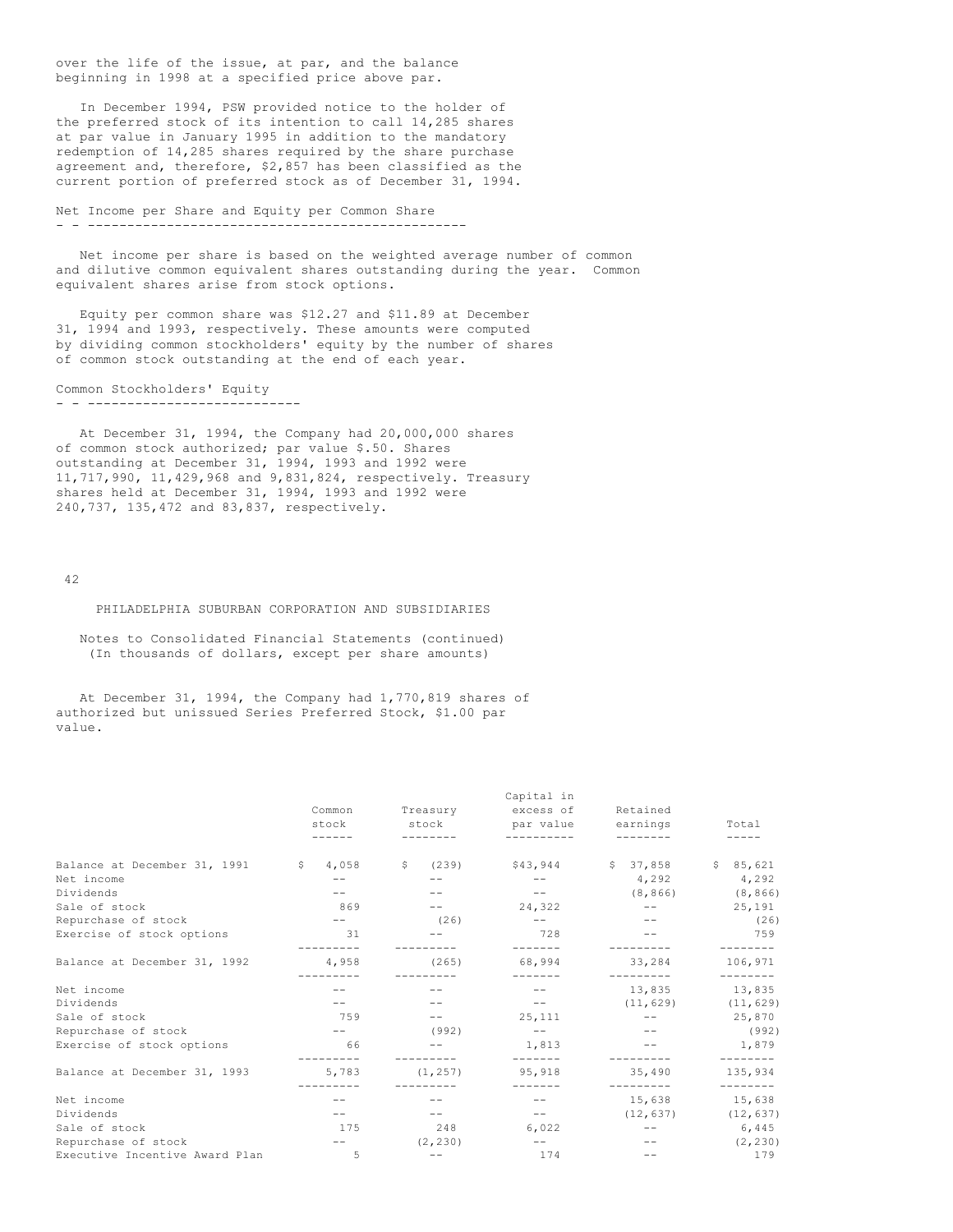| Exercise of stock options    | h                   | $- -$     | 450       | $- -$     | 466       |
|------------------------------|---------------------|-----------|-----------|-----------|-----------|
|                              | ---------           | --------- | -------   |           |           |
| Balance at December 31, 1994 | \$ 5,979            | \$(3,239) | 1 O       | \$ 38,491 | \$143,795 |
|                              | $=$ = = = = = = = = | ========= | --------- |           | =======   |

In April 1993, the Company issued 1,100,000 shares of its common stock through a public offering, resulting in proceeds of \$18,331, net of expenses. The proceeds of the offering and the stock programs described below were used by the Company to fund \$29,000 of equity investments in PSW during 1993.

The Company has a Customer Stock Purchase Program for PSW's customers, and a Dividend Reinvestment and Optional Stock Purchase Program for existing shareholders. Reinvested dividends can be used to purchase shares of common stock at a five percent discount from the current market value under the Dividend Reinvestment Program. Under these programs, 350,818, 417,501 and 1,737,461 shares of common stock were sold providing the Company with \$6,191, \$7,539 and \$25,191 of additional capital, after expenses, during 1994, 1993 and 1992, respectively.

43

## PHILADELPHIA SUBURBAN CORPORATION AND SUBSIDIARIES

Notes to Consolidated Financial Statements (continued) (In thousands of dollars, except per share amounts)

In August 1993, the Board of Directors approved a resolution authorizing the Company to purchase, from time to time, up to 250,000 shares of its common stock in the open market or through privately negotiated transactions. The number of shares purchased by the Company, if any, is limited to the number of shares sold under its Employee Stock Option Plans, Customer Stock Purchase Program, Dividend Reinvestment Program or Optional Stock Purchase Program. The purchase of shares has been authorized in order to offset the dilutive effect on earnings per share of issuances of additional shares under these programs. Funding for any stock purchases is not expected to have a material impact on the Company's financial position. During 1994 and 1993, 118,867 and 51,635 shares have been purchased at a net cost of \$2,230 and \$992, respectively.

### Shareholder Rights Plan

- - ----------------------- The Company has a Shareholder Rights Plan designed to protect the Company's shareholders in the event of an unsolicited unfair offer to acquire the Company. Each outstanding common share is entitled to one Right which is evidenced by the common share certificate. In the event that any person acquires 25% or more of the outstanding common shares or commences a tender or exchange offer which, if consummated, would result in a person or corporation owning at least 30% of the outstanding common shares of the Company, the Rights will begin to trade independently from the common shares and, if certain circumstances occur, including the acquisition by a person of 25% or more of the outstanding common shares, each Right would then entitle its holder to purchase a number of common shares of the Company at a substantial discount. If the Company is involved in a merger or other business combination at any time after the Rights become exercisable, the Rights will entitle the holder to acquire a certain number of shares of common stock of the acquiring company at a substantial discount. The Rights are redeemable by the Company at a redemption price of \$.02 per Right at any time before the Rights become exercisable. The Rights will expire on March 1, 1998, unless previously redeemed.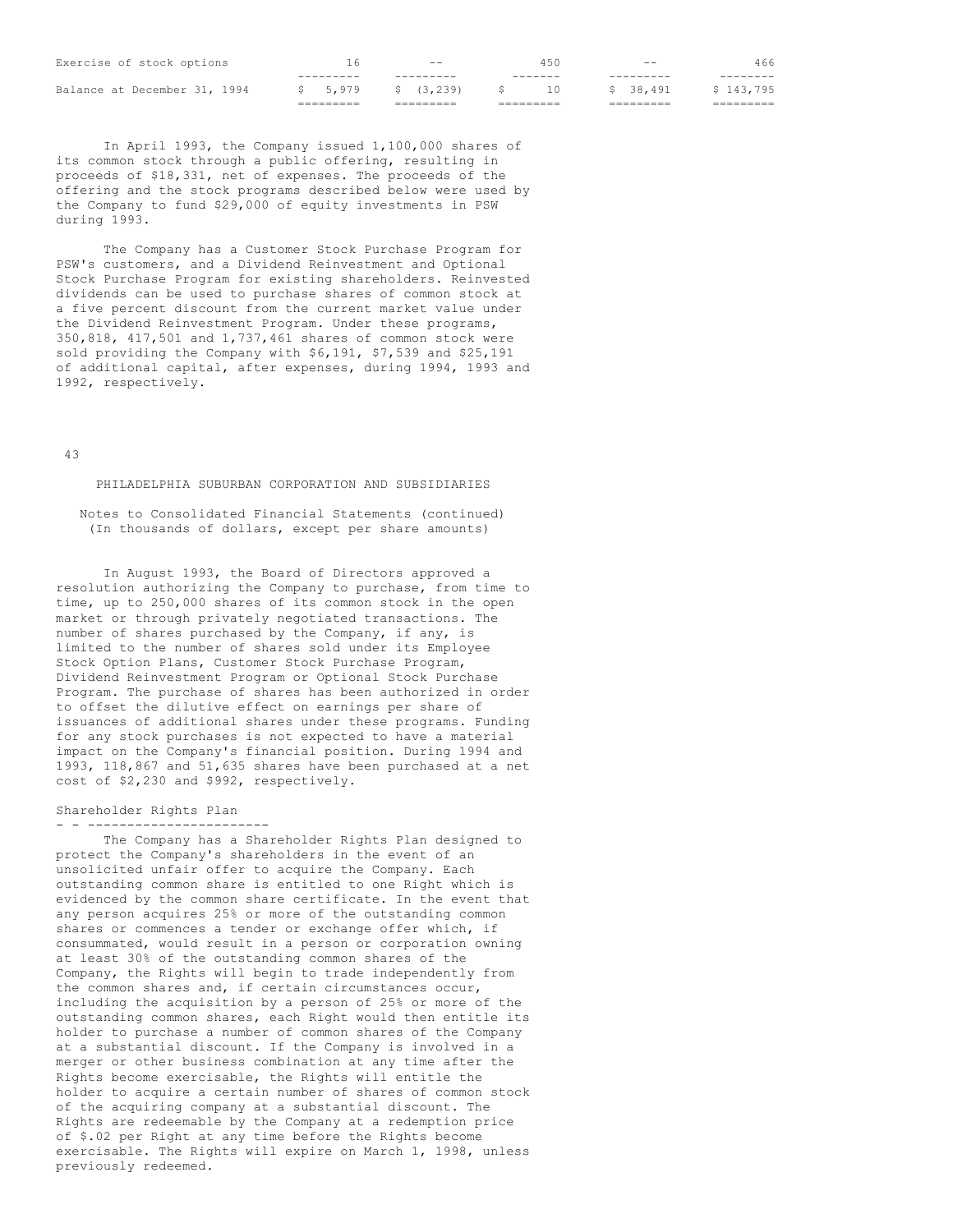#### Employee Stock and Incentive Plans - - ----------------------------------

In May 1994, the 1994 Equity Compensation Plan ("1994 Plan") was approved by the shareholders to replace the 1988 Stock Option Plan ("1988 Plan"). Under the 1994 Plan the Company may grant qualified and non-qualified stock options to officers, key employees and consultants. Officers and key employees may also be granted dividend equivalents and restricted stock. The 1994 Plan authorizes up to 450,000 shares of common stock for issuance under the plan, with the maximum number of restricted stock grants limited to 25,000 shares. The 1988 Plan provided only for the issuance of qualified and non-qualified stock options. Awards under these plans are made by the Board of Directors ("Board")or a committee of the Board.

#### 44

### PHILADELPHIA SUBURBAN CORPORATION AND SUBSIDIARIES

Notes to Consolidated Financial Statements (continued) (In thousands of dollars, except per share amounts)

Options under both the 1994 and 1988 plans, as well as an earlier 1982 Stock Option Plan for which 32,416 options are still outstanding, were issued at the market price of the stock on the day of the grant. Options are exercisable in installments ranging from 20% to 33% annually starting one year from the date of the grant and expire 10 years from the date of the grant.

The following table summarizes stock option transactions for the three plans:

|                                                            |                                 | Years Ended December 31,           |                                  |
|------------------------------------------------------------|---------------------------------|------------------------------------|----------------------------------|
|                                                            | 1994                            | 1993                               | 1992                             |
| Options granted<br>Options terminated<br>Options exercised | 115,500<br>(7,000)<br>(32, 469) | 128,000<br>(95, 100)<br>(136, 800) | 130,000<br>(2, 500)<br>(61, 550) |
| Net change                                                 | 76,031<br>_______               | (103, 900)                         | 65,950<br>-------                |
| Balance of shares under option                             | 460,331<br>------               | =======<br>384,300<br>--------     | 488,200<br>______                |

Options exercised during 1994 ranged in price from \$12.88 per share to \$17.13 per share. The shares under option at December 31, 1994 are exercisable at prices ranging from \$12.88 to \$17.94 per share. At December 31, 1994, 156,891 shares were exercisable, and 324,500 options under the 1994 Plan were available for grant.

Dividend equivalents provide the grantee with an amount equal to the dividends paid on a share of common stock over a specified period of time, not to exceed four years, multiplied by the number of dividend equivalents awarded. Payments of these awards are deferred until the completion of certain objectives during a performance period established by the Board at the time of grant. A performance period is generally four years but may be adjusted by the Board to as long as eight years or as short as two years depending on the success in completing the objectives. Dividend equivalents are "compensatory" and as such, are charged to operating expense over the performance period. The effect of changes to the performance period are accrued when known or projected. During the year, the Board granted 43,500 dividend equivalents and \$77 of costs associated with these awards were charged to operating expense.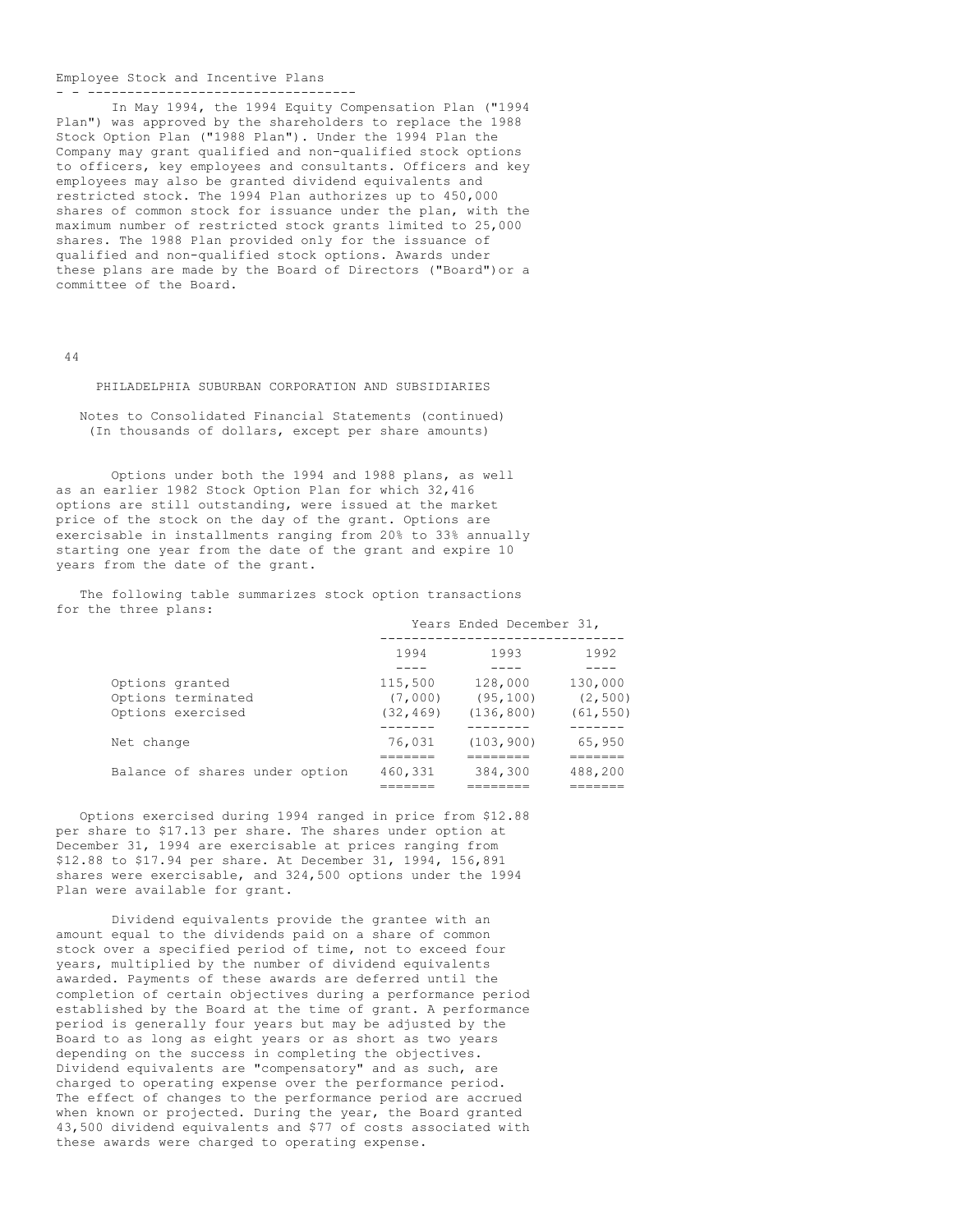Restricted stock awards provide the grantee with the rights of a shareholder, including the right to receive dividends and to vote such shares, but not the right to sell or otherwise transfer the shares during the restriction period. The value of restricted stock awards, which are "compensatory", is equal to the fair market value of the stock on the date of the grant less payments made by the grantee and this amount is amortized ratably over the restriction period. During the year, 10,000 shares of restricted stock were granted with restriction periods of 1 to 3 years. During the year, the restrictions on a 1989 award of 10,000 shares under a prior plan lapsed and the shares were released to the grantee.

45

PHILADELPHIA SUBURBAN CORPORATION AND SUBSIDIARIES

Notes to Consolidated Financial Statements (continued) (In thousands of dollars, except per share amounts)

Pension Plans and Other Postretirement Benefits - - -----------------------------------------------

The Company has defined benefit pension plans which cover the majority of full-time employees. Retirement benefits under the plans are generally based on the employee's total years of service and compensation during the last five years of employment. The Company's policy is to fund these plans annually at a level which is deductible for income tax purposes and which provides assets sufficient to meet its pension obligations. As a result of certain limitations imposed by the Internal Revenue Code with respect to payments under qualified plans, the Company, in 1989, adopted a non-qualified Excess Benefit Plan for Salaried Employees in order to prevent certain employees from being penalized by these limitations. The Company also has a non-qualified Supplemental Executive Retirement Plan for two employees. The net pension costs and obligations of the qualified and non-qualified plans are included in the tables which follow.

The Company's pension expense includes the following components:

|                                    |          | Years Ended December | 31.      |
|------------------------------------|----------|----------------------|----------|
|                                    | 1994     | 1993                 | 1992     |
|                                    |          |                      |          |
| Benefits earned during the year    | \$1,183  | \$1,062              | 897<br>S |
| Interest cost on projected benefit |          |                      |          |
| obligation                         | 3,161    | 3,026                | 2,758    |
| Actual return on plan assets       | 1,218    | (4, 989)             | (2, 571) |
| Net amortization and deferral      | (4, 679) | 1,643                | (764)    |
| Capitalized costs                  | (74)     | (69)                 |          |
| Rate-regulated adjustment          | (386)    | (375)                | (320)    |
|                                    |          |                      |          |
| Net pension cost                   | 423      | 298                  |          |
|                                    |          |                      |          |

The rate-regulated adjustment set forth above is required in order to reflect pension expense for PSW in accordance with the method used in establishing the current water rates.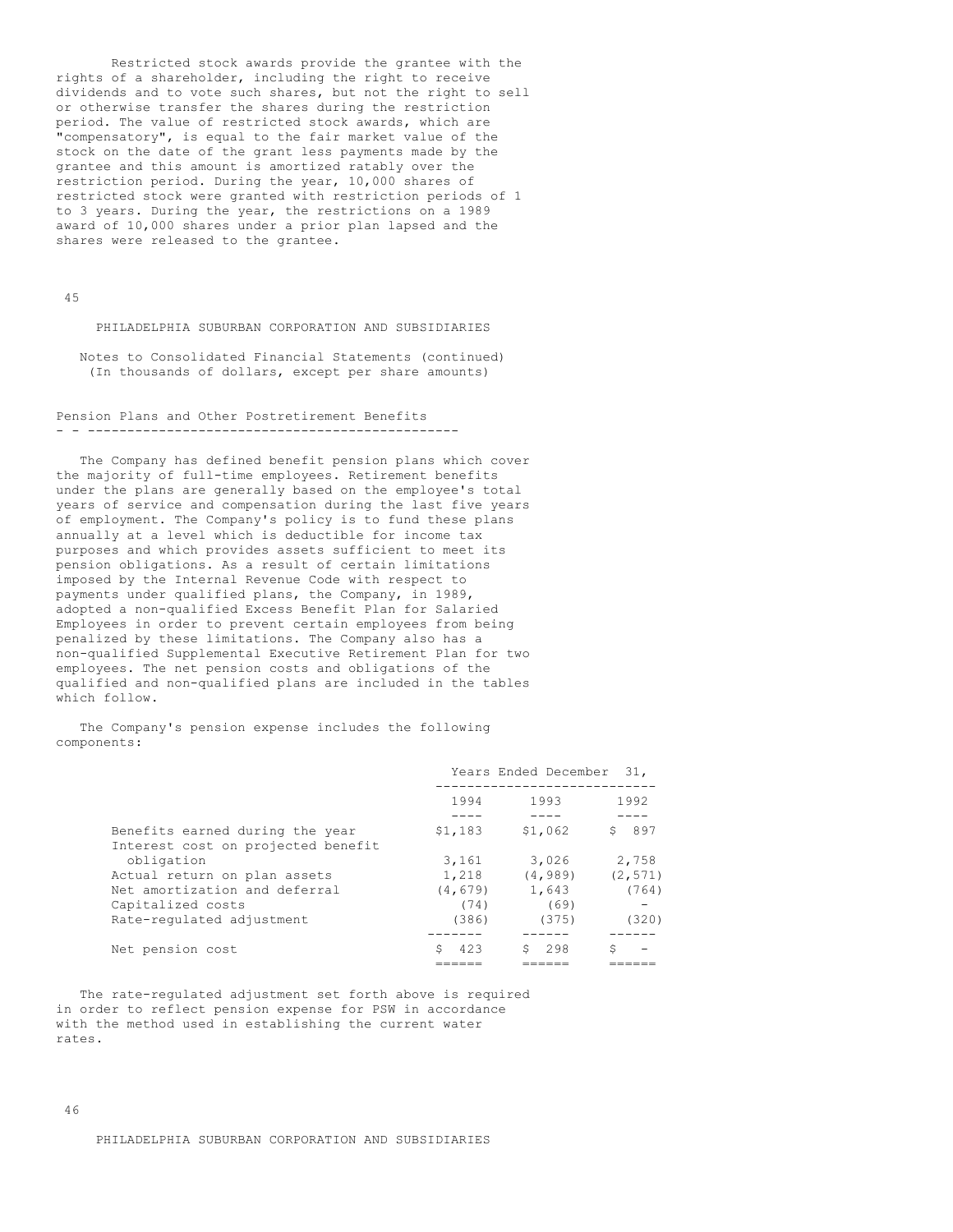Notes to Consolidated Financial Statements (continued) (In thousands of dollars, except per share amounts)

The assets and obligations of the plans are as follows:

|                                          |                      | December 31,                                |
|------------------------------------------|----------------------|---------------------------------------------|
|                                          | 1994                 | 1993                                        |
|                                          |                      |                                             |
| Accumulated benefit obligation:          |                      |                                             |
| Vested                                   | \$30,786             | \$32,869                                    |
| Nonvested                                | 1,702                | 1,892                                       |
|                                          |                      |                                             |
| Total                                    | \$32,488<br>======== | \$34,761<br>$=$ $=$ $=$ $=$ $=$ $=$ $=$ $=$ |
| Projected benefit obligation             | $$38,704$ $$43,551$  |                                             |
| Plan assets at fair value,               |                      |                                             |
| primarily equity and fixed               |                      |                                             |
| income commingled funds                  | 38,941               | 41,744                                      |
|                                          |                      |                                             |
| Plan assets in excess of (less than)     |                      |                                             |
| projected benefit obligation             | 237                  | (1, 807)                                    |
| Unrecognized net loss (gain) from        |                      |                                             |
| past experience different from           |                      |                                             |
| that assumed and effects of              |                      |                                             |
| changes in assumptions                   | (2, 583)             | 948                                         |
| Unrecognized prior service cost          | 1,510                | 533                                         |
| Rate-regulated adjustment                | 59                   | (328)                                       |
| Unrecognized net obligation              | 630                  | 718                                         |
| Prepaid (accrued) pension costs included |                      |                                             |
| in other current assets                  | \$ (147)             | $S$ and $S$<br>64                           |
|                                          | ========    ======== |                                             |

The accumulated benefit obligation represents the actuarial present value of benefits based on historical compensation and historical years of service. The projected benefit obligation represents the actuarial present value of benefits based on future projected compensation levels and historical years of service. The unrecognized net obligation is being amortized over 15 years starting January 1986 and the unrecognized prior service cost is being amortized over 14 years starting January 1990.

The accumulated and projected benefit obligations were calculated using the projected unit credit method, and reflect the following assumptions: discount rates of 8.5% for 1994, 7.00% for 1993 and 8.00% for 1992; increase in future compensation levels of 5.5% for 1994 and 1993, and 6.5% for 1992; and long-term rate of return on assets of 9% for 1994, and 10% for 1993 and 1992.

In addition to providing pension benefits, PSW offers certain Postretirement Benefits other than Pensions ("PBOPs") to employees retiring with at least 15 years of service. These PBOPs include continuation of medical and prescription drug benefits for all eligible retirees and a life insurance policy for eligible union retirees.

47

PHILADELPHIA SUBURBAN CORPORATION AND SUBSIDIARIES

Notes to Consolidated Financial Statements (continued) (In thousands of dollars, except per share amounts)

In January 1993, the Company adopted SFAS 106, "Employers' Accounting for Postretirement Benefits Other Than Pensions". Under SFAS 106, the cost of PBOPs is recognized on an accrual basis as employees perform services for the Company. Prior to 1993, the costs for these benefits were recognized on a cash, or "pay-as-you-go" basis.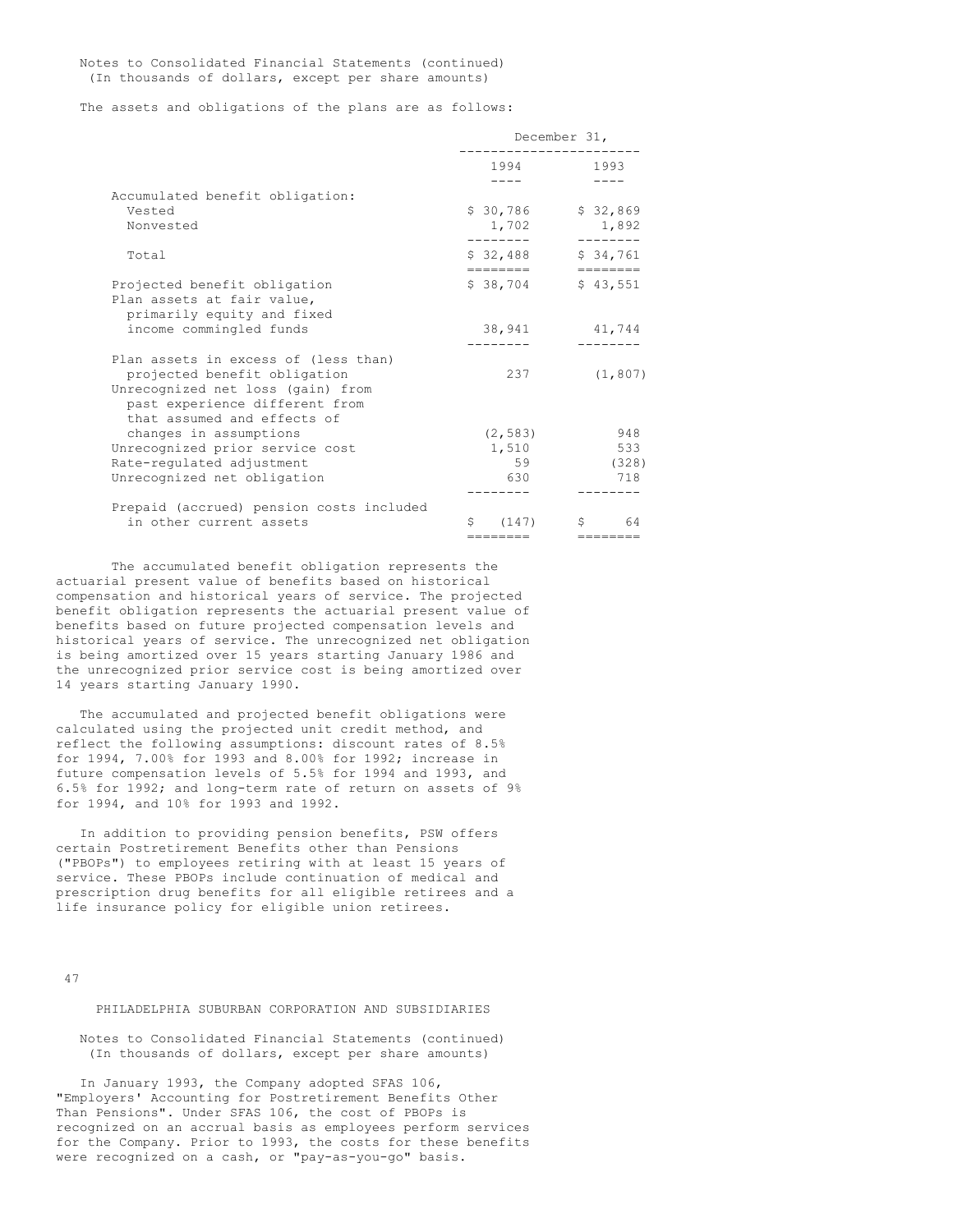The difference between the PBOP costs computed under the requirements of SFAS 106 and the pay-as-you-go costs during the period from the adoption of SFAS 106 in January 1993 to June 1994 was deferred. During this period, \$2,456 of PBOP costs, including \$760 during 1994, were deferred as a regulatory asset in accordance with Statement of Financial Accounting Standards No. 71, "Accounting for the Effects of Certain Types of Regulation". The rate increase that was effective in June 1994 included recovery of the current PBOP costs computed under SFAS 106 as well as an amortization of the PBOP costs previously deferred.

|                                     | Years Ended December 31, |               |  |
|-------------------------------------|--------------------------|---------------|--|
|                                     | 1994                     | 1993          |  |
|                                     |                          |               |  |
| Benefits earned during the period   |                          | $$359$ $$325$ |  |
| Interest cost                       | 1,077                    | 1,192         |  |
| Amortization of APBO                | 743                      | 743           |  |
| Amortization of regulatory asset    | 74                       |               |  |
|                                     |                          |               |  |
| Gross PBOP cost                     | 2,253                    | 2,260         |  |
| Capitalized costs                   | (45)                     |               |  |
| Adjustment to recognize future rate |                          |               |  |
| recovery                            | (760)                    | (1,696)       |  |
|                                     |                          |               |  |
| Net PBOP cost                       | \$1,448                  | S<br>564      |  |
|                                     |                          |               |  |

As of January 1, 1994, the Company's Accumulated Postretirement Benefit Obligation ("APBO") related to SFAS 106 was approximately \$15,580. The APBO is calculated utilizing the following assumptions: discount rate of 8.5%; medical inflation rates of 12%, reducing to 5% in 1994 for those employees not eligible by December 31, 1993, and to 4.5% by 2002 for all others; and no return on plan assets. The effect of a 1% increase in the assumed medical inflation rates would be to increase the APBO and the 1994 PBOP costs by \$893 and \$182, respectively.

The Company has not begun funding its SFAS 106 liability but expects to do so in the second quarter of 1995.

## Water Rates - - -----------

PSW was permitted by the PUC to increase its base rates by 9.05% and 7.4% effective June 17, 1994 and June 1, 1993, respectively. These increases were calculated to provide additional annual revenues of approximately \$9,050 and \$6,750, respectively. As a part of the 1994 base rate increase, PSW agreed not to file for a new base rate increase prior to April 1, 1995, absent extraordinary circumstances.

48

## PHILADELPHIA SUBURBAN CORPORATION AND SUBSIDIARIES

Notes to Consolidated Financial Statements (continued) (In thousands of dollars, except per share amounts)

In addition to its base rates, PSW has utilized a surcharge or credit on its bills to reflect certain changes in Pennsylvania State taxes until such time as the tax changes are incorporated into base rates. In July 1994, PSW was required to initiate a revenue credit of .19% in order to provide its customers with the savings associated with Pennsylvania tax rate decreases. In the period from August 1991 through June 1993, PSW was permitted to add a bill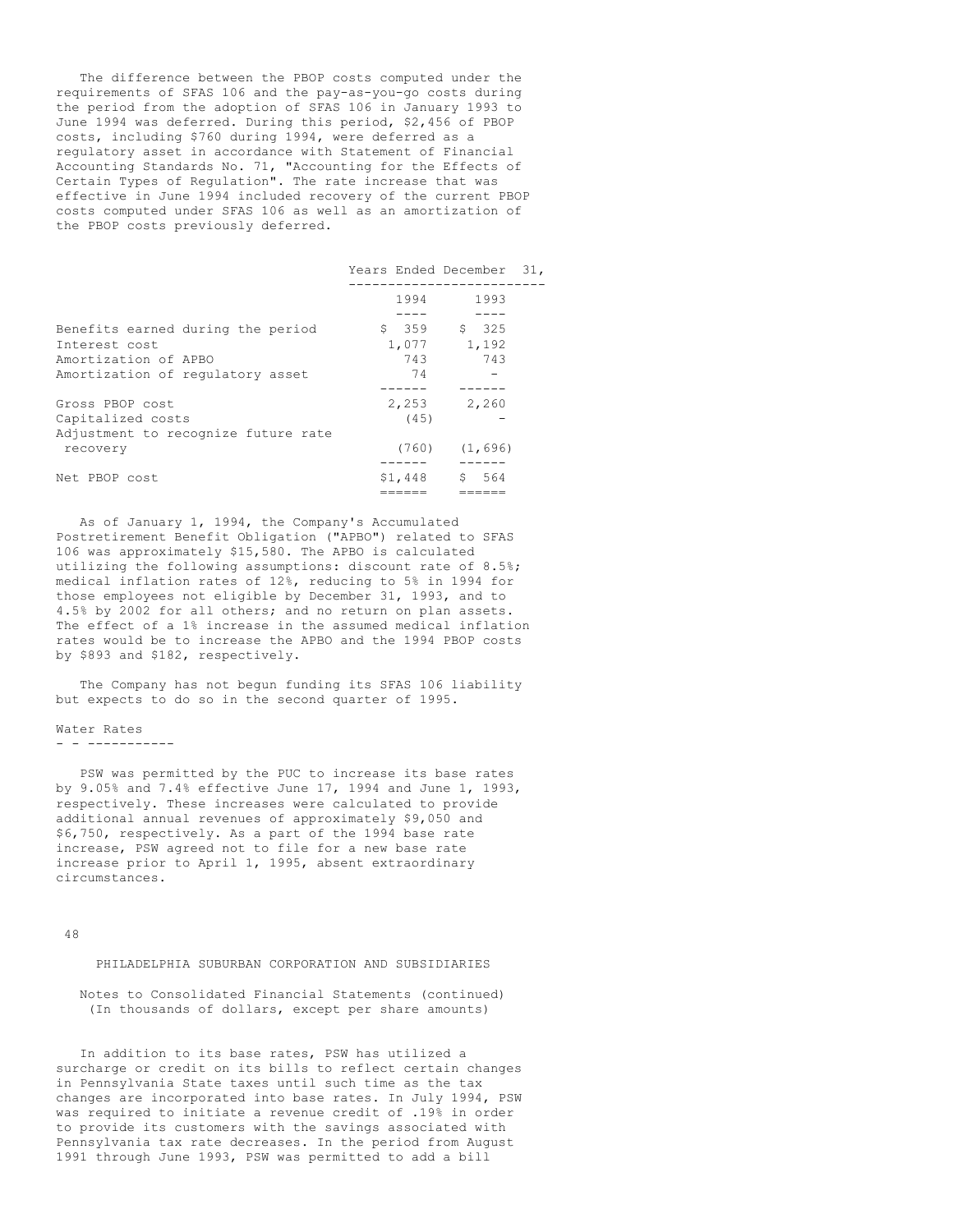surcharge in order to recover costs associated with Pennsylvania tax rate increases. The credit decreased revenues in 1994 by \$97, while the surcharge increased revenues in 1993 and 1992 by \$706 and \$2,281, respectively.

49

#### MANAGEMENT'S REPORT -------------------

The consolidated financial statements and related information for the years ended December 31, 1994, 1993 and 1992 were prepared by management in accordance with generally accepted accounting principles and include management's best estimates and judgments, as required. Financial information included in other sections of this annual report is consistent with that in the consolidated financial statements.

The Company has an internal accounting control structure designed to provide reasonable assurance that assets are safeguarded and that transactions are properly authorized and recorded in accordance with established policies and procedures. The internal control structure is supported by the selection and training of qualified personnel, the delegation of management authority and responsibility and dissemination of policies and procedures.

The Company's independent auditors, KPMG Peat Marwick LLP, provide an independent review of management's reporting of results of operations and financial condition. KPMG has audited the financial statements by conducting tests as they deemed appropriate and their report follows.

The Board of Directors through the Audit Committee selects the Company's independent auditors and reviews the scope and results of their audits. The Audit Committee also reviews the adequacy of the Company's internal control structure and other significant matters. The Audit Committee is composed of three outside Directors who meet periodically with management and the independent auditors. The Audit Committee held two meetings in 1994.

| Nicholas DeBenedictis<br>Michael P. Graham    |  |
|-----------------------------------------------|--|
| Senior Vice President - Finance<br>Chairman & |  |
| President<br>& Treasurer                      |  |

50

# INDEPENDENT AUDITORS' REPORT

The Stockholders and Board of Directors Philadelphia Suburban Corporation:

We have audited the accompanying consolidated balance sheets of Philadelphia Suburban Corporation and subsidiaries as of December 31, 1994 and 1993, and the related consolidated statements of income, and cash flows for each of the years in the three-year period ended December 31, 1994. These consolidated financial statements are the responsibility of the Company's management. Our responsibility is to express an opinion on these consolidated financial statements based on our audits.

We conducted our audits in accordance with generally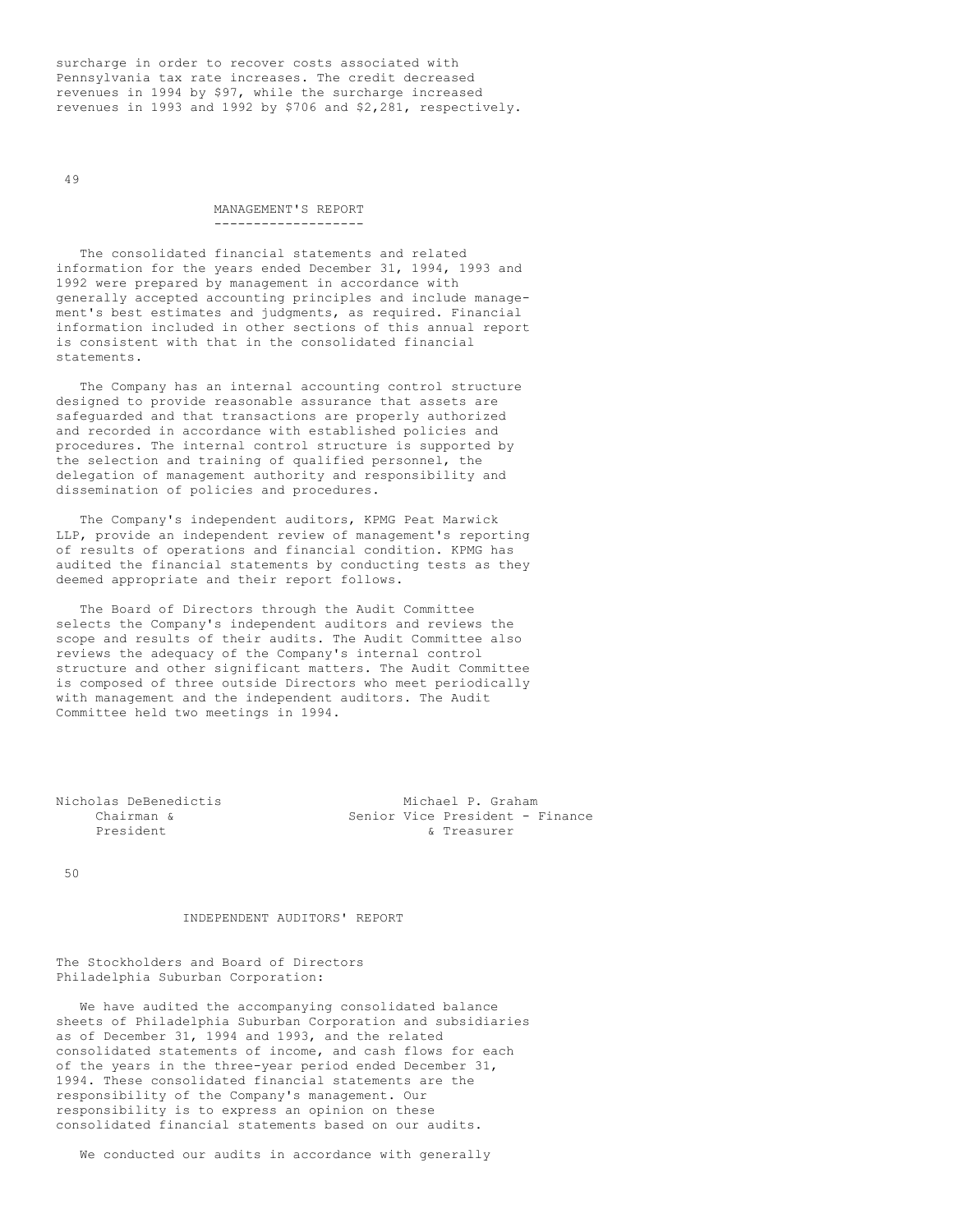accepted auditing standards. Those standards require that we plan and perform the audit to obtain reasonable assurance about whether the financial statements are free of material misstatement. An audit includes examining, on a test basis, evidence supporting the amounts and disclosures in the financial statements. An audit also includes assessing the accounting principles used and significant estimates made by management, as well as evaluating the overall financial statement presentation. We believe that our audits provide a reasonable basis for our opinion.

In our opinion, the consolidated financial statements referred to above present fairly, in all material respects, the financial position of Philadelphia Suburban Corporation and subsidiaries as of December 31, 1994 and 1993, and the results of their operations and their cash flows for each of the years in the three-year period ended December 31, 1994, in conformity with generally accepted accounting principles.

As discussed in the notes to the consolidated financial statements, the Company adopted in 1993 the provisions of Financial Accounting Standards Board Statements of Financial Accounting Standards No. 109, "Accounting for Income Taxes" and No. 106, "Employers' Accounting for Postretirement Benefits Other Than Pensions".

KPMG PEAT MARWICK LLP

Philadelphia, Pennsylvania February 7, 1995

51

MANAGEMENT'S DISCUSSION AND ANALYSIS OF FINANCIAL CONDITION AND RESULTS OF OPERATIONS --------------------------------------------- (in thousands of dollars, except per share amounts)

### General Information - - -------------------

Philadelphia Suburban Corporation ("PSC" or the "Company") is composed of two businesses, a regulated water utility (Philadelphia Suburban Water Company or "PSW"), and a non-regulated data processing service bureau (Utility & Municipal Services, Inc.). The service bureau operations are not significant to the financial results of the Company and, therefore, are not discussed separately.

In the first quarter of 1993, the Company completed the sale of the last of the five non-regulated businesses that the Board of Directors had previously authorized in late 1990 and early 1991. The results of operations of these businesses during the period they were owned by the Company are accounted for as discontinued operations. Unless otherwise noted, this discussion is limited to the continuing operations of the Company.

#### Results of Operations - - ---------------------

Following are selected five-year financial statistics for the Company:

| Years ended December 31,                                 | 1994                | 1993     | 1992              | 1991     | 1990     |
|----------------------------------------------------------|---------------------|----------|-------------------|----------|----------|
|                                                          |                     |          |                   |          |          |
| Earned revenues                                          | \$108,636 \$101,244 |          | \$93,307          | \$88,648 | \$82,267 |
| Income from continuing operations<br>before income taxes | \$27,209            | \$24,261 | \$18,661 \$17,260 |          | \$15,569 |
|                                                          |                     |          |                   |          |          |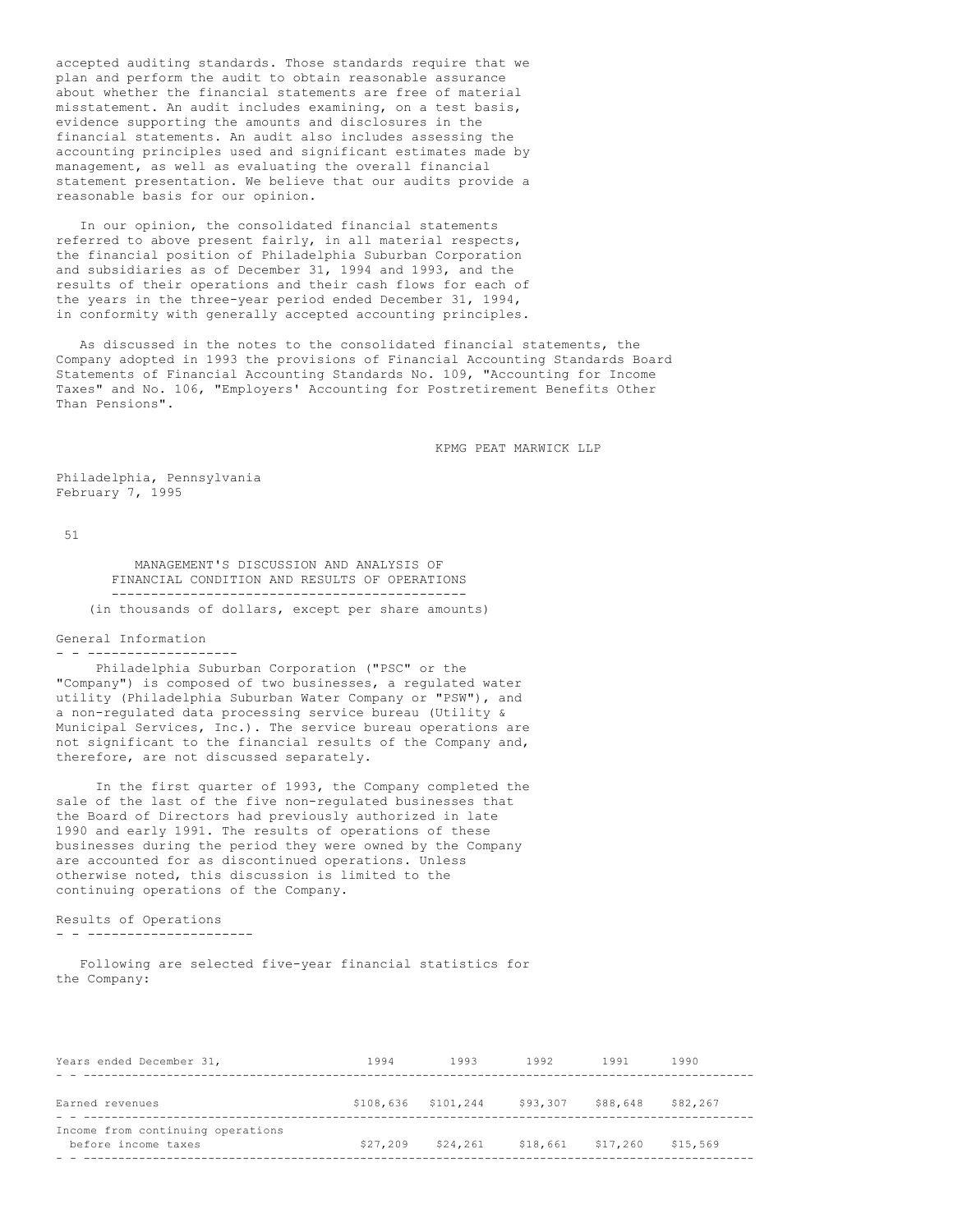| Operating Statistics              |                                              |           |                                                   |           |      |
|-----------------------------------|----------------------------------------------|-----------|---------------------------------------------------|-----------|------|
| Earned revenues                   |                                              |           | $100.0$ % $100.0$ % $100.0$ % $100.0$ % $100.0$ % |           |      |
| Costs and expenses:               |                                              |           |                                                   |           |      |
| Operating expenses                |                                              | 46.3 45.4 |                                                   | 46.1 48.1 | 51.2 |
| Depreciation and amortization     |                                              |           | 9.5 10.8 10.1 9.3 9.6                             |           |      |
| Taxes other than income taxes     |                                              |           | 6.6 6.8 7.0 6.9 5.5                               |           |      |
| Interest and debt expenses*       |                                              |           | $12.7$ 13.8 17.1 17.5                             |           | 17.4 |
| Allowance for funds used during   |                                              |           |                                                   |           |      |
| construction                      |                                              |           | $(0.1)$ $(0.8)$ $(0.3)$ $(1.3)$ $(2.6)$           |           |      |
| Total costs and expenses          | 75.0 76.0 80.0 80.5 81.1                     |           |                                                   |           |      |
| Income from continuing operations |                                              |           |                                                   |           |      |
| before income taxes               | $25.0\%$ 24.0% 20.0% 19.5% 18.9%             |           |                                                   |           |      |
|                                   |                                              |           |                                                   |           |      |
| Effective tax rates               | $42.5\%$ $43.0\%$ $43.1\%$ $41.0\%$ $37.5\%$ |           |                                                   |           |      |
|                                   |                                              |           |                                                   |           |      |
| Income from continuing operations |                                              |           |                                                   |           |      |
| as a percentage of average common |                                              |           |                                                   |           |      |
| stockholders' equity              | $11.2\%$ 11.4% 11.0% 11.9% 11.4%             |           |                                                   |           |      |
|                                   |                                              |           |                                                   |           |      |

\*Includes dividends on preferred stock of subsidiary with mandatory redemption requirements.

## 52

Following are selected five-year operating and sales statistics for PSW:

| Years ended December 31,                      |                                                                                  | 1994          | 1993                     | 1992                                                          | 1991                    | 1990                               |
|-----------------------------------------------|----------------------------------------------------------------------------------|---------------|--------------------------|---------------------------------------------------------------|-------------------------|------------------------------------|
| Daily sendout<br>(Million gallons<br>per day) | Maximum<br>Average                                                               | 110.4<br>89.8 | 120.7<br>89.1            | 101.3<br>85.4                                                 | 109.5<br>87.2           | 103.4<br>88.4                      |
| Metered<br>customers                          | Residential 234,624<br>Commercial 10,777<br>Industrial<br>Other                  | 833           | 232,684<br>10,720<br>832 | 230,740<br>10,547<br>837<br>3,299 2,959 2,664 2,361 2,206     | 223,635<br>9,800<br>820 | 222,660<br>9,763<br>831            |
|                                               | Total                                                                            |               |                          | 249,533 247,195 244,788                                       | 236,616                 | 235,460                            |
| Consumption<br>per customer<br>in gallons     | Average 109,001 110,368 108,258 110,978 110,281                                  |               |                          |                                                               |                         |                                    |
| Revenues from<br>water sales                  | Residential \$ 69,483 \$66,656<br>Commercial 22,998<br>Industrial 5,170<br>Other | 9,151         | 8,092                    | \$60,239<br>20,112 19,235<br>4,601 4,500 4,126 4,083<br>7,577 | \$58,053<br>6,856       | \$53,702<br>18,031 16,712<br>6,205 |
|                                               | Total                                                                            |               | \$106,802 \$99,461       |                                                               | \$91,551 \$87,066       | \$80,702                           |

Income from continuing operations of the Company has grown at an annual compound rate of approximately 11% during the five-year period ended December 31, 1994. During this same period, revenues and total expenses, other than income taxes, have grown at compound rates of 7.4% and 5.9%, respectively.

Earned Revenues

### - - ---------------

Water revenues have accounted for approximately 98% of the Company's earned revenues from continuing operations during the five-year period covered above. The balance of the revenue from continuing operations is primarily associated with data processing services that have remained relatively constant.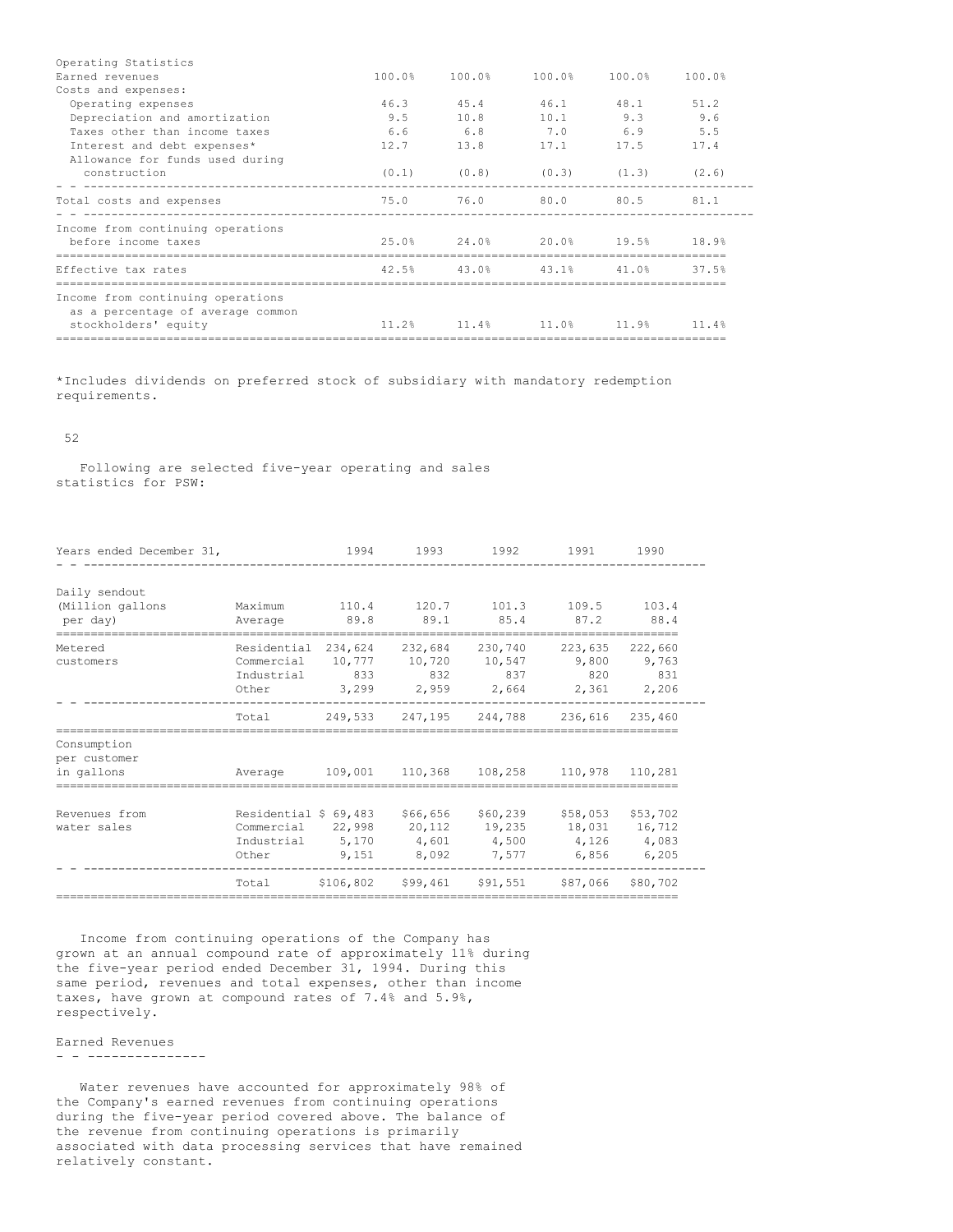The growth in water revenues over the past five years is primarily a result of increases in rates and, to a lesser extent, an increase in customer base. Revenues also increased in the past two years as a result of acquisitions of local water systems, which provided water revenues of approximately \$2,480 and \$2,052 in 1994 and 1993, respectively. Excluding the customers that were added at the time of these acquisitions, the customer base increased at a five-year annual compound rate of .6%. This increase represents normal expansion within PSW's 382 square mile service territory. Water rates have increased by 32% since 1990, reflecting an annual compound growth rate of 5.6% over the five-year period.

Rates charged by PSW for water service are subject to the approval of the Pennsylvania Public Utility Commission ("PUC"). PSW continuously reviews the necessity of filing applications with the PUC for increases in rates charged for water service. Among the factors considered by management in determining the need to apply for increased rates are: the amount of utility plant additions and replacements made since the previous rate decision; changes in the cost of capital and the capital structure of PSW; and increases in operating expenses (including wages, fringe benefits, electric and chemical expenses), depreciation and taxes experienced since the previous rate decision. Based on these assessments, PSW will periodically file a request with the PUC to increase its rates. Typically, the PUC will suspend the rate request for up to nine months during which time hearings on the merits of the request are held. During these hearings, the views of PSW as well as the PUC staff, the Consumer Advocate and other interested parties are presented and evaluated.

### 53

The return allowed on PSW's common equity is a major factor in the determination of rates and is also evaluated before applying for a rate increase. The 1991 rate increase, in which a 12% return on common equity was allowed, was the most recent decision in which the PUC specified a return on common equity for PSW. The rate increases that were effective since 1991 resulted from settlements, with PUC approval, between the Company and the opposing parties and, as such, no determination of the rate of return on common equity was made by the PUC.

Over the past 10 years, PSW had applied for, and received the following base rate increases from the PUC: - - ----------------------------------------------------------------------------

| Date filed    | Effective date | Rate<br>increase<br>requested | Rate<br>increase<br>allowed | Return on<br>equity<br>requested | Return on<br>equity<br>allowed |  |
|---------------|----------------|-------------------------------|-----------------------------|----------------------------------|--------------------------------|--|
|               |                |                               |                             |                                  |                                |  |
| July 1985     | April 1986     | 16.9%                         | 9.2%                        | 16.0%                            | 15.0%                          |  |
| October 1987  | July 1988      | 12.2%                         | 7.8%                        | 14.5%                            | 13.7%                          |  |
| April 1989    | December 1989  | 13.2%                         | 9.0%                        | 14.1%                            | 12.7%                          |  |
| March 1990    | September 1990 | 9.7%                          | 4.3%                        | 13.5%                            | Settled                        |  |
| January 1991  | October 1991   | 13.1%                         | 7.7%                        | 13.2%                            | 12.0%                          |  |
| November 1992 | June 1993      | 17.6%                         | 7.4%                        | 12.9%                            | Settled                        |  |
| December 1993 | June 1994      | 14.0%                         | 9.1%                        | 11.9%                            | Settled                        |  |

In addition to the base rate increases noted above, the PUC has adjusted rates by means of a surcharge or credit to reflect changes in the tax laws, which were not reflected in the base rates approved by the PUC. These adjustments are eliminated when the tax changes are reflected in base rates. In July 1994, rates decreased by .19% due to a reduction in Pennsylvania taxes. The effect of this adjustment was to reduce revenues by \$97 in 1994. During the period from August 1991 to May 1993, various surcharges were in effect which increased revenues by \$706 in 1993 and \$2,281 in 1992.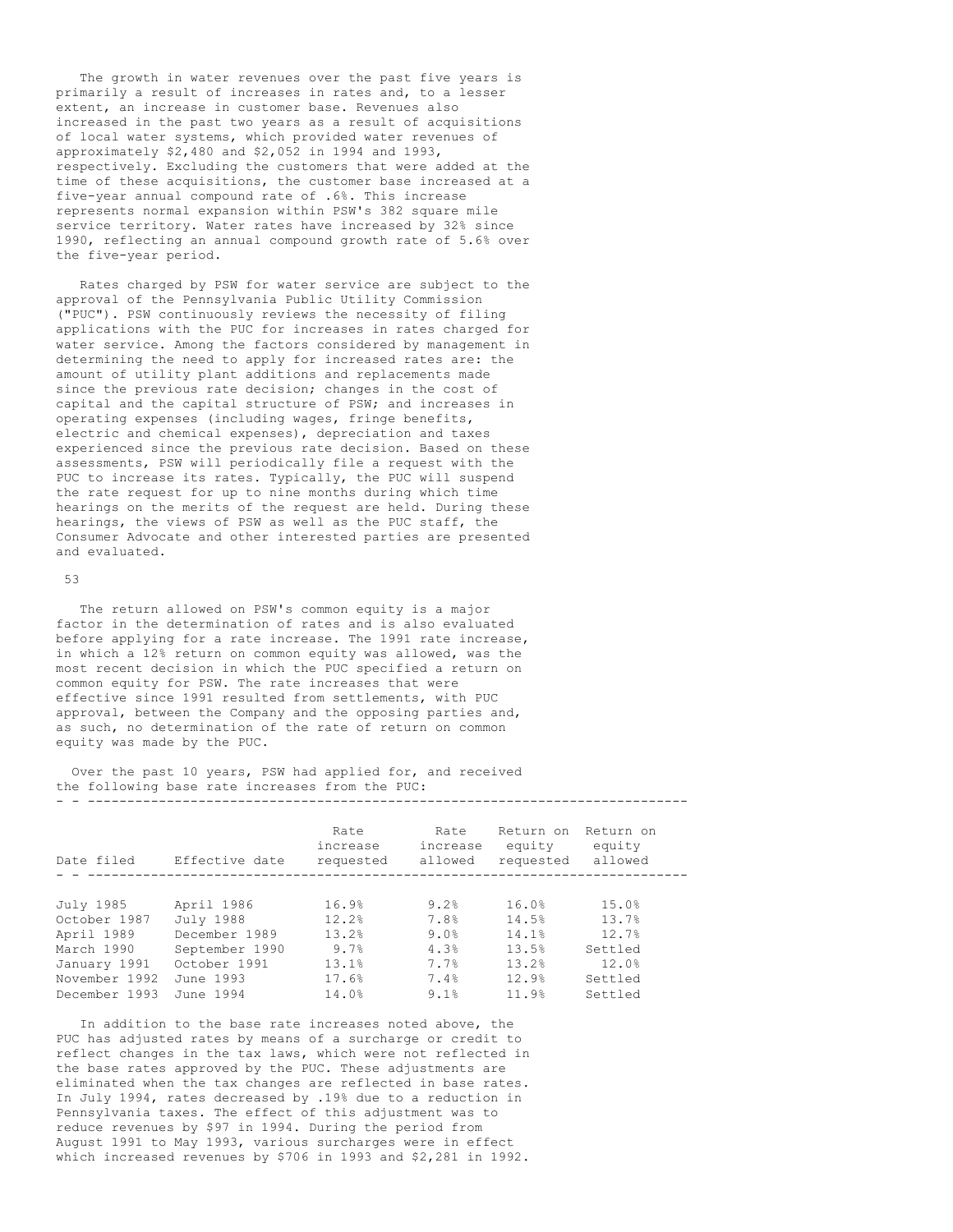Because the Pennsylvania legislature has enacted additional tax decreases for 1995, it is expected that rates will decrease by an additional .14% in March 1995.

"Sendout" represents the quantity of treated water delivered to the distribution system and is used by management as an indicator of customer demand. Consumption per customer is the sendout that was used by metered customers and is based on the actual bills rendered during the year adjusted for the estimated unbilled customer usage. Over the past five years, an average of approximately 82.1% of the sendout was consumed by metered customers. The majority of the balance was used through unmetered fixed-rate fire hydrants, lost through leaks in water mains or used by PSW in its operations. PSW's ratio of metered customer use to total sendout is consistent with industry statistics. The percentage of water consumed by metered customers was 82.5% in 1994, 83.3% in 1993 and 82.2% in 1992. Variations over the last three years are believed to be associated with the number of main breaks experienced, which is generally affected by the severity of the winter weather. Management believes that PSW's leak detection and water main rehabilitation programs, and an increase in the number of newer and more accurate meters have contributed to an overall improvement in this percentage.

### 54

Water consumption tends to be impacted by weather conditions, particularly during the late spring and summer months when nonessential and recreational use of water is at its highest. Consequently, a higher proportion of annual operating revenues is realized in the second and third quarters. Except for 1992, the average annual consumption per customer over the past five years was relatively constant. The spring and summer of 1992 were characterized by cooler weather with frequent rains and consumption declined slightly. It is difficult to establish an exact correlation between the weather and water consumption, since conservation and even day-to-day variations in weather patterns can have an effect. Conservation efforts and mandated water use restrictions in response to drought conditions in years prior to 1990 have also had an effect on water consumption.

### Operating Expenses

#### - - ------------------

Operating expenses for 1994, 1993 and 1992, totalled \$50,296, \$45,989 and \$43,024, respectively. All elements of cost are subject to the effects of inflation, as well as the effects of changes in water consumption and the degree of treatment required due to variations in the quality of the raw water. The principal elements of operating costs are labor, electricity, chemicals and maintenance expenses. Electricity and chemical expenses vary in relationship to water consumption and raw water quality. Maintenance expenses are sensitive to extreme cold weather, which can cause water mains to rupture.

The Company's operating expenses increased in 1994 over 1993 by 9.4% primarily due to increased wages and employee benefits and additional expenses associated with the harsh winter conditions of 1994. The increase in employee benefits is primarily the result of the recognition of \$895 of additional costs for postretirement benefits other than pensions computed under SFAS 106 that were recognized in conjunction with the June 1994 rate increase. The severe weather conditions in January and February 1994 caused significant maintenance problems, including an abnormally high number of water main breaks, and required additional treatment costs as raw water quality deteriorated during these months. The increase in operating expenses in 1993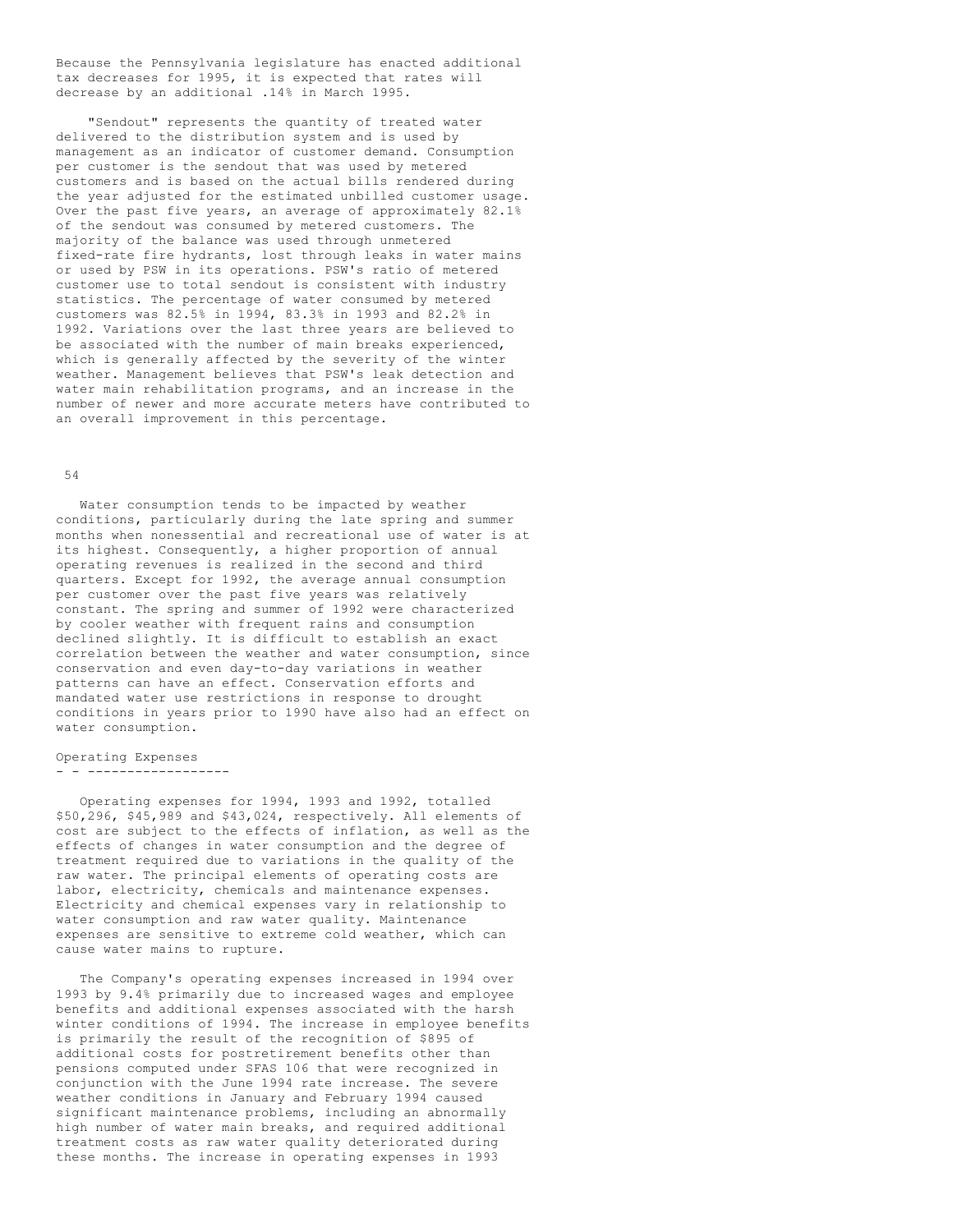over 1992 of 6.9% was primarily due to increased wages and employee benefit costs; operating expenses associated with the December 1992 acquisitions and the cost to process and distribute the increased volume of water sold.

Corporate costs related to continuing operations were less than 1% of the Company's operating expenses in 1994 and 1993 and were 2% in 1992. Such expenses include those unallocated general and administrative expenses associated with maintaining a publicly-held company.

Depreciation and Amortization - - -----------------------------

Depreciation expense was \$10,468, \$9,927 and \$8,646 in 1994, 1993 and 1992, respectively, and has increased principally as a result of the significant capital expenditures made to expand and improve the water utility facilities. Depreciation expense was approximately 2.3% of the average utility plant in service for all years. Amortization was a credit of \$138 in 1994 as compared to charges of \$1,008 and \$800 in 1993 and 1992, respectively. The change in amortization in 1994 is due to the amortization of the acquisition adjustment associated with the December 1992 purchases of two water systems, which has been recognized retroactive to the acquisition date in conjunction with the June 1994 rate settlement. The increase in amortization in 1993 over 1992 was due to the frequency of rate request filings and a decrease in the time frame over which those costs are amortized.

#### 55

Taxes Other than Income Taxes - - -----------------------------

Taxes other than income taxes increased by 4% in 1994 and by 6% in 1993 over the previous year. The majority of the increase in both years was associated with increases in the bases on which the Pennsylvania Public Utility Realty Tax (PURTA) and the Capital Stock Tax are calculated. The increase in taxable base for the PURTA is due to the increases to utility plant over the past two years, including the December 1992 and 1993 acquisitions. The increase in the Capital Stock Tax is due to the common equity raised over the past three years.

Interest and Debt Expenses - - --------------------------

Interest and debt expense was \$12,896, \$13,108 and \$15,068 in 1994, 1993 and 1992, respectively, and has decreased due to reductions in the average debt outstanding and the refinancing of certain First Mortgage Bonds at PSW with lower-cost debt. The Company was able to reduce its average outstanding debt in 1994 and 1993 with the proceeds it received from the issuance of common stock; the sale of its discontinued operations and by improved operating cash flows.

Allowance for Funds Used During Construction - - --------------------------------------------

The allowance for funds used during construction ("AFUDC") was \$126, \$805 and \$258 in 1994, 1993 and 1992, respectively, and has varied over the years as a result of changes in the average balance of utility plant construction work in progress ("CWIP"), to which AFUDC is applied, and to changes in the AFUDC rate.

The average balance of CWIP to which AFUDC is applied was \$2,820, \$8,379 and \$3,197 in 1994, 1993 and 1992, respectively. The variances in these average balances are primarily due to an \$11,500 treatment plant placed in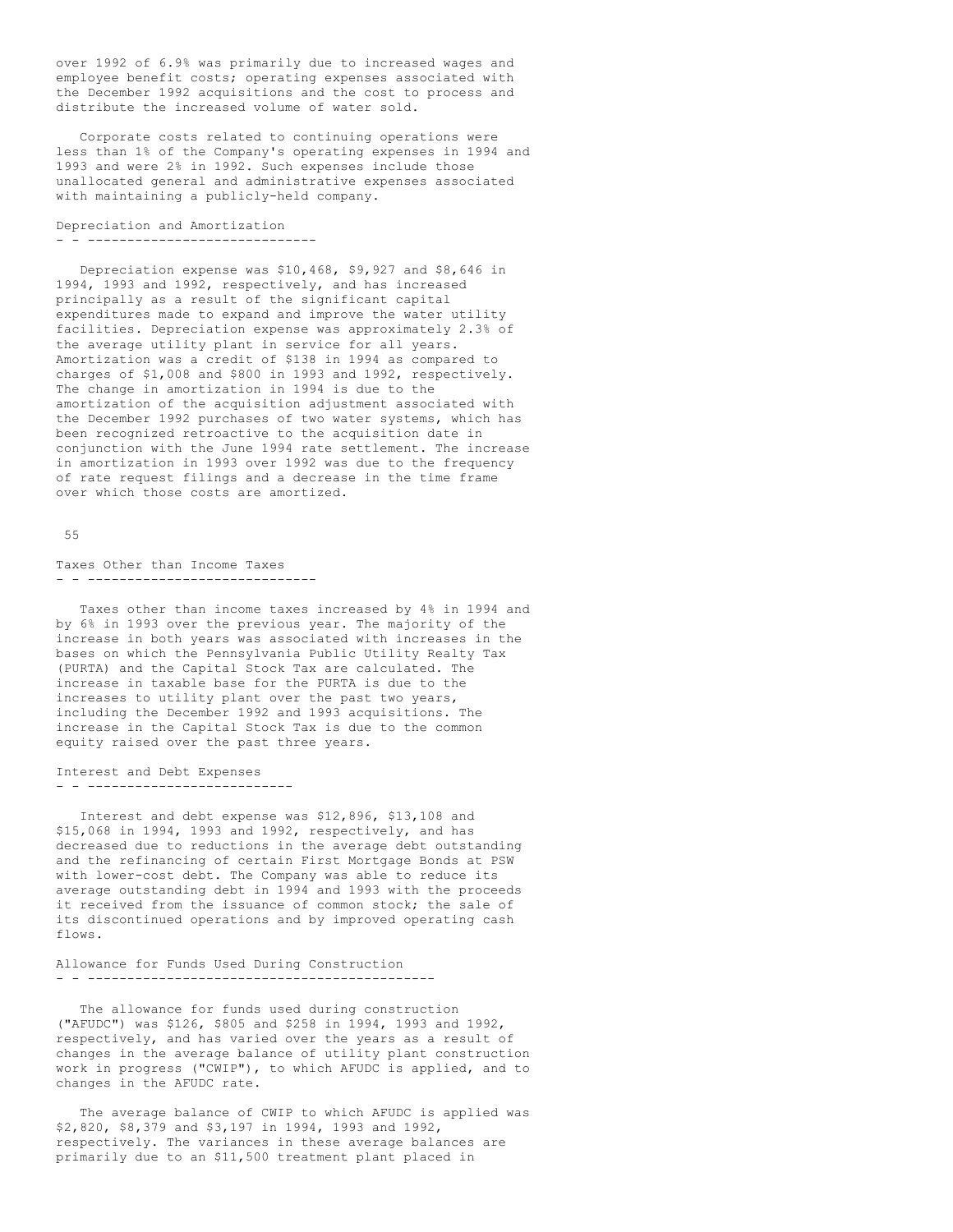service in November 1993. AFUDC was no longer applied to this project after it was placed in service, but was applied to an ever-increasing base during the period it was under construction.

The AFUDC rate has also declined as the Company is required to use a rate equal to the average costs of borrowings under its revolving credit facility while the balance in CWIP is less than the borrowing level under this facility. The average cost of capital (i.e., the weighted costs of long-term debt, preferred stock and common equity) is used as the AFUDC rate for the amount the CWIP balance exceeds the balance of the revolving credit facility. In prior periods, the average cost of capital was used as the AFUDC rate. As a result, the average AFUDC rate decreased in 1994 to 4.6% from 9.1% in 1993 and 8.1% in 1992.

# Income Taxes

- - ------------

The Company's effective income tax rate was 42.5% in 1994 as compared to 43.0% in 1993 and 43.1% in 1992. The decline in the effective tax rate in 1994 was primarily due to a .3% reduction in the Pennsylvania Corporate Net Income Tax rate. The effective tax rate declined in 1993, despite a 1% increase in the statutory federal tax rate, due to a reduction of operating expenses at the parent company which are not deductible for state income taxes.

### 56

# Discontinued Operations

## - - -----------------------

As a result of deterioration in the operating results and backlog of future work at the discontinued operations during 1992, and a substantial reduction in the estimated net proceeds from the ultimate disposition of the businesses, a charge of \$5,500 was taken in 1992 to reflect the Company's revised estimate of the ultimate loss on the disposition of these businesses. The charge in 1992 along with a similar charge in 1991 was based on estimates, which considered the facts and circumstances known at the time the charges were taken, including projections of operating results through the expected disposition dates and estimates of the net proceeds from the dispositions. The net proceeds from the disposition of the two businesses sold in the first quarter of 1993, and the operating losses during the period they were owned by the Company were within the estimated reserves established in 1992 and the Company does not foresee the need for any further charges to income related to the discontinued operations. The balance of the reserves for discontinued operations of \$2,701 at December 31, 1994 consists primarily of reserves for future and contingent costs including potential lease, legal and insurance costs associated with these businesses.

### Summary

- - -------

Operating income from continuing operations in 1994, 1993 and 1992 was \$40,845, \$37,430 and \$34,337, respectively, and income from continuing operations was \$15,638, \$13,835 and \$10,626, respectively, for the same periods. Net income was equal to income from continuing operations in 1994 and 1993 and was \$6,334 less in 1992 due to a \$5,500 charge related to the discontinued operations and a \$834 extraordinary charge for early retirement of debt. On a per share basis, income from continuing operations in 1994, 1993 and 1992 was \$1.35, \$1.27 and \$1.23, respectively. The increases in the per share income from continuing operations in 1994 and 1993 over the previous year were due to the aforementioned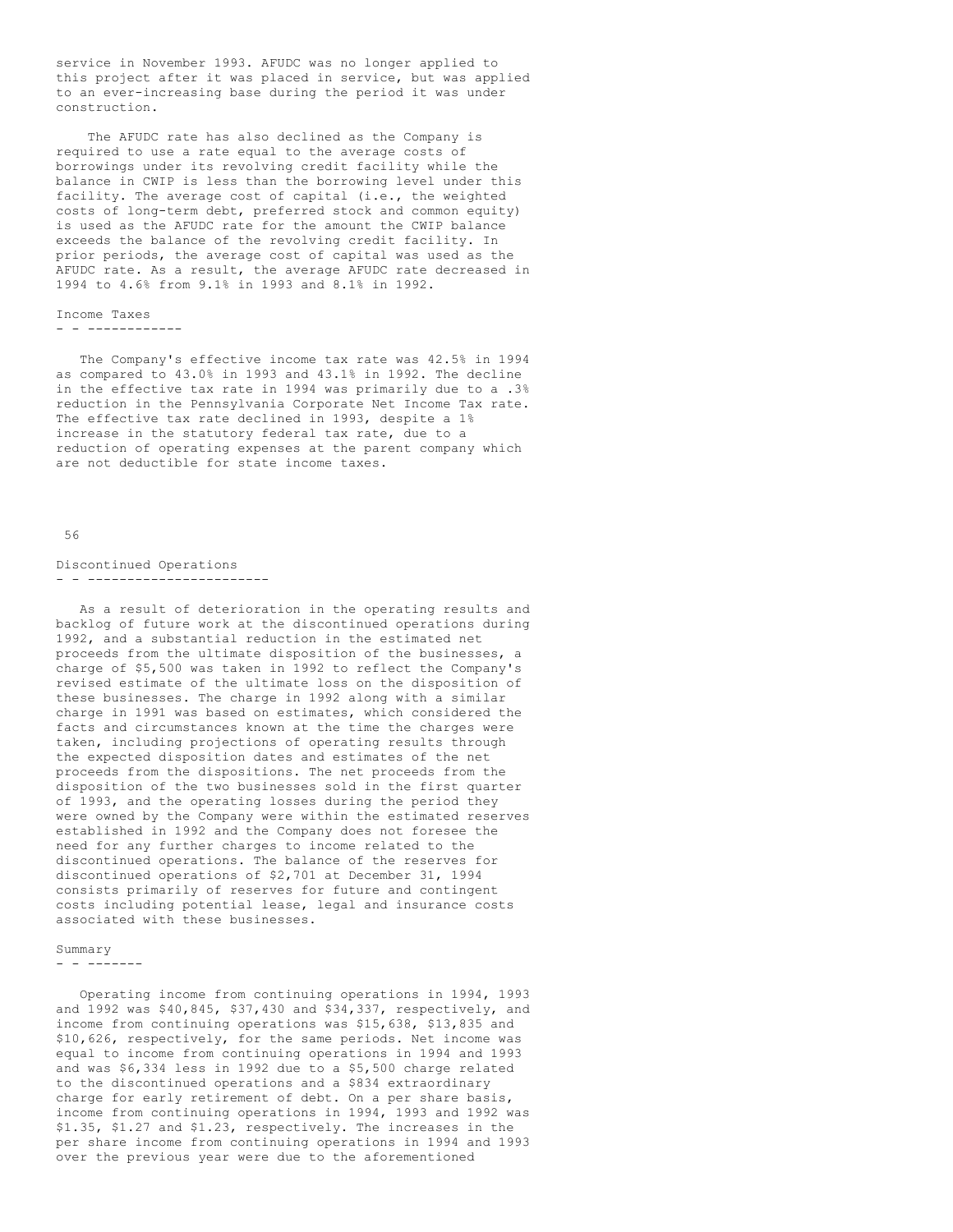improvements in profits offset in part by a 6.5% and 25.7% increase in the average number of shares outstanding during 1994 and 1993, respectively.

Although the Company has experienced increased income from continuing operations in the recent past, continued adequate rate increases reflecting increased operating costs and new capital investments are important to the future realization of improved profitability. This, in turn, will provide the level of internal funds necessary to expand and improve the utility plant.

## Fourth Quarter Results - - ----------------------

Income from continuing operations for the fourth quarter of 1994 increased by \$370 to \$3,757 primarily as a result of a \$2,686 increase in revenues. The increase in revenues is a result of the 9.05% rate increase which took effect in June 1994. The increase in revenues was partially offset by higher operating expenses, interest and debt expenses, income taxes, depreciation and taxes other than income taxes. Operating expense increases are attributable to wage increases, insurance costs and employee benefits, including the additional SFAS 106 costs of \$410. Depreciation increased due to utility plant additions made since the fourth quarter of 1993. Taxes other than income taxes increased primarily because of the increase in the base on which the PURTA and Capital Stock Tax are computed. Interest increased in the fourth quarter primarily as a result of higher interest rates, particularly for borrowings under the revolving credit facility.

#### 57

#### Effects of Inflation - - --------------------

The effects of inflation on the Company during the past several years have not been significant. As a regulated enterprise, PSW's rates are established to provide recovery of costs and a return on its investment. Recovery of the effects of inflation through higher water rates is dependent upon receiving adequate and timely rate increases. However, rate increases are not retroactive and often lag increases in costs caused by inflation. During periods of moderate to low inflation, as has been experienced for the past several years, the effects of inflation on PSW's operating results are not significant.

### Regulatory Asset

#### - - ----------------

During 1993, the Company adopted Statement of Financial Accounting Standards No. 106, "Employers' Accounting for Postretirement Benefits Other Than Pensions" ("SFAS 106") and Statement of Financial Accounting Standards No. 109, "Accounting for Income Taxes" ("SFAS 109"). These standards require PSW to compute its income tax expense and its postretirement benefit costs other than pensions ("PBOP") in a manner which has differed from the computations used by the PUC to establish PSW's rates. A regulatory asset was established during 1993 to defer the incremental costs related to the adoption of the new standards and to recognize their expected recovery through future water rates. The use of regulatory accounts is permitted by Statement of Financial Accounting Standards No. 71 "Accounting for the Effects of Certain Types of Regulation" ("SFAS 71"), which recognizes that the economic effects of regulations on a utility can sometimes require accounting which is different from that applied to enterprises in general, in order for the financial statements to be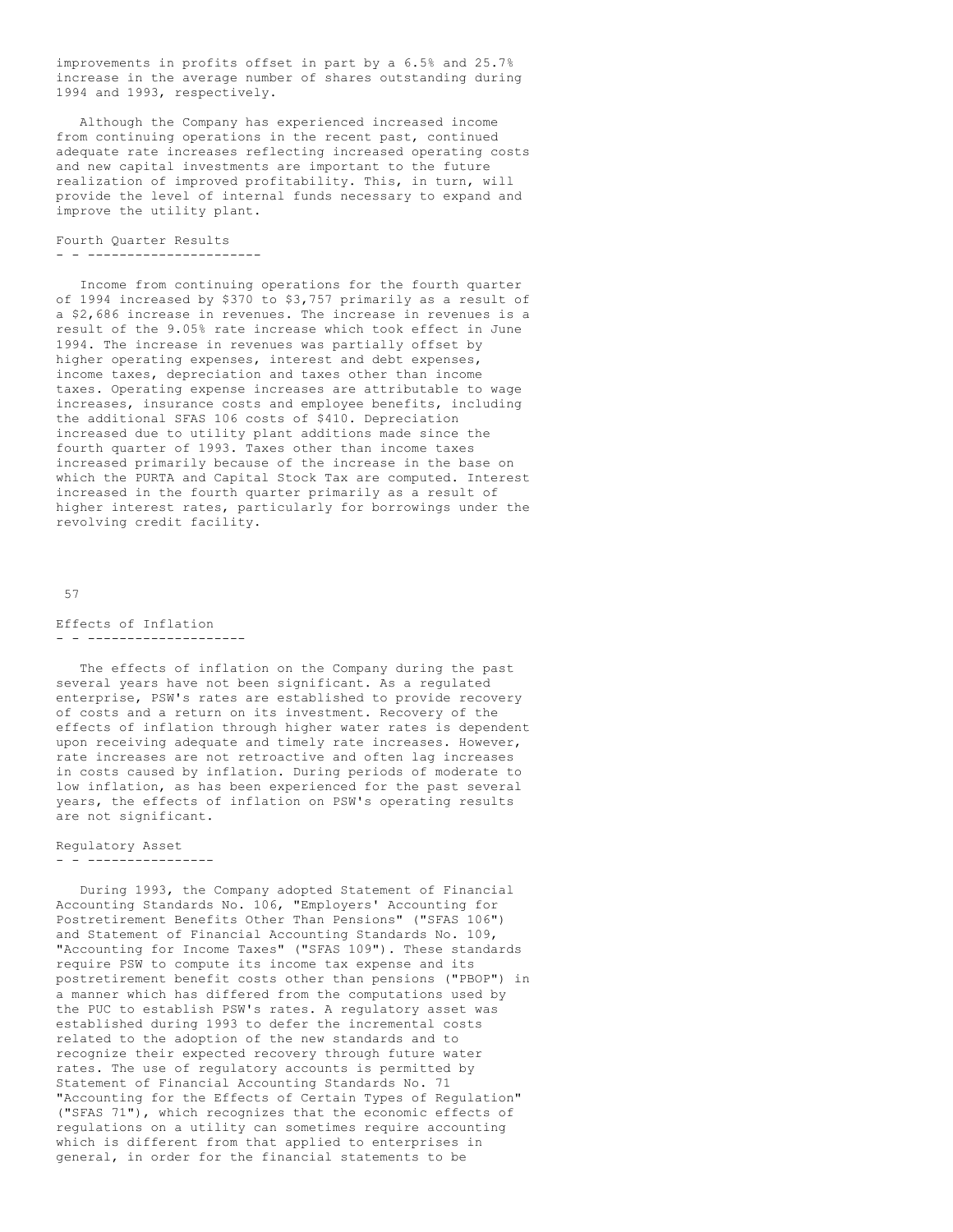## presented fairly.

The rate increase which was effective in June 1994 included recovery of PBOP cost computed under SFAS 106 as well as an amortization of PBOP costs recorded as a regulatory asset. Deferral of PBOP costs to the regulatory asset ceased with the implementation of these rates. Certain decisions by the PUC on the rate recovery of PBOP costs that were deferred as a regulatory asset by other utilities have been appealed by the Consumer Advocate and the outcome of these cases could have an impact on the ability of PSW to recover its deferred PBOP costs. Based on its assessment of these cases, management believes that PSW's regulatory asset related to PBOP costs will be recoverable in future rates.

Income tax expense recognized in the rate making process has generally been limited to current tax expense plus deferred Federal taxes as they related to certain depreciable assets. The PUC has generally not recognized deferred income tax expenses related to any state tax or on other differences between book and taxable income. As a result, tax expense for rate making purposes has been reduced resulting in effective tax rates which have been lower than they would have been had financial accounting standards been used in establishing rates. Management believes that the PUC will continue to follow its practice of allowing rate recovery of current taxes and, accordingly, recovery of the additional taxes included in the regulatory asset will occur as the temporary differences reverse.

58

Financial Condition - - -------------------

Cash Flow and Capital Expenditures - - ----------------------------------

Net operating cash flow, dividends and capital expenditures, including allowances for funds used during construction, for the five years ended December 31, 1994 are as follows:

|      | Net operating<br>cash flow | Dividends | Capital<br>expenditures |
|------|----------------------------|-----------|-------------------------|
| 1990 | \$16,897                   | \$7,641   | \$30,774                |
| 1991 | 19,121                     | 7,859     | 22,335                  |
| 1992 | 22,638                     | 8,866     | 21,719                  |
| 1993 | 26,940                     | 11,629    | 27,958                  |
| 1994 | 29,107                     | 12,637    | 27,379                  |
|      | \$114,703                  | \$48,632  | \$130,165               |

Of the \$130,165 in capital expenditures made in the past five years, \$129,874 results from PSW's construction program. Included in PSW construction expenditures are: \$27,100 for the construction of two surface water treatment plants; \$17,075 for new water mains; \$26,420 for the rehabilitation of existing water mains and \$20,390 for water meters. During this five year period, PSW received \$14,103 of advances and contributions in aid of construction to finance new water mains. In addition to its capital program, PSW has made sinking fund contributions aggregating \$5,550, replaced \$41,015 of debt and has refunded \$11,480 of customer advances for construction over the past five years. PSW has also expended \$11,063 related to the acquisition of five water systems since December 1992.

Since net operating cash flow to PSW plus advances and contributions in aid of construction have not been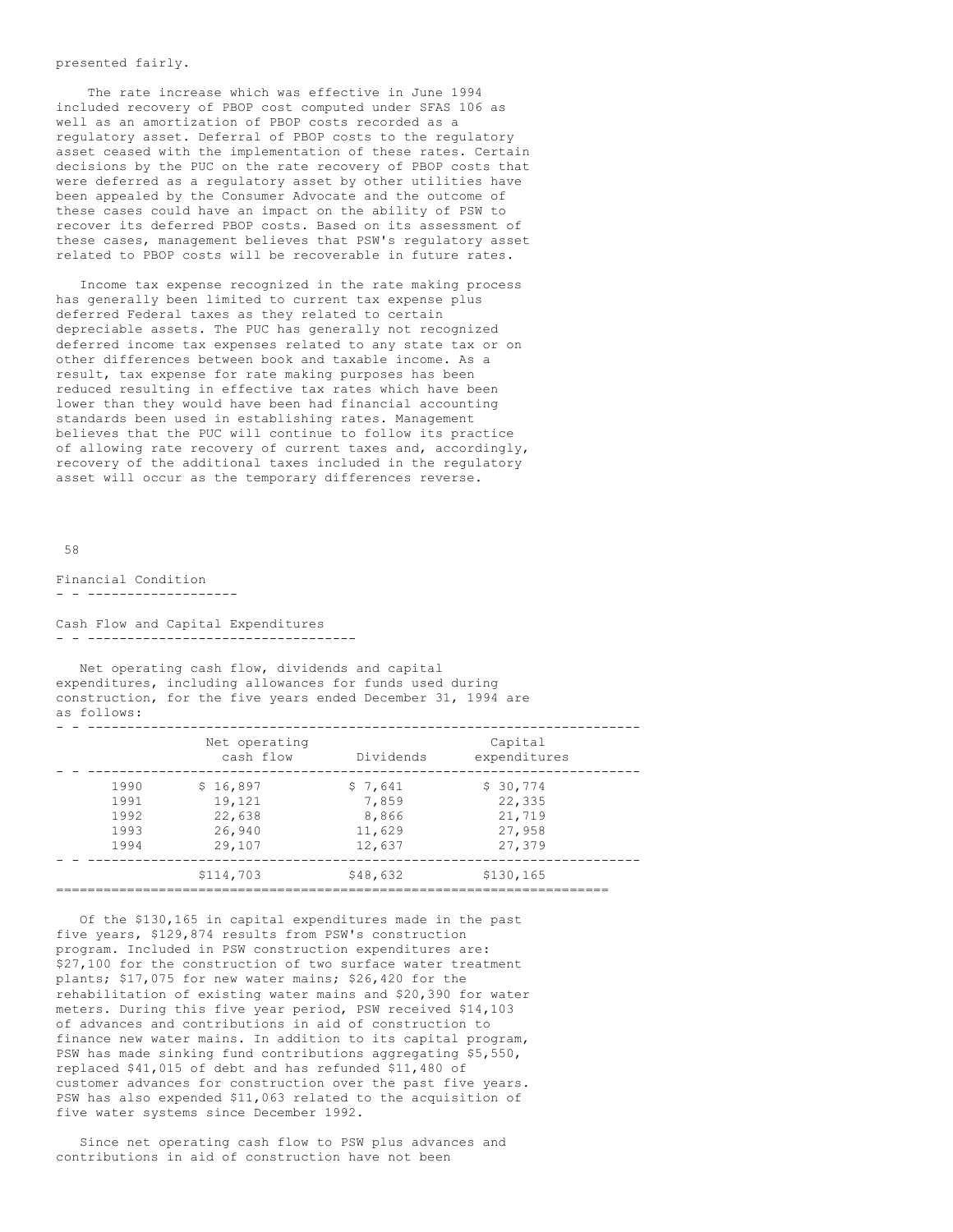sufficient to fully fund its cash requirements, PSW issued approximately \$48,777 of long-term debt during the past five years, \$10,000 of preferred stock in 1991 and received \$29,000 of equity investments from the Company during 1993.

The Company funded its investment in PSW with the proceeds from the sale of common stock and the sale of its discontinued operations. In April 1993, the Company sold 1,100,000 shares of common stock in a public offering for net proceeds of \$18,331. The Company has also sold 2,997,668 shares of common stock for net proceeds of \$45,194 since 1990 through three programs that allow existing shareholders and customers of PSW to purchase shares of common stock directly from the Company. The following table provides the net proceeds to the Company and the shares issued under these programs:

|             | 전 사     |
|-------------|---------|
| I<br>×<br>٧ | ۰.<br>۹ |

|                | Customer<br>Stock<br>Purchase<br>Program | Dividend<br>Reinvestment<br>Program | Optional<br>Stock<br>Purchase<br>Program | Total     |
|----------------|------------------------------------------|-------------------------------------|------------------------------------------|-----------|
| Net proceeds:  |                                          |                                     |                                          |           |
| 1990           | \$2,431                                  | \$435                               | $\sin 90$                                | \$2,956   |
| 1991           | 2,651                                    | 494                                 | 172                                      | 3,317     |
| 1992           | 24,185                                   | 742                                 | 264                                      | 25,191    |
| 1993           | 5,465                                    | 1,491                               | 583                                      | 7,539     |
| 1994           | 3,541                                    | 2,047                               | 603                                      | 6,191     |
|                | \$38,273                                 | \$5,209                             | \$1,712                                  | \$45,194  |
| Shares issued: |                                          |                                     |                                          |           |
| 1990           | 205,600                                  | 36,114                              | 7,155                                    | 248,869   |
| 1991           | 193,775                                  | 37,247                              | 11,997                                   | 243,019   |
| 1992           | 1,669,159                                | 51,143                              | 17,159                                   | 1,737,461 |
| 1993           | 298,940                                  | 86,704                              | 31,857                                   | 417,501   |
| 1994           | 200,690                                  | 117,020                             | 33,108                                   | 350,818   |
|                | 2,568,164                                | 328,228                             | 101,276                                  | 2,997,668 |
|                |                                          |                                     |                                          |           |

Proceeds from the customer stock purchase program increased dramatically in 1992 and, in order to better match future equity additions with the need for additional capital, the Company amended this program in 1993 to eliminate the 5% discount it previously offered to customers and limited future stock sales under this program to approximately 100,000 shares in each of the three subscription periods during the year. The dividend reinvestment program ("DRP") continues to offer a 5% discount on the purchase of Company Stock with reinvested dividends. As of the December 1994 dividend payment, holders of 16% of the common shares outstanding participated in the DRP.

PSW's 1995 capital program, exclusive of the costs of new mains financed by advances and contributions in aid of construction, is estimated to be \$27,500, which is expected to be financed, along with \$850 of sinking fund obligations and \$2,857 of preferred stock redemptions through internally-generated funds, the revolving credit facility, equity investments from the Company, and issuance of new long-term debt. PSW has also entered into an agreement to acquire the water utility assets of Media Borough for approximately \$24,500. PSW has also entered into preliminary agreements to acquire six other water systems for a combined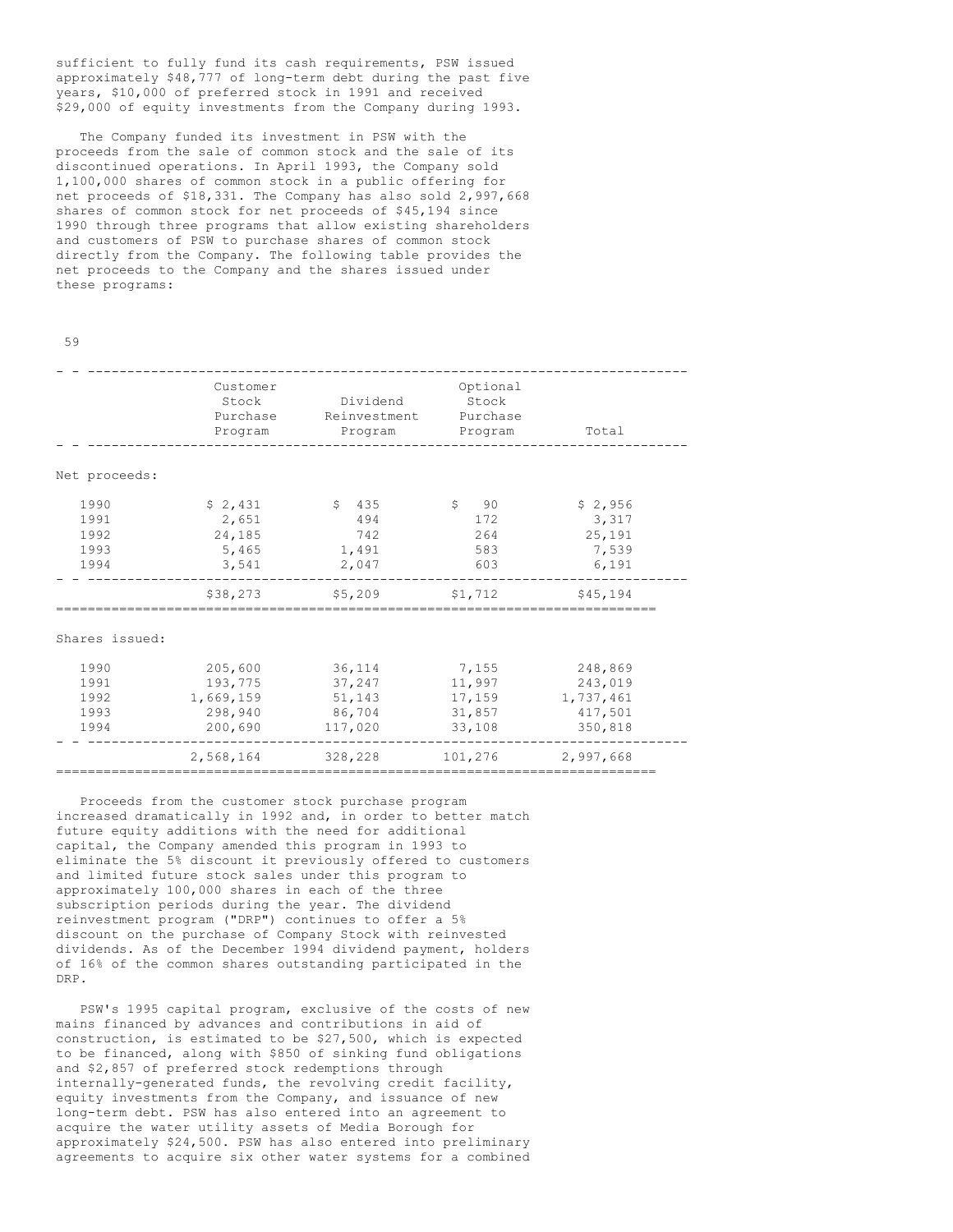purchase price of approximately \$7,300, including, subject to final negotiations, the issuance of up to \$5,000 of the Company's preferred stock. In addition, PSW continues to hold discussions with several other water systems that are near or adjacent to PSW's service territories. The cash needed for these acquisitions would be funded initially with short-term debt with subsequent repayment from the proceeds of long-term debt or equity.

### 60

Future utility construction in the period 1996 through 1999, including recurring programs, such as the ongoing replacement of water meters, the rehabilitation of water mains and additional transmission mains to meet customer demands, exclusive of the costs of new mains financed by advances and contributions in aid of construction, is estimated to require aggregate expenditures of approximately \$110,000. The Company anticipates that approximately 50% of these expenditures will require external financing. The estimates discussed above do not include any amounts for possible future acquisitions of water systems or the financing necessary to support them.

PSW's ability to finance its future construction programs as well as its acquisition activities depends on its ability to attract the necessary external financing and maintain or increase internally-generated funds. Rate orders permitting compensatory rates of return on invested capital and timely rate adjustments will be required to allow PSW to achieve an adequate level of earnings to enable it to attract capital, maintain satisfactory debt coverage ratios and maintain it's financial position at a level sufficient to secure attractively priced capital.

Operating cash flow from PSW, along with external financings, will enable the Company to pursue its capital expenditure programs, pay dividends and supply the working capital required by the Company in 1995. Management believes that with the improvement in the Company's capitalization ratios over the past three years, it will be able to obtain the external financing that it will need.

### Capitalization - - --------------

The following table summarizes PSC's capitalization during the past five years:

|     |     | 1994 1993 1992 1991 1990 |                                                                                                       |
|-----|-----|--------------------------|-------------------------------------------------------------------------------------------------------|
|     |     |                          |                                                                                                       |
| 3.3 |     |                          | 31.4                                                                                                  |
|     |     |                          |                                                                                                       |
|     | 3.4 |                          | 49.9% 50.7% 58.1% 64.4% 68.6%<br>3.6 3.7<br>46.8 45.9 38.3 31.9<br>100.0% 100.0% 100.0% 100.0% 100.0% |

\*Includes current portion.

The changes in the capitalization ratios result from the issuance of common stock over the past five years, preferred stock in 1991, the retirement of parent company debt in 1992 and 1991 and the issuance of debt by PSW to finance its capital program.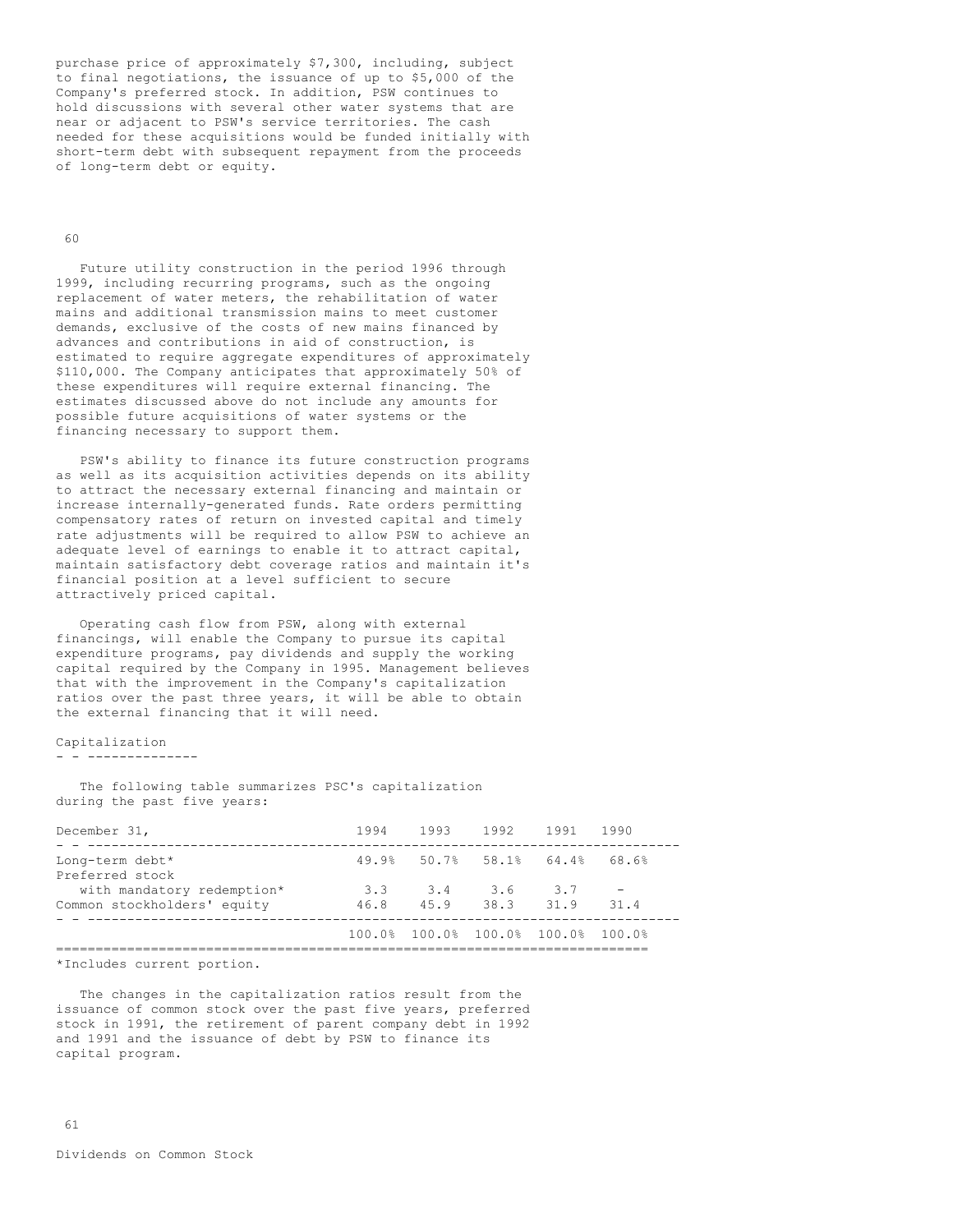Following is a recent history of income from continuing operations and dividends of the Company:

|      | Cash dividend<br>per share | Income per<br>share from<br>continuing<br>operations | Payout<br>ratio |
|------|----------------------------|------------------------------------------------------|-----------------|
| 1990 | \$1.00                     | \$1.27                                               | 79%             |
| 1991 | 1.00                       | 1.29                                                 | 78              |
| 1992 | 1.04                       | 1.23                                                 | 85              |
| 1993 | 1.07                       | 1.27                                                 | 84              |
| 1994 | 1.10                       | 1.35                                                 | 81              |

Dividends have averaged approximately 81% of income from continuing operations during this period. In May 1994, the annual dividend increased by 3.7% to \$1.12 beginning with the September 1994 dividend.

62

PHILADELPHIA SUBURBAN CORPORATION AND SUBSIDIARIES

Selected Quarterly Financial Data (Unaudited) - - --------------------------------------------- (In thousands of dollars, except per share amounts)

|                             | First    | Second   | Third    | Fourth    | Total<br>Year |
|-----------------------------|----------|----------|----------|-----------|---------------|
|                             |          |          | 1994     |           |               |
| Earned revenues             | \$24,849 | \$26,730 | \$28,849 | \$28, 208 | \$108,636     |
| Operating expenses          | 12,056   | 12,001   | 12,511   | 13,728    | 50,296        |
| Net income                  | 2,949    | 4,035    | 4,897    | 3,757     | 15,638        |
| Net income per share        | .26      | .35      | .42      | .32       | 1.35          |
| Dividend paid per share     | .27      | .27      | .28      | .28       | 1.10          |
| Price range of common stock |          |          |          |           |               |
| - high                      | 19.63    | 18.50    | 19.38    | 18.75     | 19.63         |
| $-$ low                     | 17.38    | 17.13    | 17.50    | 17.25     | 17.13         |
|                             |          |          |          |           |               |

|                             | 1993     |          |          |          |           |  |
|-----------------------------|----------|----------|----------|----------|-----------|--|
| Earned revenues             | \$22,726 | \$25,048 | \$27,948 | \$25,522 | \$101,244 |  |
|                             |          |          |          |          |           |  |
| Operating expenses          | 10,733   | 11,205   | 12,078   | 11,973   | 45,989    |  |
| Net income                  | 2,587    | 3.604    | 4,257    | 3.387    | 13,835    |  |
| Net income per share        | .26      | .33      | .38      | .30      | 1.27      |  |
| Dividend paid per share     | .26      | .27      | .27      | .27      | 1.07      |  |
| Price range of common stock |          |          |          |          |           |  |
| - high                      | 18.25    | 18.38    | 20.75    | 20.13    | 20.75     |  |
| $-$ low                     | 15.63    | 17.25    | 18.13    | 17.75    | 15.63     |  |

High and low prices of the Company's common stock are as traded on the New York Stock Exchange.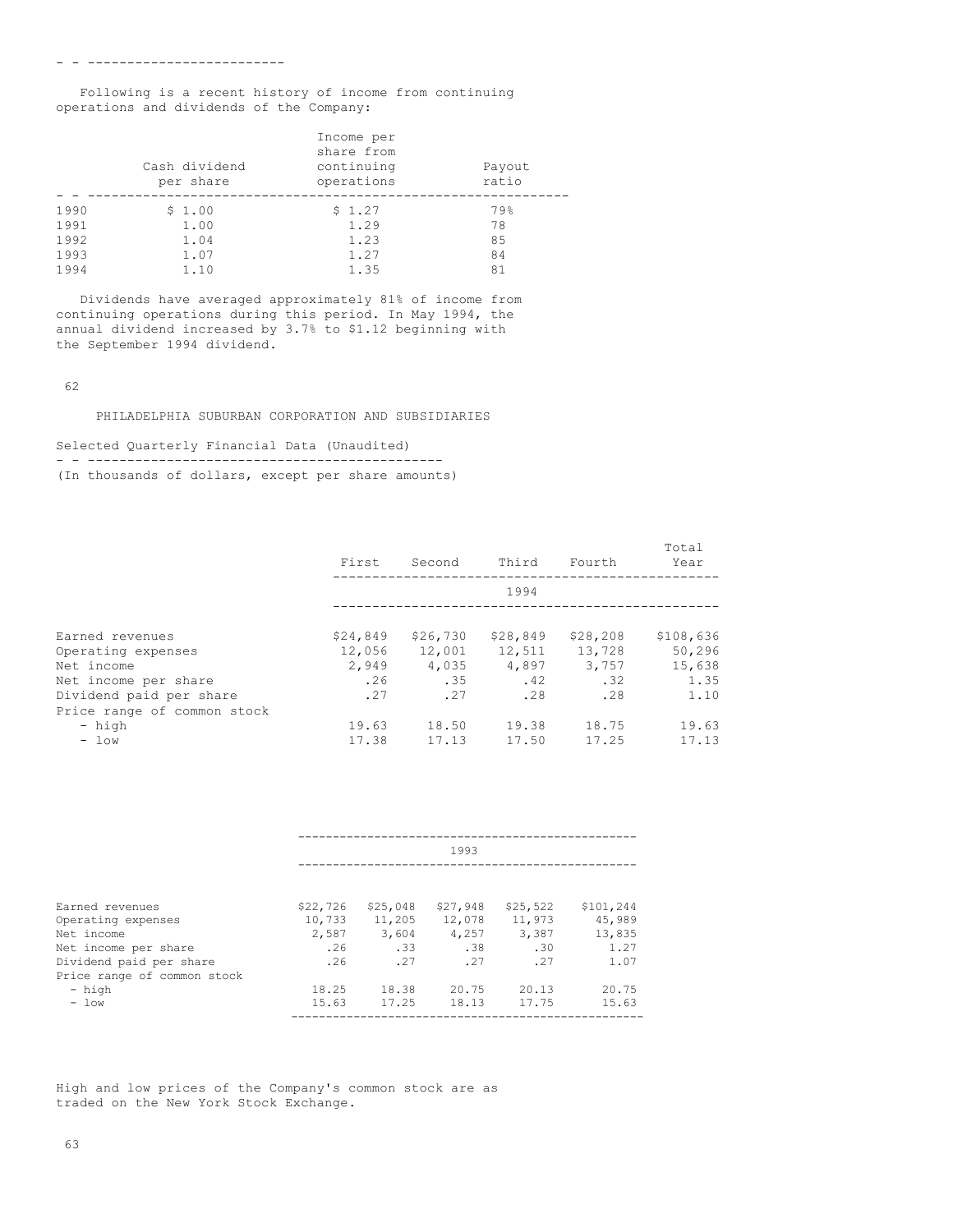# Summary of Selected Financial Data

(in thousands of dollars, except per share amounts)

| Years ended December 31,<br>__________________                                                                                         | 1994      | 1993                                                                                                                                                                                   | 1992  | 1991                        | 1990                     |  |
|----------------------------------------------------------------------------------------------------------------------------------------|-----------|----------------------------------------------------------------------------------------------------------------------------------------------------------------------------------------|-------|-----------------------------|--------------------------|--|
|                                                                                                                                        |           |                                                                                                                                                                                        |       |                             |                          |  |
| PER COMMON SHARE:                                                                                                                      |           |                                                                                                                                                                                        |       |                             |                          |  |
| Income from continuing operations (a) $$1.35$ $$1.27$ $$1.23$ $$1.29$ $$1.27$                                                          |           |                                                                                                                                                                                        |       |                             |                          |  |
| Net income                                                                                                                             |           | 1.35 1.27 0.50                                                                                                                                                                         |       | 0.62                        | 0.53                     |  |
| Cash dividends                                                                                                                         |           | $1.10$ $1.07$ $1.04$ $1.00$                                                                                                                                                            |       |                             | 1.00                     |  |
| Return on average shareholders'                                                                                                        |           |                                                                                                                                                                                        |       |                             |                          |  |
| equity (b)                                                                                                                             |           | $11\%$ $11\%$                                                                                                                                                                          |       | $11\%$ $12\%$               | 11%                      |  |
| Book value at year end                                                                                                                 |           | $$12.27$ $$11.89$ $$10.88$ $$10.66$ $$10.95$                                                                                                                                           |       |                             |                          |  |
| Market value at year end                                                                                                               | 18.13     | 18.38                                                                                                                                                                                  | 16.00 | 15.75                       | 12.13                    |  |
| INCOME STATEMENT HIGHLIGHTS:                                                                                                           |           |                                                                                                                                                                                        |       |                             |                          |  |
| Earned revenues (b)                                                                                                                    | \$108,636 |                                                                                                                                                                                        |       | \$101,244 \$93,307 \$88,648 | \$82,267                 |  |
| Depreciation and amortization (b) 10,330 10,935 9,446 8,253 7,900                                                                      |           |                                                                                                                                                                                        |       |                             |                          |  |
| Interest and debt expenses (b) (c) 13,636 13,169 15,676 14,377 12,174                                                                  |           |                                                                                                                                                                                        |       |                             |                          |  |
| Income before income taxes (b)                                                                                                         |           |                                                                                                                                                                                        |       |                             |                          |  |
| Provision for income taxes (b)                                                                                                         |           | 27,209  24,261  18,661  17,260  15,569<br>11,571  10,426  8,035  7,081  5,833                                                                                                          |       |                             |                          |  |
| Income from continuing                                                                                                                 |           |                                                                                                                                                                                        |       |                             |                          |  |
| operations (a)                                                                                                                         |           |                                                                                                                                                                                        |       |                             |                          |  |
| Net income                                                                                                                             |           | $\begin{array}{cccc} 15,638 & \quad & 13,835 & \quad & 10,626 & \quad & 10,179 & \quad & 9,736 \\ 15,638 & \quad & 13,835 & \quad & 4,292 & \quad & 4,889 & \quad & 4,089 \end{array}$ |       |                             |                          |  |
|                                                                                                                                        |           |                                                                                                                                                                                        |       |                             |                          |  |
| BALANCE SHEET HIGHLIGHTS:                                                                                                              |           |                                                                                                                                                                                        |       |                             |                          |  |
| Total assets                                                                                                                           |           | \$458,183 \$439,679 \$365,949 \$350,560 \$352,037                                                                                                                                      |       |                             |                          |  |
| Property, plant and equipment,                                                                                                         |           |                                                                                                                                                                                        |       |                             |                          |  |
| net (b)                                                                                                                                |           | 385,709 366,230 345,610 320,974 306,702                                                                                                                                                |       |                             |                          |  |
| Common stockholders' equity                                                                                                            |           | 143,795 135,934 106,971 85,621 85,456                                                                                                                                                  |       |                             |                          |  |
| Preferred stock with mandatory                                                                                                         |           |                                                                                                                                                                                        |       |                             |                          |  |
| redemption (d)                                                                                                                         |           | 10,000 10,000 10,000 10,000                                                                                                                                                            |       |                             | $\overline{\phantom{a}}$ |  |
| Long-term debt (d)                                                                                                                     |           |                                                                                                                                                                                        |       |                             |                          |  |
| Total debt                                                                                                                             |           | $153,082$ $150,176$ $162,089$ $172,626$ $186,755$<br>$157,132$ $150,995$ $163,048$ $172,786$ $187,755$                                                                                 |       |                             |                          |  |
|                                                                                                                                        |           |                                                                                                                                                                                        |       |                             |                          |  |
| ADDITIONAL INFORMATION:                                                                                                                |           |                                                                                                                                                                                        |       |                             |                          |  |
| Net cash flows from operating                                                                                                          |           |                                                                                                                                                                                        |       |                             |                          |  |
| activities (b)                                                                                                                         |           | \$29,107 \$26,940 \$22,638 \$19,121 \$16,897                                                                                                                                           |       |                             |                          |  |
| Capital additions (b) (e)                                                                                                              |           | 27,379 27,958 21,719 22,335 30,774                                                                                                                                                     |       |                             |                          |  |
| Dividends on common stock 12,637 11,629 8,866 7,859 7,641<br>Number of metered water customers 249,533 247,195 244,788 236,616 235,460 |           |                                                                                                                                                                                        |       |                             |                          |  |
|                                                                                                                                        |           |                                                                                                                                                                                        |       |                             |                          |  |
| Number of shareholders of common                                                                                                       |           |                                                                                                                                                                                        |       |                             |                          |  |
| stock                                                                                                                                  |           |                                                                                                                                                                                        |       |                             |                          |  |
| Common shares outstanding (000)                                                                                                        |           | $11,243$ $10,811$ $9,863$ $6,408$<br>$11,718$ $11,430$ $9,832$ $8,034$                                                                                                                 |       |                             | 6,373<br>7,804           |  |
| Employees (full-time) (b)                                                                                                              | 525       | 523                                                                                                                                                                                    | 526   | 526                         | 523                      |  |
|                                                                                                                                        |           |                                                                                                                                                                                        |       |                             |                          |  |

(a) 1992 operating results are before extraordinary charge of \$834 or \$0.10 per share.

(b) Continuing operations only.

(c) Includes dividend on preferred stock and is net of allowance for funds used during construction.

(d) Includes current portion.

(e) Excludes payments for acquired water systems of \$612 in 1994, \$1,323 in 1993 and \$9,128 in 1992.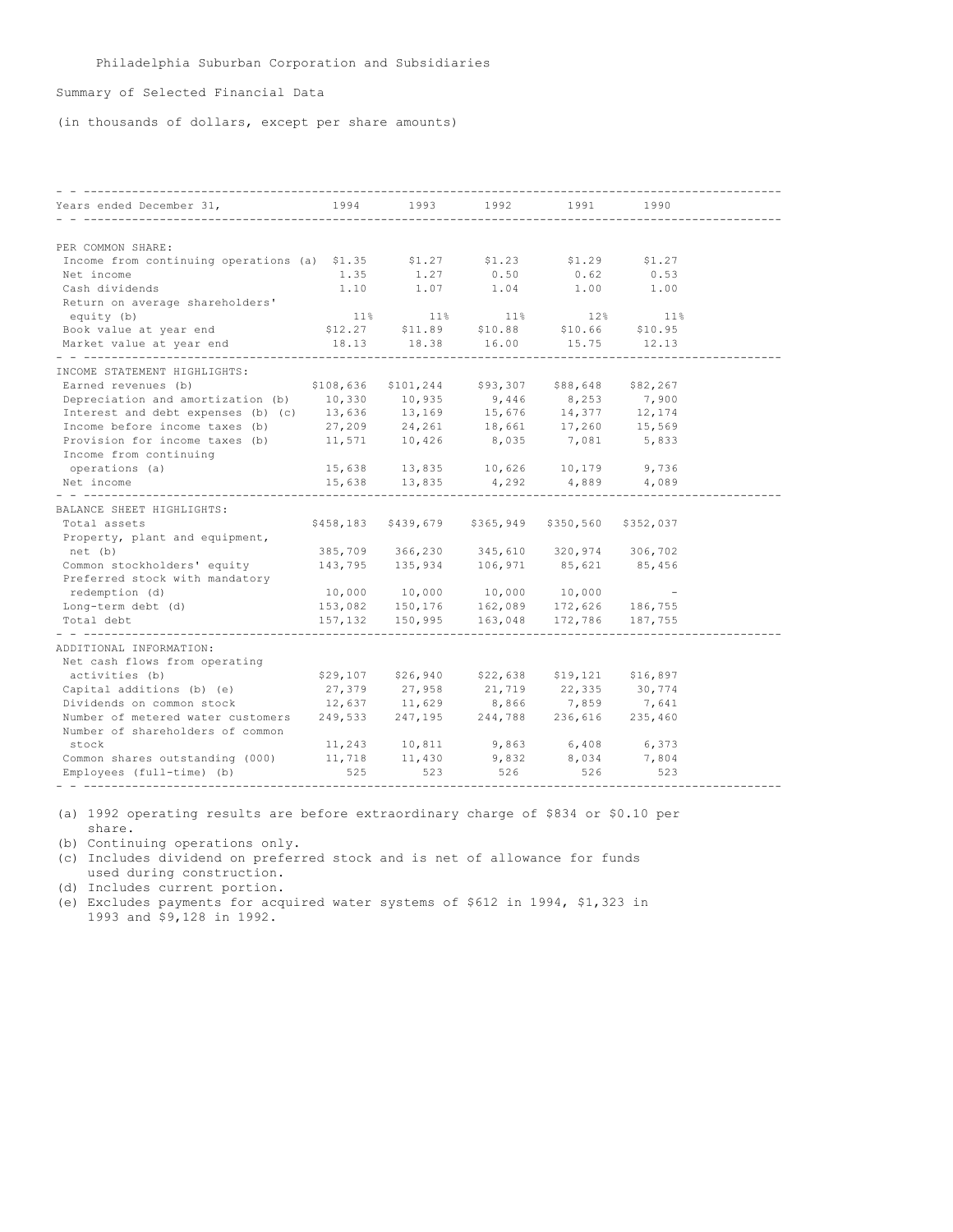Exhibit 22 ----------- (unaudited)

PHILADELPHIA SUBURBAN CORPORATION AND SUBSIDIARIES

The following table lists all of the subsidiaries of the Company at December 31, 1994: Philadelphia Suburban Water Company (Pa.) Utility & Municipal Services, Inc. (Pa.) PSC Services, Inc. (Del.)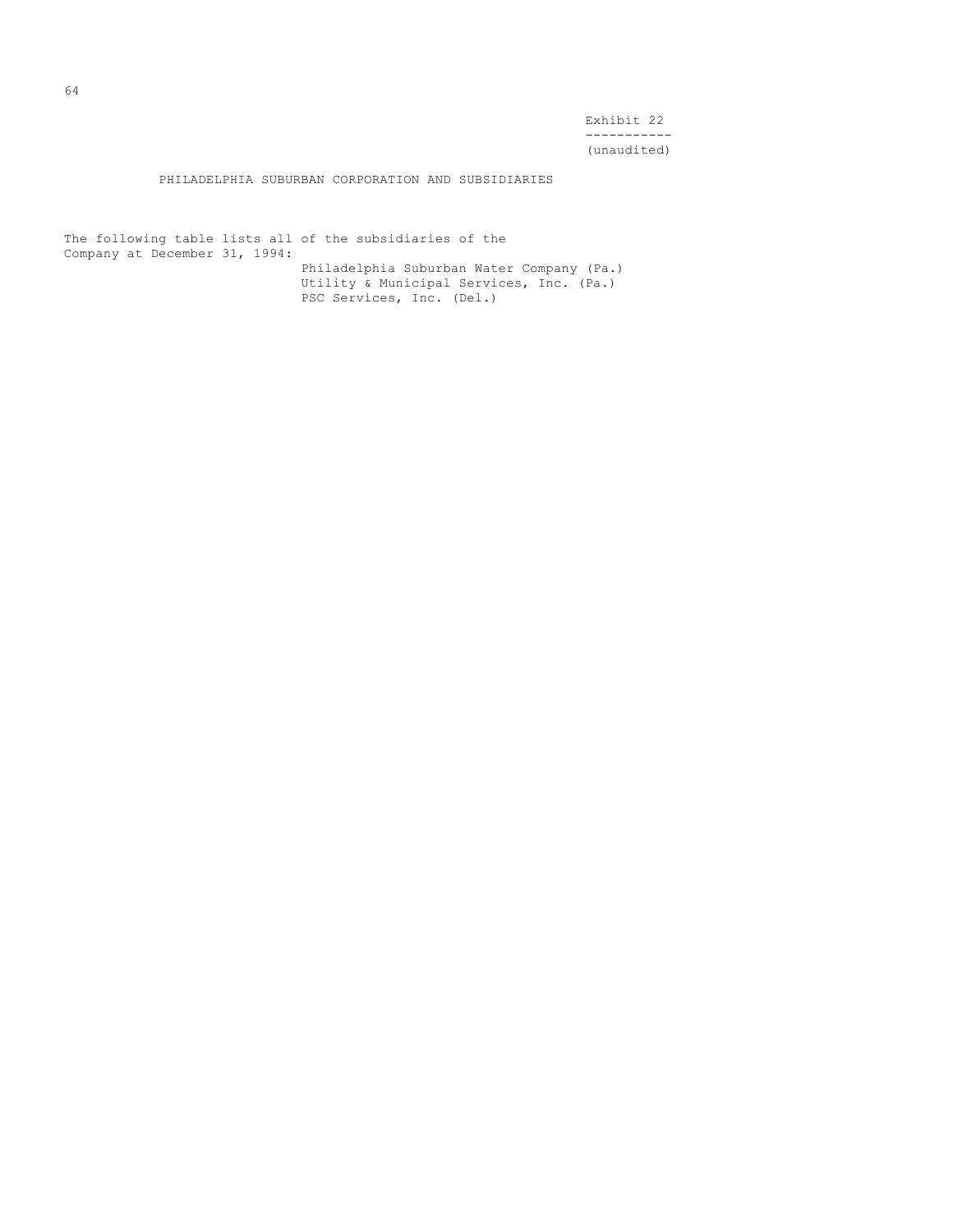Exhibit 24 ----------

CONSENT OF INDEPENDENT AUDITORS -------------------------------

The Board of Directors Philadelphia Suburban Corporation

We consent to incorporation by reference in the Registration Statements on Form S-8 (1994 Equity Compensation Plan No. 033-53689), (1994 Employee Stock Purchase Plan No. 033-52557), (1988 Stock Option No.33-27032), (1982 Stock Option Plan No.2-81757); on Form S-3D (Dividend Reinvestment and Optional Stock Purchase Plan) (No. 33-54943); and on Form S-3 (Customer Stock Purchase Plan) (No. 33- 54941) of Philadelphia Suburban Corporation of our report dated February 7, 1995, related to the consolidated balance sheets of Philadelphia Suburban Corporation and subsidiaries as of December 31, 1994 and 1993 and the related consolidated statements of income and cash flows for each of the years in the three-year period ended December 31, 1994, which report is incorporated by reference in the December 31, 1994 Annual Report on Form 10-K of Philadelphia Suburban Corporation.

KPMG PEAT MARWICK LLP

Philadelphia, Pennsylvania March 13, 1995